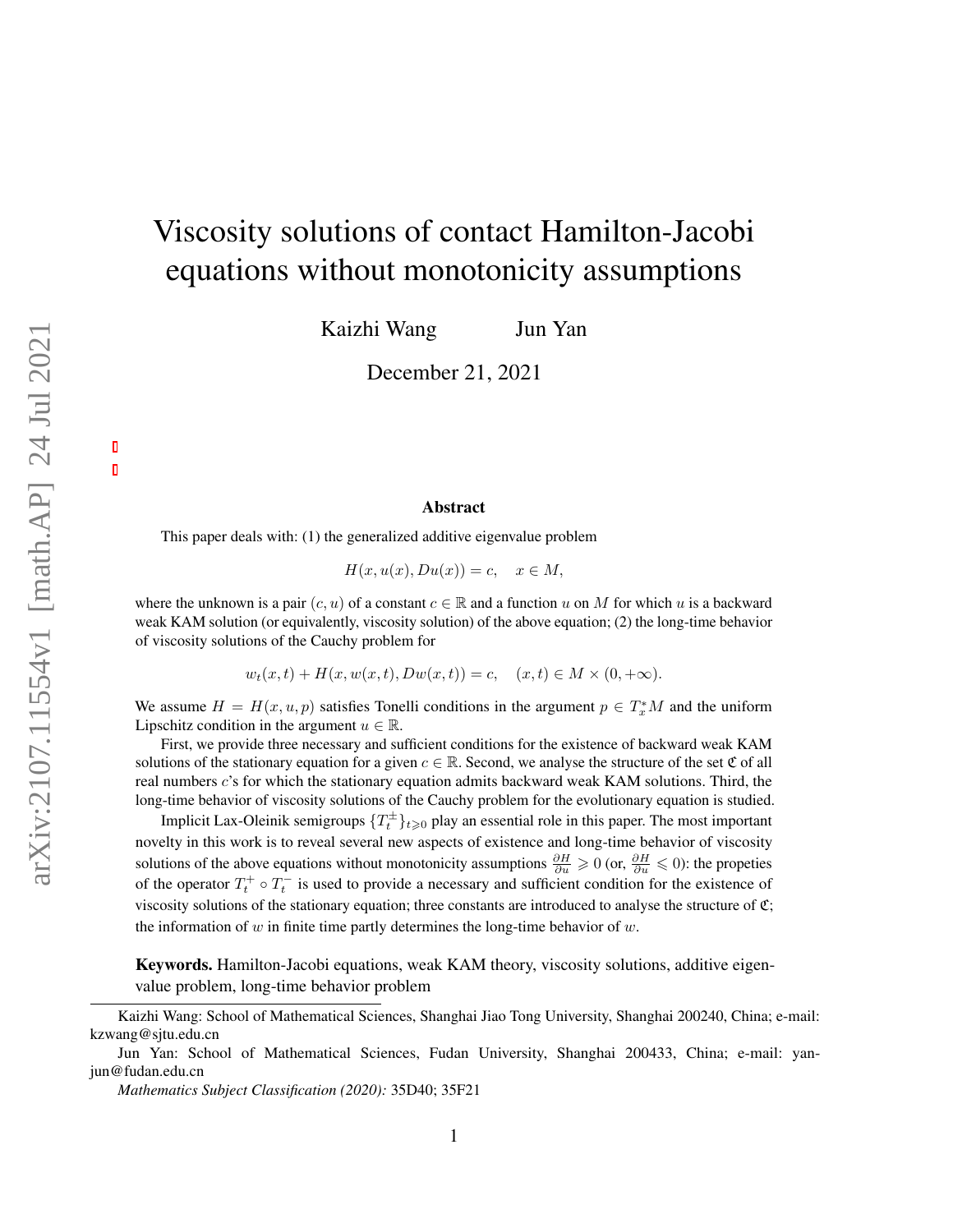# **Contents**

| $\mathbf{1}$            |                                     | <b>Introduction</b>                                                                                       | $\overline{2}$ |  |  |  |  |  |
|-------------------------|-------------------------------------|-----------------------------------------------------------------------------------------------------------|----------------|--|--|--|--|--|
|                         | 1.1                                 | The purpose of this paper $\dots \dots \dots \dots \dots \dots \dots \dots \dots \dots \dots \dots \dots$ | $\overline{2}$ |  |  |  |  |  |
|                         | 1.2                                 |                                                                                                           | $\overline{4}$ |  |  |  |  |  |
|                         | 1.3                                 |                                                                                                           | 6              |  |  |  |  |  |
| $\overline{2}$          |                                     | <b>Preliminaries</b>                                                                                      | 11             |  |  |  |  |  |
|                         | 2.1                                 | <b>Notations</b>                                                                                          | 11             |  |  |  |  |  |
|                         | 2.2                                 |                                                                                                           | 13             |  |  |  |  |  |
| $\overline{3}$          | <b>Existence of BWKAM solutions</b> |                                                                                                           |                |  |  |  |  |  |
|                         | 3.1                                 |                                                                                                           | 17             |  |  |  |  |  |
|                         | 3.2                                 |                                                                                                           |                |  |  |  |  |  |
|                         | 3.3                                 |                                                                                                           | 21             |  |  |  |  |  |
|                         | 3.4                                 |                                                                                                           |                |  |  |  |  |  |
| $\overline{\mathbf{4}}$ |                                     | Analysis of the admissible set                                                                            |                |  |  |  |  |  |
|                         | 4.1                                 |                                                                                                           | 26             |  |  |  |  |  |
|                         | 4.2                                 |                                                                                                           | 29             |  |  |  |  |  |
| 5                       |                                     | Long-time behavior of solutions of the Cauchy problem                                                     | 30             |  |  |  |  |  |
|                         | 5.1                                 |                                                                                                           | 30             |  |  |  |  |  |
|                         | 5.2                                 |                                                                                                           | 32             |  |  |  |  |  |
|                         | 5.3                                 |                                                                                                           | 33             |  |  |  |  |  |
| 6                       |                                     | <b>Appendix</b>                                                                                           | 17<br>26<br>35 |  |  |  |  |  |
|                         | 6.1                                 |                                                                                                           | 35             |  |  |  |  |  |
|                         | 6.2                                 |                                                                                                           |                |  |  |  |  |  |
|                         |                                     |                                                                                                           |                |  |  |  |  |  |

# <span id="page-1-0"></span>1 Introduction

# <span id="page-1-1"></span>1.1 The purpose of this paper

Let  $M$  be a closed (compact, without boundary), connected and smooth manifold of dimension  $n$ . We shall write everything in a local coordinate system:  $x = (x_1, \ldots, x_n)$  are the coordinates.

In this article we consider: (1) The *generalized additive eigenvalue problem*

<span id="page-1-2"></span>
$$
H(x, u(x), Du(x)) = c, \quad x \in M.
$$
 (E<sub>c</sub>)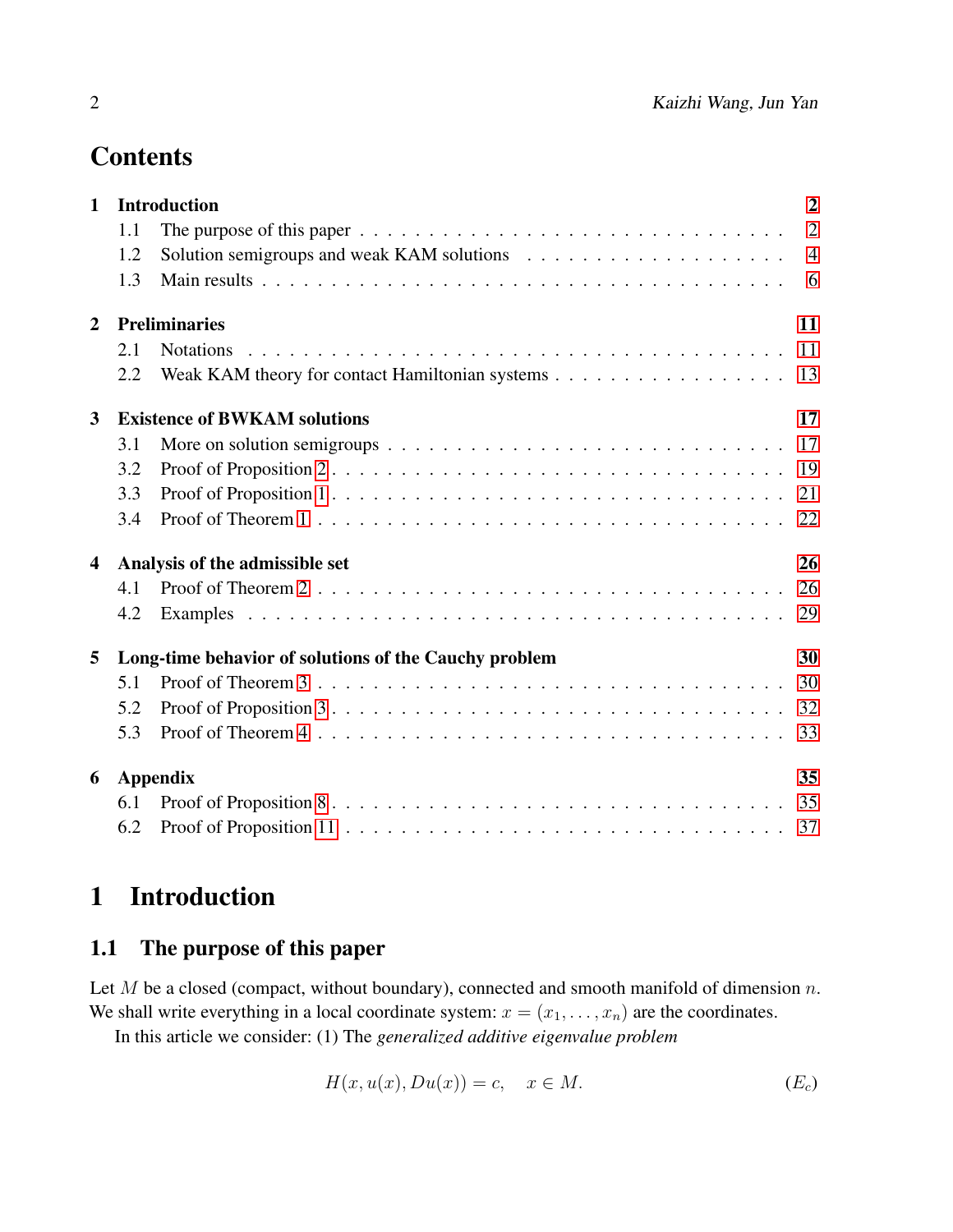Here the unknown is a pair  $(c, u)$  of a constant  $c \in \mathbb{R}$  and a function u on M for which u satisfies  $(E<sub>c</sub>)$  $(E<sub>c</sub>)$  $(E<sub>c</sub>)$  in the sense of viscosity. (2) *The long-time behavior of the Cauchy problem* 

<span id="page-2-0"></span>
$$
\int w_t(x,t) + H(x, w(x,t), Dw(x,t)) = c, \quad (x,t) \in M \times (0, +\infty), \tag{1.1a}
$$

$$
\begin{aligned} \n\mathbf{u}(x,0) &= \varphi(x), \n\end{aligned} \n\qquad \qquad x \in M. \n\tag{1.1b}
$$

Here w represents the real-valued unknown function on on  $M \times [0, +\infty)$ . Note that for any  $c \in \mathbb{R}$ , Cauchy problem  $(1.1)$  admits a unique viscosity solutions under  $(H1)-(H3)$  below. The symbol  $D$  in equations  $(E_c)$  $(E_c)$  $(E_c)$  and [\(1.1\)](#page-2-0) denotes the spatial gradient.

Throughout this paper, we will work under the following assumptions imposed on the Hamiltonian H. Let  $H = H(x, u, p)$  be a  $C^3$  function on  $T^*M \times \mathbb{R}$  with  $(x, p) \in T^*M$  and  $u \in \mathbb{R}$ , satisfying

- (H1) Strict convexity: the second partial derivative  $\frac{\partial^2 H}{\partial p^2}(x, u, p)$  is positive definite as a quadratic form for all  $(x, u, p) \in T^*M \times \mathbb{R}$ ;
- (H2) Superlinearity:  $H(x, u, p)$  is superlinear in p for all  $(x, u) \in M \times \mathbb{R}$ ;
- (H3) Lipschitz continuity: there exists  $\lambda > 0$  such that  $|\frac{\partial H}{\partial u}(x, u, p)| \leq \lambda$  for all  $(x, u, p) \in$  $T^*M\times\mathbb{R}$ .

Conditions (H1) and (H2) are called Tonelli conditions, under which Tonelli formulated his clean and modern direct approach to minimum problems more than one hundred years ago.

• Generalized additive eigenvalue problem. Let G be a Hamiltonian defined on  $T^*M$ . Finding solutions  $(c, u)$  of equation  $G(x, Du(x)) = c$  is a well-known problem, called the cell (or, corrector) problem. Under a set of standard assumptions, the real number  $c$  is unique, for which the equation has viscosity solutions. Let  $\mathfrak{G}_t$  be the solution operator of the corresponding evolutionary equation  $w_t(x, t) + G(x, Dw(x, t)) = 0$ . Then u is a viscosity solution of  $G(x, Du(x)) = c$  if and only if  $\mathfrak{G}_t u = u - ct$  for all  $t \geq 0$ . Since the relation  $\mathfrak{G}_t u = u - ct$  looks like a nonlinear eigenvalue problem, finding solutions  $(c, u)$  of  $G(x, Du(x)) = c$  is also called an additive eigenvalue problem. The additive eigenvalue  $c$  determines the effective Hamiltonian in the homogenization of Hamitlon-Jacobi equations [\[15,](#page-40-0) [23\]](#page-41-0). An interesting dynamical feature of  $c$  was discovered by weak KAM theory [\[21\]](#page-41-1), where  $c$  is called Mañé's critical value, and a link between viscosity solutions of  $G(x, Du(x)) = c$  and Aubry sets, Mather sets of Hamiltonian systems generated by G was established. Under Tonelli conditions, Contreras et al. [\[10\]](#page-40-1) provided a representation formula for c :

$$
c = \inf_{f \in C^{\infty}(M)} \sup_{x \in M} H(x, Df(x)).
$$

The above infimum is not a minimum. This formula still holds ture when  $C^{\infty}(M)$  is replaced by  $C^{1,1}(M)$ ,  $C^1(M)$ , or  $Lip(M)$  and inf is replaced by min, see [\[4,](#page-39-0) [16\]](#page-40-2).

Now come back to our problem  $(E_c)$  $(E_c)$  $(E_c)$ . It is a well-known fact that equation  $(E_c)$  has viscosity solutions for each real number c, provided H satisfies stronger conditions: (H1), (H2) and  $0 < \delta \le$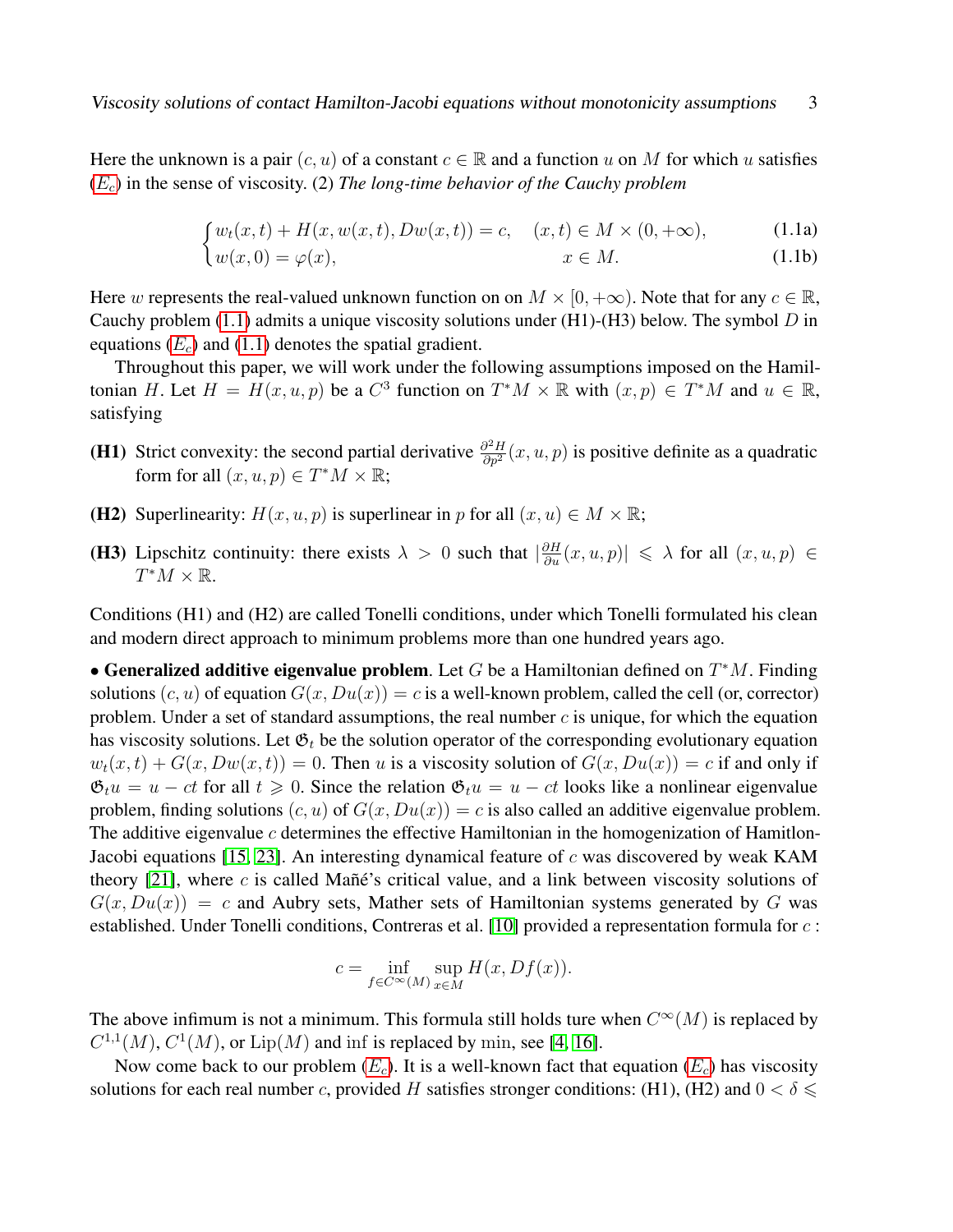$\frac{\partial H}{\partial u} \leq \lambda$ . In this case, for each  $c \in \mathbb{R}$  there is a unique viscosity solution of  $(E_c)$  $(E_c)$  $(E_c)$ . However, this is not the case even for the decreasing case  $-\lambda \le \frac{\partial H}{\partial u} \le -\delta < 0$ . The nonuniqueness phenomenon appears in the following simple example:  $-u(x) + \frac{1}{2}|Du(x)|^2 = 0$ ,  $x \in \mathbb{S}$ , where  $\mathbb{S} := \left(-\frac{1}{2}\right)$  $\frac{1}{2}, \frac{1}{2}$  $\frac{1}{2}$ denotes the unit circle. Let  $u_1$  be the even 1-periodic extension of  $u(x) = \frac{1}{2}x^2$  in  $\left[0, \frac{1}{2}\right]$  $\frac{1}{2}$ . Then both  $u_1$  and  $u_2 \equiv 0$  are viscosity solutions. Seen in this light, studying the generalized additive eigenvalue problem  $(E_c)$  $(E_c)$  $(E_c)$  under (H1)-(H3) is not a straightforward task at all.

The first aim of this paper is: for a given  $c \in \mathbb{R}$ , to provide necessary and sufficient conditions for the existence of viscosity solutions of equation  $(E_c)$  $(E_c)$  $(E_c)$ . The **second aim** of this paper is to analyse the structure of the set of all real numbers c's for which equation  $(E_c)$  $(E_c)$  $(E_c)$  admits viscosity solutions.

• Long-time behavior of the Cauchy problem. The study of the long-time behavior problem of viscosity solutions of equation

<span id="page-3-1"></span>
$$
w_t(x,t) + G(x,Dw(x,t)) = 0
$$
\n(1.2)

has a long history. It is clear that  $(c, u)$  is a solution of the additive eigenvalue problem  $(E_c)$  $(E_c)$  $(E_c)$  if and only if  $u(x) - ct$  is a solution of [\(1.2\)](#page-3-1). Such a function  $u(x) - ct$  is called an asymptotic solution of [\(1.2\)](#page-3-1). An interesting question is: does any solution  $w(x, t)$  of (1.2) converges to an asymptotic solution? We refer to, for example, [\[3,](#page-39-1) [13,](#page-40-3) [20,](#page-40-4) [25,](#page-41-2) [27,](#page-41-3) [31,](#page-41-4) [32\]](#page-41-5) for previous results and developments in this direction. Especially, the weak KAM approach contributes to the study on this problem, where the Lax-Oleinik semigroup plays an important role.

However, to the best of our knowledge, there are few results on the long-time behavior problem for equation [\(1.1\)](#page-2-0) without monotonicity condition  $\frac{\partial H}{\partial u} \geq 0$  (or,  $\frac{\partial H}{\partial u} \leq 0$ ). The third aim of this paper is to discuss the long-time behavior of viscosity solutions of  $(1.1)$  under  $(H1)$ - $(H3)$ .

Our method is dynamical in nature and inspired by the deep connection between contact Hamilton-Jacobi equations  $(E_c)$  $(E_c)$  $(E_c)$ , [\(1.1\)](#page-2-0) and contact Hamiltonian system

<span id="page-3-2"></span>
$$
\begin{cases}\n\dot{x} = \frac{\partial H}{\partial p}(x, u, p), \\
\dot{p} = -\frac{\partial H}{\partial x}(x, u, p) - \frac{\partial H}{\partial u}(x, u, p)p, \\
\dot{u} = \frac{\partial H}{\partial p}(x, u, p) \cdot p - H(x, u, p).\n\end{cases} (1.3)
$$

The authors of [\[35,](#page-41-6) [36,](#page-41-7) [37,](#page-41-8) [38\]](#page-42-0) discussed the weak KAM and Aubry-Mather aspects of contact Hamiltonian systems from variational principles, dynamical properties of action minimizing orbits, to weak KAM solutions, viscosity solutions of stationary and evolutionary contact Hamilton-Jacobi equations. The tools used in the present paper mainly come from those papers.

#### <span id="page-3-0"></span>1.2 Solution semigroups and weak KAM solutions

The key tools used in this paper are solution semigroups. Before stating our results, we take a look at the semigroups first.

• Contact Lagrangians. The contact Lagrangian  $L(x, u, \dot{x})$  associated with  $H(x, u, p)$  is defined by

$$
L(x, u, \dot{x}) := \sup_{p \in T_x^*M} \{ \langle \dot{x}, p \rangle_x - H(x, u, p) \}, \quad (x, \dot{x}) \in TM, u \in \mathbb{R}.
$$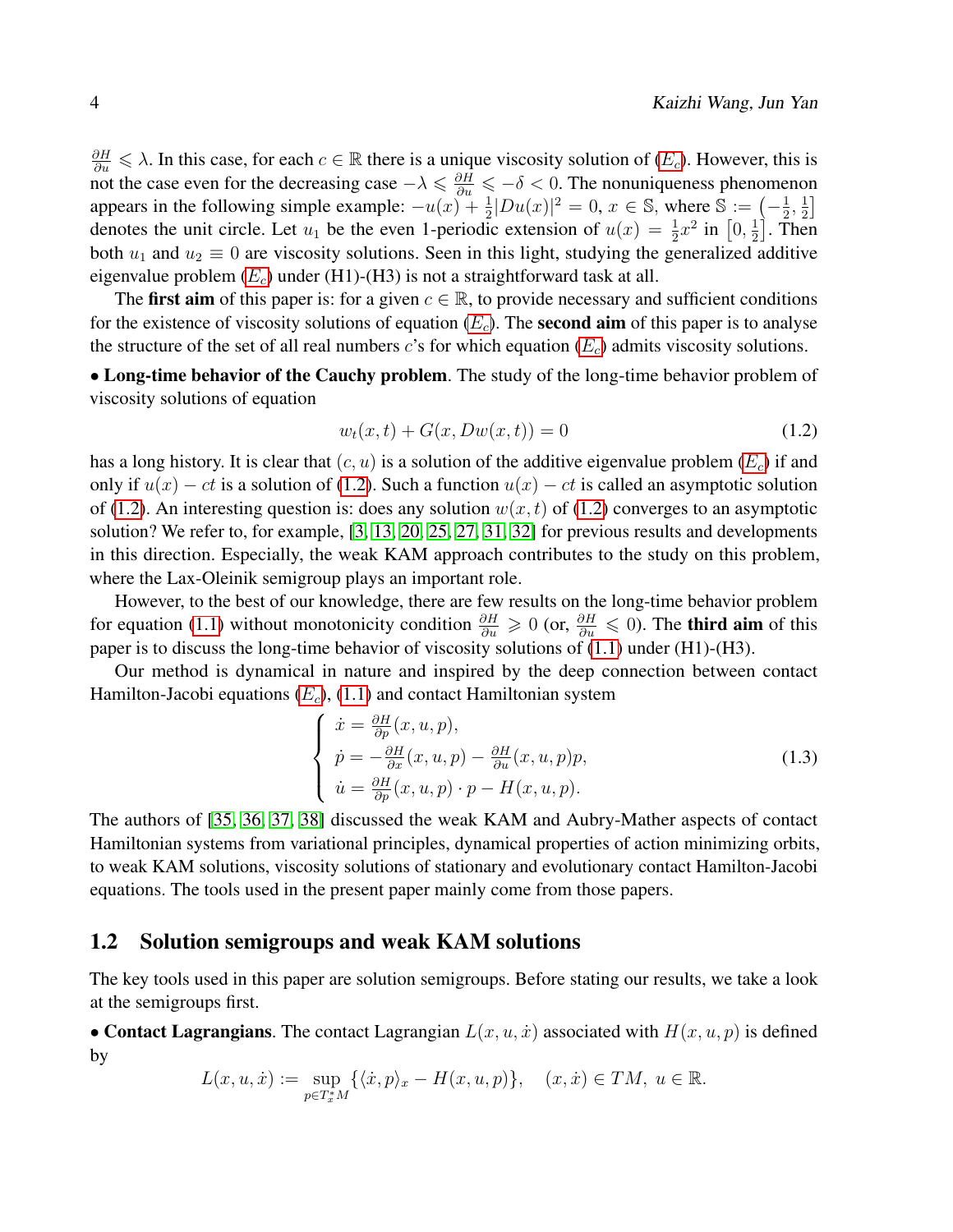Since  $H$  satisfies (H1)-(H3), it is direct to check that  $L$  satisfies:

- (L1) Strict convexity: the second partial derivative  $\frac{\partial^2 L}{\partial x^2}$  $\frac{\partial^2 L}{\partial \dot{x}^2}(x, u, \dot{x})$  is positive definite as a quadratic form for all  $(x, u, \dot{x}) \in TM \times \mathbb{R}$ ;
- (L2) Superlinearity:  $L(x, u, \dot{x})$  is superlinear in  $\dot{x}$  for all  $(x, u) \in M \times \mathbb{R}$ ;
- (L3) Lipschitz continuity: there exists  $\lambda > 0$  such that  $|\frac{\partial L}{\partial u}(x, u, \dot{x})| \leq \lambda$  for all  $(x, u, \dot{x}) \in TM \times \mathbb{R}$ .

• Solution semigroups. Following Fathi's weak KAM theory [\[18,](#page-40-5) [19,](#page-40-6) [20,](#page-40-4) [21\]](#page-41-1) for classical Hamiltonian systems, under assumptions (H1)-(H3) the authors of [\[36\]](#page-41-7) introduced two semigroups of operators associated with the contact Lagrangian L, denoted by  $\{T_t^-\}_{t>0}$  and  $\{T_t^+\}_{t>0}$ . Let us recall definitions of  $\{T_t^{\pm}\}_{t\geqslant0}$  here. For each  $\varphi \in C(M)$ , denote by  $(x,t) \mapsto T_t^-\varphi(x)$  the unique continuous function on  $(x, t) \in M \times [0, +\infty)$  such that

$$
T_t^-\varphi(x) = \inf_{\gamma} \left\{ \varphi(\gamma(0)) + \int_0^t L(\gamma(\tau), T_\tau^-\varphi(\gamma(\tau)), \dot{\gamma}(\tau)) d\tau \right\},\,
$$

where the infimum is taken among curves  $\gamma \in C^{ac}([0,t], M)$  with  $\gamma(t) = x$ . We call  $\{T_t^-\}_{t \geq 0}$  the backward solution semigroup for equation

<span id="page-4-0"></span>
$$
w_t(x,t) + H(x, w(x,t), Dw(x,t)) = 0.
$$
\n(1.4)

The function  $(x, t) \mapsto T_t^-\varphi(x)$  is the unique viscosity solution of equation [\(1.4\)](#page-4-0) with the initial condition  $w(x, 0) = \varphi(x)$ . Similarly, one can define another semigroup of operators  $\{T_t^+\}_{t \geq 0}$ , called the forward solution semigroup by

$$
T_t^+\varphi(x)=\sup_{\gamma}\left\{\varphi(\gamma(t))-\int_0^t L(\gamma(\tau),T_{t-\tau}^+\varphi(\gamma(\tau)),\dot{\gamma}(\tau))d\tau\right\},\,
$$

where the supremum is taken among curves  $\gamma \in C^{ac}([0, t], M)$  with  $\gamma(0) = x$ . It is direct to see that the function  $(x, t) \mapsto T_t^+ \varphi(x)$  is the unique viscosity solution to

$$
\begin{cases} w_t(x,t) - H(x, w(x,t), Dw(x,t)) = 0, \\ w(x, 0) = \varphi(x), \end{cases}
$$

and that the function  $(x, t) \mapsto -T_t^+ \varphi(x)$  is the unique viscosity solution to

$$
\begin{cases}\nw_t(x,t) + H(x, -w(x,t), -Dw(x,t)) = 0, \\
w(x, 0) = -\varphi(x).\n\end{cases}
$$

• Weak KAM solutions and viscosity solutions. A fixed point of  $\{T_t^-\}_{t\geqslant 0}$  (resp.  $\{T_t^+\}_{t\geqslant 0}$ ) is called a backward (resp. forward) weak KAM solution of equation

<span id="page-4-1"></span>
$$
H(x, u(x), Du(x)) = 0, \quad x \in M,
$$
\n
$$
(E_0)
$$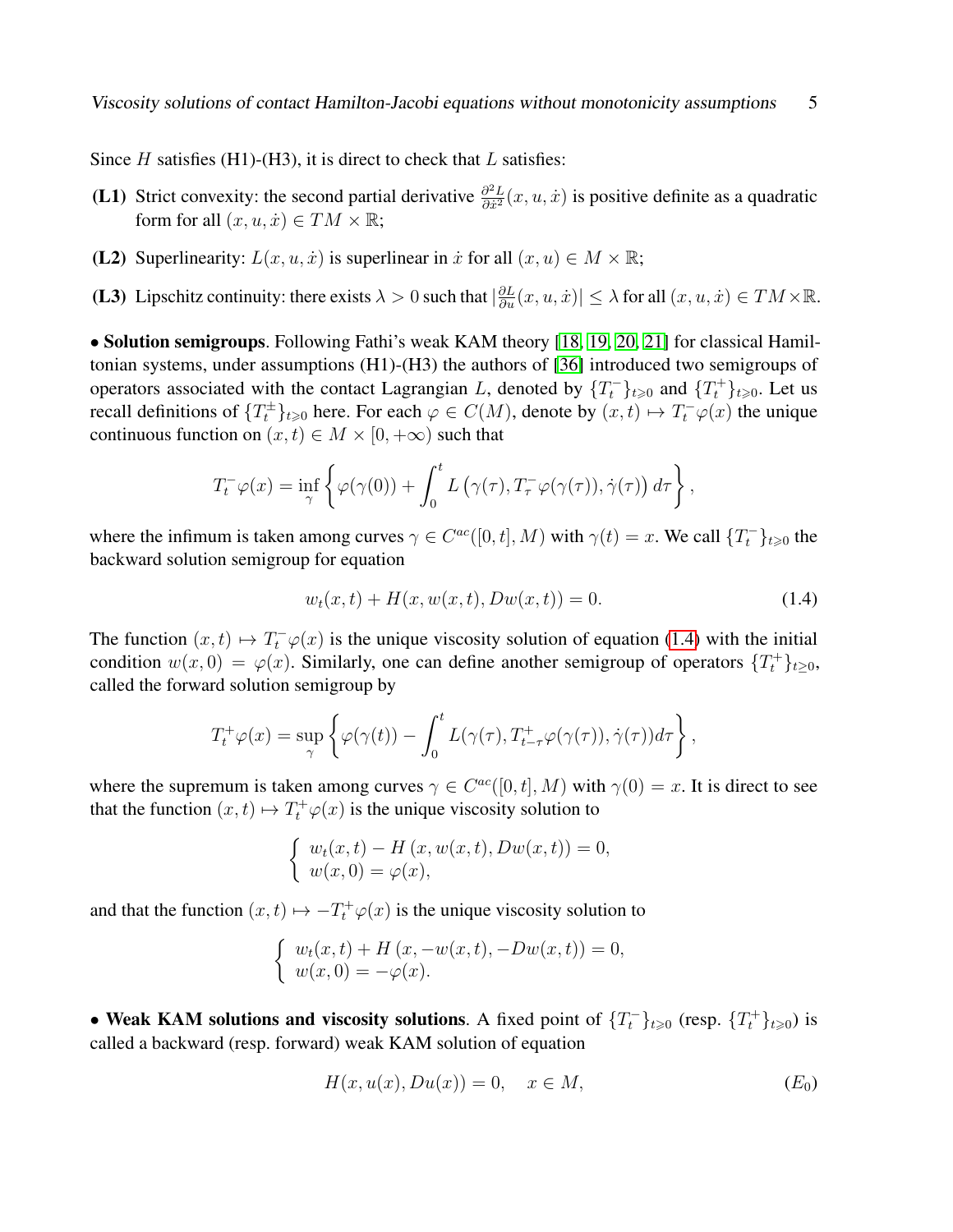or BWKAM (resp. FWKAM) solution for short. Denote by  $S_-(\text{resp. } S_+)$  the set of all BWKAM (resp. FWKAM) solutions of equation  $(E_0)$  $(E_0)$  $(E_0)$ . It is straightforward to show that a BWKAM solution of equation  $(E_0)$  $(E_0)$  $(E_0)$  is a viscosity solution of equation  $(E_0)$ , see for example [\[21\]](#page-41-1), [\[36\]](#page-41-7). Conversely, if u is a viscosity solution of equation  $(E_0)$  $(E_0)$  $(E_0)$ , then both  $T_t^- u$  and u are viscosity solutions of [\(1.4\)](#page-4-0). By the uniqueness of viscosity solutions of the Cauchy problem

$$
\begin{cases}\nw_t(x,t) + H(x, w(x,t), Dw(x,t)) = 0, \\
w(x, 0) = u(x),\n\end{cases}
$$

we deduce that  $T_t^- u = u$  for all  $t \ge 0$ , i.e., u is a BWKAM solution of equation  $(E_0)$  $(E_0)$  $(E_0)$ . Thus, BWKAM solutions coincide with viscosity solutions under (H1)-(H3).

### <span id="page-5-0"></span>1.3 Main results

• Necessary and sufficient conditions for the existence of BWKAM solutions of  $(E_c)$  $(E_c)$  $(E_c)$ . Using the solution semigroups, we get three necessary and sufficient conditions for the existence of BWKAM solutions of equation  $(E_c)$  $(E_c)$  $(E_c)$ .

Define

$$
\mathcal{C}_{\pm} := \{ \varphi \in C(M) \; : \; T_t^{\pm} \varphi \geqslant \varphi, \quad \forall t \geqslant 0 \}.
$$

<span id="page-5-2"></span>**Proposition 1.** *[E](#page-4-1)quation* ( $E_0$ ) *has BWKAM solutions if and only if both*  $C_$  *and*  $C_+$  *are non-empty.* 

A direct consequence of Proposition [1](#page-5-2) is stated as follows.

<span id="page-5-3"></span>**Corollary 1.** Let  $c \in \mathbb{R}$ . [E](#page-1-2)quation  $(E_c)$  has BWKAM solutions if and only if both  $C_c^c$  and  $C_c^c$  are *non-empty, where*

 $\mathcal{C}_{\pm}^c := \{ \varphi \in C(M) \; : \; T_t^{\pm,c} \varphi \geqslant \varphi, \quad \forall t \geqslant 0 \},$ 

and  $\{T^{-,c}_t\}_{t\geqslant0}$  (resp.  $\{T^{+,c}_t\}_{t\geqslant0}$ ) denotes the backward (resp. forward) solution semigroup associ*ated with*  $L + c$ *.* 

This is the first necessary and sufficient condition for the existence of BWKAM solutions of equation ( $E_c$  $E_c$ ). We will weaken the condition  $\mathcal{C}_{\pm}^c \neq \emptyset$  by deepening the properties of the solution semigroups later. In fact, one will see that Proposition [1](#page-5-2) is a direct consequence of Theorem [1](#page-6-0) below, but we will still give an independent proof of Proposition [1.](#page-5-2)

If either  $S_$  or  $S_+$  is non-empty, then we obtain the following result, which is very useful in the proofs of Proposition [1](#page-5-2) and Theorem [1.](#page-6-0)

#### <span id="page-5-1"></span>Proposition 2.

- *(1)* For each  $u \in S_-,$  the uniform limit  $\lim_{t \to +\infty} T_t^+ u =: v$  exists and  $v \in S_+.$
- *(2) For each*  $v \in S_+$ *, the uniform limit*  $\lim_{t \to +\infty} T_t^- v =: u$  *exists and*  $u \in S_-$ *.*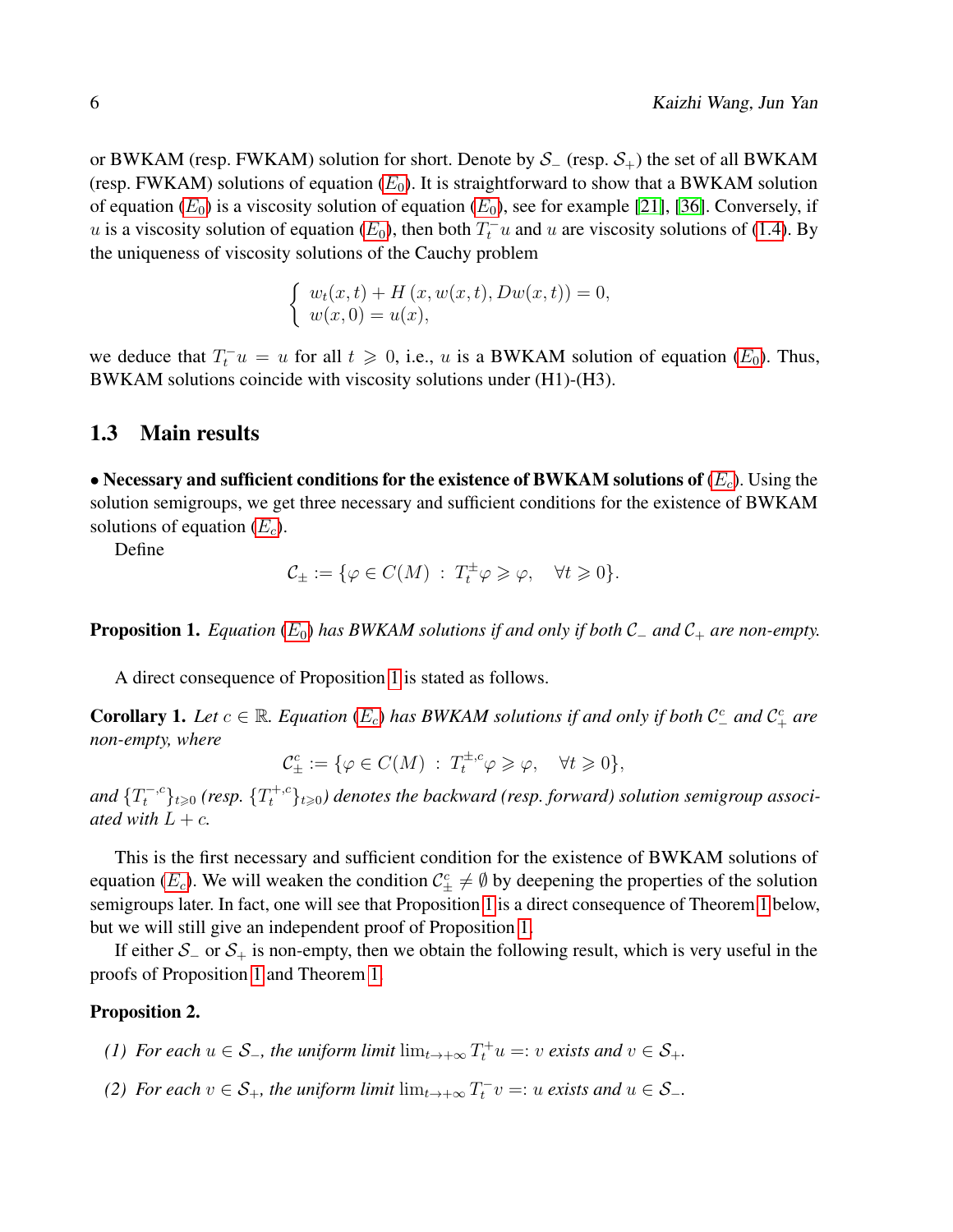It follows from Proposition [2](#page-5-1) that  $S_-\neq \emptyset \iff S_+\neq \emptyset$ . For any  $t > 0$ , we define

$$
\mathcal{D}^t_{\pm} := \{ \varphi \in C(M) \; : \; T_t^{\pm} \varphi \geqslant \varphi \}.
$$

<span id="page-6-0"></span>**Theorem 1.** *[E](#page-4-1)quation*  $(E_0)$  *has BWKAM solutions if and only if both*  $\bigcup$  $t>0$  $\mathcal{D}_{-}^{t}$  and  $\bigcup_{t>0}$  $\mathcal{D}_{+}^{t}$  are *non-empty.*

Consequently, we have that

**Corollary 2.** Let  $c \in \mathbb{R}$ . [E](#page-1-2)quation  $(E_c)$  has BWKAM solutions if and only if both  $\bigcup$  $t>0$  ${\cal D}_{-,c}^t$  and  $\bigcup$  $\mathcal{D}_{+,c}^{t}$  are non-empty, where

$$
\mathcal{D}_{\pm,c}^t := \{ \varphi \in C(M) \; : \; T_t^{\pm,c} \varphi \geqslant \varphi \}, \quad t > 0.
$$

We provide here another necessary and sufficient condition for the existence of BWKAM solutions of equation  $(E_c)$  $(E_c)$  $(E_c)$ . It is a direct consequence of Theorem [3](#page-7-1) (3) and Proposition [12](#page-16-2) below.

<span id="page-6-1"></span>**Proposition 3.** Let  $c \in \mathbb{R}$ . [E](#page-1-2)quation  $(E_c)$  has BWKAM solutions if and only if there exists  $\varphi \in C(M)$ *such that for each*  $t > 0$ ,

<span id="page-6-3"></span>
$$
\{x \in M : T_t^{-,c}\varphi(x) = \varphi(x)\} \neq \emptyset.
$$

Let

 $t>0$ 

$$
\mathfrak{C} := \{c \in \mathbb{R} : \text{ equation } (E_c) \text{ has BWKAM solutions}\}. \tag{1.5}
$$

We call it the admissible set for equation  $(E_c)$  $(E_c)$  $(E_c)$ .

• Structure of the set  $\mathfrak{C}$ . We aim to describe the set  $\mathfrak{C}$  here. Before that, we need to introduce three constants (may be  $\pm \infty$ ) determined by H. Lip(M) stands for the space of Lipschitz continuous functions on M. SCL $(M)$  stands for the set of all functions which are semiconcave on M with a linear modulus. See for example, [\[6,](#page-40-7) Definition 1.1.1] for the definition of semiconcave functions with linear modulus. Let  $Dom(u)$  denote the domain of definition of  $Du$ , i.e., the set of the points x where the derivative  $Du(x)$  exists. We define

<span id="page-6-2"></span>
$$
\mathfrak{c}_1 := \inf_{u \in \text{Lip}(M)} \sup_{x \in \text{Dom}(Du)} H(x, u(x), Du(x)),
$$
  
\n
$$
\mathfrak{c}_2 := \sup_{u \in C^{\infty}(M)} \inf_{x \in M} H(x, u(x), Du(x)),
$$
  
\n
$$
\mathfrak{c}_3 := \sup_{u \in \text{SCL}(M)} \inf_{x \in \text{Dom}(Du)} H(x, u(x), Du(x)).
$$
\n(1.6)

Note that  $c_1,c_2,c_3 \in [-\infty, +\infty]$ . In view of a result by Czarnecki and Rifford [\[12\]](#page-40-8), it is direct to show that  $c_1 = \inf_{u \in C^{\infty}(M)} \sup_{x \in M} H(x, u(x), Du(x))$ . See Lemma [2](#page-25-2) below.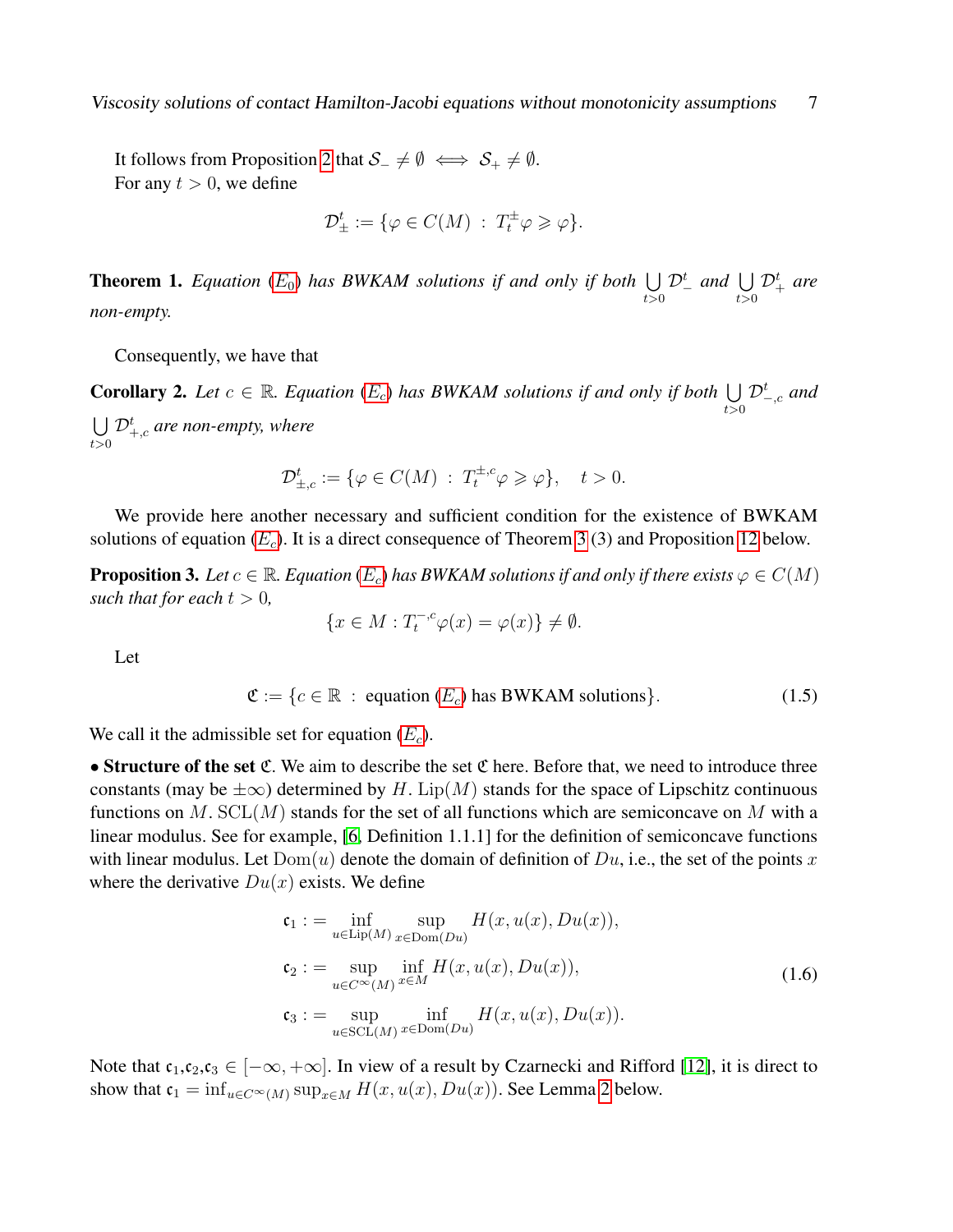

Figure 1: By definition, it is direct to see that  $c_2 \leq c_3$ . By [\[36,](#page-41-7) Theorem 1.2], one can deduce that  $c_1 \leq c_3$ . So far we do not know the ordering relation between  $c_1$  and  $c_2$ . We will analyse several examples in Section 4.

<span id="page-7-0"></span>**Theorem 2.** Let  $c_1$ ,  $c_2$  *and*  $c_3$  *be as in* [\(1.6\)](#page-6-2)*, and let*  $\mathfrak{C}$  *be as in* [\(1.5\)](#page-6-3)*. Then* 

- *(1)* C *is connected, i.e., a non-empty interval;*
- *(2)*  $(c_1, c_2)$  ⊂  $C$ *;*
- *(3)*  $\mathfrak{C} \subset [\mathfrak{c}_1, \mathfrak{c}_3]$ *.*

Remark 1. *Figure 1 helps to understand Theorem [2.](#page-7-0) Under the same assumptions imposed in this paper, the existence of solutions*  $(c, u)$  *of*  $(E_c)$  $(E_c)$  $(E_c)$  *was proven in* [\[36\]](#page-41-7)*,*  $\mathfrak{C} \neq \emptyset$ *. But, the structure of the set* C *was not discussed there. Let us give more explanation of Theorem [2](#page-7-0) :*

- $\star$  C is connected. Denote by  $c_l$  and  $c_r$  the two endpoints of C with  $c_l \leqslant c_r$ . It means that C *is one of the following:*  $(c_l, c_r)$ ,  $[c_l, c_r]$ ,  $(c_l, c_r]$ ,  $[c_l, c_r)$ . In fact, each case can happen: let  $H(x, u, p) := ||p||_x^2 + f(u)$ , where  $f(u)$  is a smooth function on R with  $|f'(u)| \le \lambda$ . If  $\text{Ran}(f) = (a, b)$ *, then*  $\mathfrak{C} = (a, b)$ *. If*  $\text{Ran}(f) = [a, b]$ *, then*  $\mathfrak{C} = [a, b]$ *. If*  $\text{Ran}(f) = (a, b]$ *, then*  $\mathfrak{C} = (a, b]$ *. If*  $\text{Ran}(f) = [a, b)$ *, then*  $\mathfrak{C} = [a, b)$ *. Here,*  $a, b \in \mathbb{R}$  *with*  $a \leq b$ *, and*  $\text{Ran}(f)$ *denotes the range of* f*.*
- $\star$  *If*  $c_1 < c_2$ , then the open interval  $(c_1, c_2)$  is contained in  $\mathfrak{C}$ . If  $c_1 > c_2$ , then  $(c_1, c_2) = \emptyset$  and *thus item (2) still holds ture. We are not sure whether*  $c_1 > c_2$  *can happen. See Section 4 for more details.*
- ? *Since* SCL(M) ⊂ Lip(M) *(see, for instance, [\[6,](#page-40-7) Theorem 2.1.7]), by definition, it is clear that*  $c_2 \le c_3$ *. We will prove in Section 3 that there is no viscosity subsolutions of equation*  $(E_c)$  $(E_c)$  $(E_c)$  when  $c < \mathfrak{c}_1$ , and that there is no viscosity solutions of equation  $(E_c)$  when  $c > \mathfrak{c}_3$ . So, in *view of the non-emptiness of*  $\mathfrak{C}$ *, one can deduce that*  $\mathfrak{c}_1 \leq \mathfrak{c}_3$ *.*
- $\star$  *We will show what*  $c_1$ ,  $c_2$  *and*  $c_3$  *are in several examples in Section 4.*

#### • Long-time behavior of the Cauchy problem [\(1.1\)](#page-2-0).

<span id="page-7-1"></span>**Theorem 3.** Let  $\varphi \in C(M)$  and let  $c \in \mathbb{R}$ .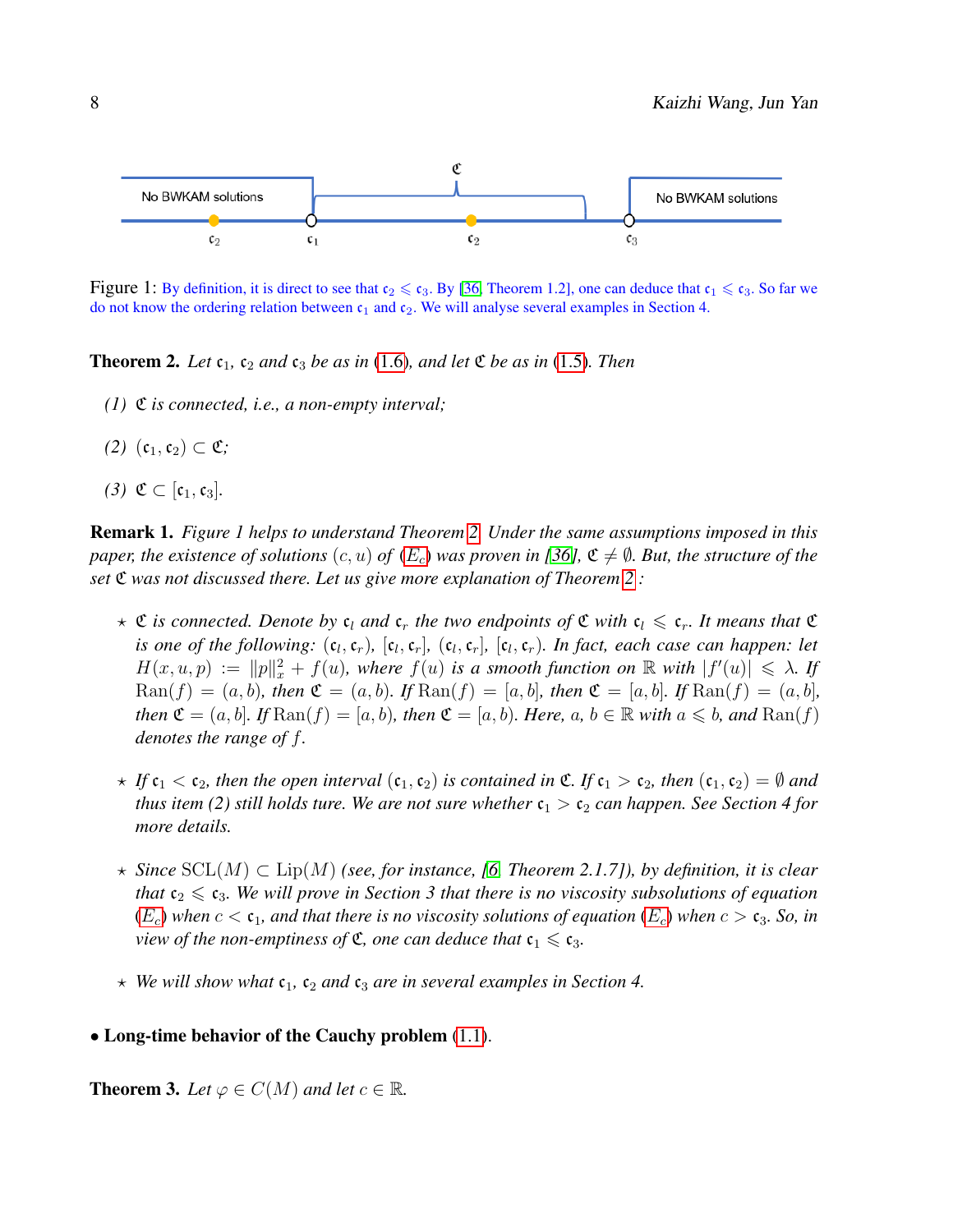- *(1) if there is*  $t_0 > 0$  *such that*  $T_{t_0}^{-c} \varphi \ge \varphi$  *(resp.*  $T_{t_0}^{-c} \varphi \le \varphi$ *), then for any*  $s \in [0, t_0]$ *,*  $\lim_{n\to+\infty} T_{nt_0+s}^{-,c} \varphi(x) = +\infty$  (resp.  $\lim_{n\to+\infty} T_{nt_0+s}^{-,c} \varphi(x) = -\infty$ ) uniformly on  $x \in M$ ,  $or \lim_{n\to+\infty} \tilde{T}_{nt_0+s}^{-,c} \varphi(x) = u(x,s)$  *for all*  $x \in M$  *and all*  $s \in \mathbb{R}$ *, where*  $u(x,s)$  *is a viscosity solution of equation (1.1a) which is*  $t_0$ -periodic in time.
- (2) if there is  $t_0 > 0$  such that  $T_{t_0}^{-,c}\varphi > \varphi$  (resp.  $T_{t_0}^{-,c}\varphi < \varphi$ ), then  $\lim_{t\to +\infty} T_t^{-,c}\varphi(x) = +\infty$ *(resp.*  $\lim_{t\to+\infty}T_t^{-,c}\varphi(x) = -\infty$ *)* uniformly on  $x \in M$ , or  $\lim_{t\to+\infty}T_t^{-,c}\varphi(x) = \varphi_\infty(x)$ *uniformly on*  $x \in M$ *, where*  $\varphi_{\infty}$  *is a BWKAM solution of equation*  $(E_c)$  $(E_c)$  $(E_c)$ *.*
- *(3) if for any*  $t > 0$ ,

$$
\{x \in M : T_t^{-,c}\varphi(x) = \varphi(x)\} \neq \emptyset,
$$

 $\text{then } |T_t^{-,c}\varphi(x)| \leqslant K_\varphi \text{ for all } (x,t) \in M\times[0,+\infty)$  and for some constant  $K_\varphi>0$  depending *on*  $\varphi$ *.* 

**Remark 2.** In view of items (1), (2) of Theorem [3,](#page-7-1) it is natural to ask: when there is  $t_0 > 0$  such that  $T_{t_0}^{-,c}\varphi \geqslant \varphi$ , can the case "  $\lim_{n\to+\infty}T_{nt_0+s}^{-,c}\varphi(x)=u(x,s)$  for all  $x\in M$  and all  $s\in\mathbb{R}$ , where  $u(x, s)$  *is a viscosity solution of equation (1.1a) which is*  $t_0$ -periodic in time", really happen?

*We provide an example here to give a positive answer to the above question. This example helps to understand the relation between items (1) and (2) of Theorem [3.](#page-7-1)*

Let  $H(x, u, p) = p^2 - p + f(u) - 1$  for all  $x \in \mathbb{S} = (0, 2\pi]$ ,  $u \in \mathbb{R}$ ,  $p \in \mathbb{R}$ , where f is a smooth function on  $\mathbb R$  with  $|f'(u)| \leqslant 2$  and  $f(u) = u^2$  for  $|u| \leqslant 1$ . Then it is clear that  $w(x, t) = \sin(x + t)$ *is a classical solution of*

$$
w_t + (w_x)^2 - w_x + f(w) - 1 = 0, \quad x \in \mathbb{S}, \ t \in [0, +\infty).
$$

By the uniqueness of viscosity solutions of the Cauchy problem,  $T_t^ \sin(x) = \sin(x + t)$  for all  $x \in \mathbb{S}$ ,  $t \in [0, +\infty)$ . Thus,  $T_{2\pi}^- \sin(x) = \sin x$  for all  $x \in \mathbb{S}$ , and

<span id="page-8-0"></span>
$$
\lim_{n \to +\infty} T_{2\pi n + s}^- \sin(x) = \sin(x + s), \quad x \in \mathbb{S}, \ s \in \mathbb{R}.
$$

**Example 1.** Let  $H(x, u, p)$  be a  $C^3$  function defined on  $T^*M \times \mathbb{R}$  satisfying (H1), (H2) and  $0 < \delta \leqslant \frac{\partial H}{\partial u} \leqslant \lambda$ . It is well-known that under these assumptions equation  $(E_0)$  $(E_0)$  $(E_0)$  has a unique *viscosity solution, denoted by*  $\bar{u}$ *. Furthermore, for any*  $\varphi \in C(M)$ ,  $\lim_{t \to +\infty} T_t^-\varphi = \bar{u}$ *, see for example [\[37\]](#page-41-8).*

*We will explain here how to get the above convergence result from Theorem [3](#page-7-1) (2). For any given*  $\varphi \in C(M)$ *, there is a constant*  $B_{\varphi} > 0$  *such that* 

$$
u'(x) := \bar{u}(x) - B_{\varphi} < \varphi(x) < \bar{u}(x) + B_{\varphi} := u''(x), \quad \forall x \in M. \tag{1.7}
$$

*By definition, for any*  $t > 0$ *, any*  $x \in M$ *,* 

$$
T_t^- u'(x) = \inf_{\gamma} \left\{ \bar{u}(\gamma(0)) + \int_0^t L(\gamma(\tau), T_\tau^-(\bar{u} - B_\varphi)(\gamma(\tau)), \dot{\gamma}(\tau)) d\tau \right\} - B_\varphi,
$$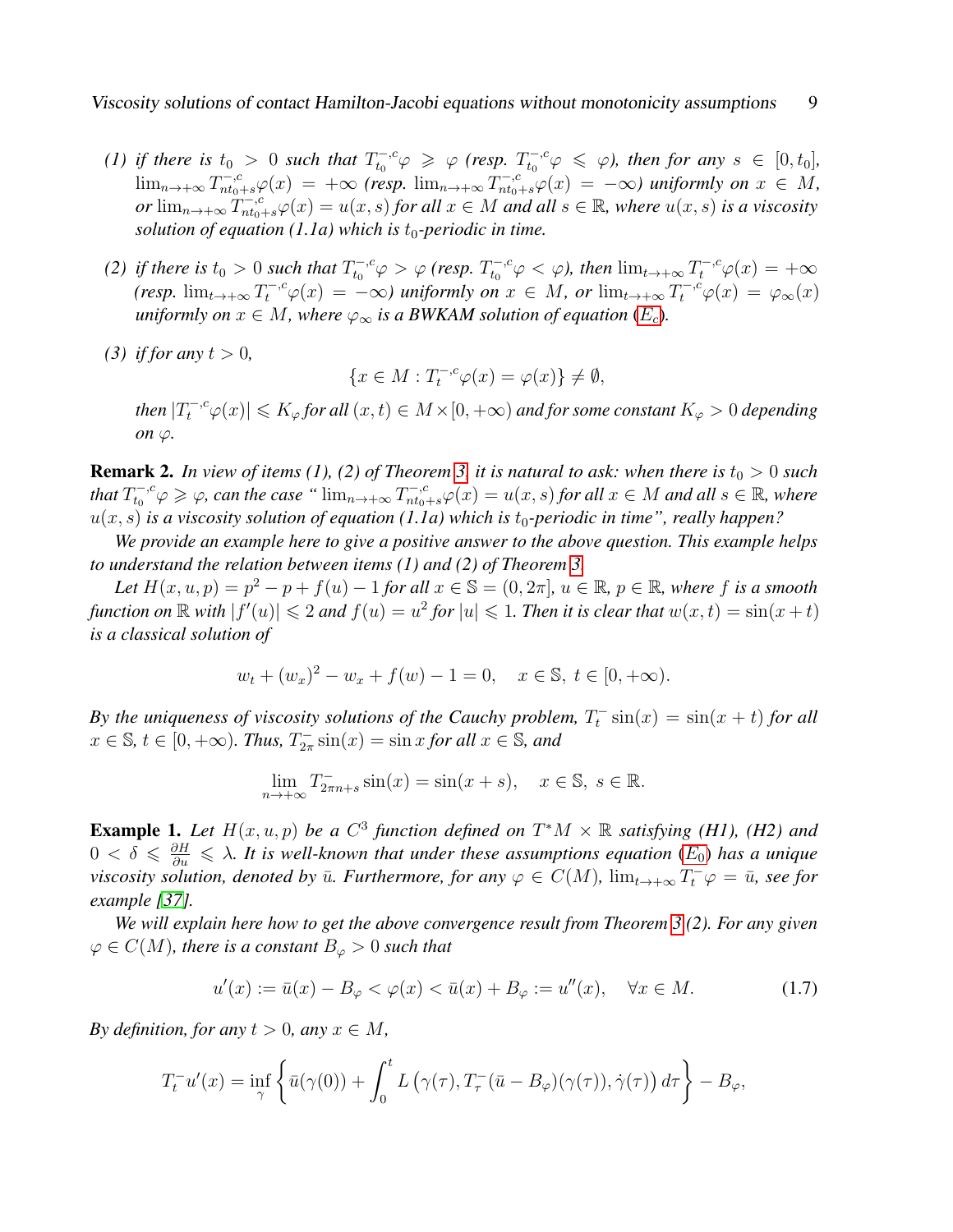*where the infimum is taken among curves*  $\gamma \in C^{ac}([0,t],M)$  *with*  $\gamma(t) = x$ . By Proposition [9](#page-14-1) below, *for any*  $\tau > 0$  *and any*  $x \in M$ *, we have* 

$$
T_{\tau}^-(\bar{u}-B_{\varphi})(x) < T_{\tau}^-\bar{u}(x).
$$

*Note that*  $\frac{\partial L}{\partial u} < 0$  and

$$
\bar{u}(x) = T_t^- \bar{u}(x) = \inf_{\gamma} \left\{ \bar{u}(\gamma(0)) + \int_0^t L(\gamma(\tau), \bar{u}(\gamma(\tau)), \dot{\gamma}(\tau)) d\tau \right\}, \quad \forall x \in M, \ \forall t > 0,
$$

where the infimum is taken among curves  $\gamma \in C^{ac}([0,t],M)$  with  $\gamma(t) = x$ . Then, we get that

$$
T_t^- u'(x) = \inf_{\gamma} \left\{ \bar{u}(\gamma(0)) + \int_0^t L(\gamma(\tau), T_\tau^-(\bar{u} - B_\varphi)(\gamma(\tau)), \dot{\gamma}(\tau)) d\tau \right\} - B_\varphi
$$
  
> 
$$
\inf_{\gamma} \left\{ \bar{u}(\gamma(0)) + \int_0^t L(\gamma(\tau), T_\tau^-\bar{u}(\gamma(\tau)), \dot{\gamma}(\tau)) d\tau \right\} - B_\varphi
$$
  
= 
$$
\inf_{\gamma} \left\{ \bar{u}(\gamma(0)) + \int_0^t L(\gamma(\tau), \bar{u}(\gamma(\tau)), \dot{\gamma}(\tau)) d\tau \right\} - B_\varphi
$$
  
= 
$$
\bar{u}(x) - B_\varphi = u'(x), \quad \forall x \in M, \forall t > 0.
$$

*Similarly, one can deduce that*

$$
T_t^- u''(x) < u''(x), \quad \forall x \in M, \ \forall t > 0.
$$

*Note that*

$$
T_t^-u''(x) > \bar{u}(x), \quad T_t^-u'(x) < \bar{u}(x), \quad \forall x \in M, \ \forall t > 0.
$$

*Then by Theorem [3](#page-7-1) (2), one get that*

$$
\lim_{t \to +\infty} T_t^- u''(x) = \lim_{t \to +\infty} T_t^- u'(x) = \bar{u}(x), \quad \forall x \in M.
$$

*Recall* [\(1.7\)](#page-8-0)*, we obtain that*

$$
\lim_{t \to +\infty} T_t^- \varphi(x) = \bar{u}(x), \quad \forall x \in M.
$$

Remark 3. *In view of Theorem [3,](#page-7-1) one can deduce that all the complicated phenomenons appear only in case (3) of Theorem [3.](#page-7-1) We will go on to study the long-time behavior problem in this direction in future work.*

When  $c \notin \mathfrak{C}$ , the long-time behavior of  $T_t^{-,c}\varphi$  is quite clear:

<span id="page-9-0"></span>**Theorem 4.** Let  $\varphi \in C(M)$  and let  $c \in \mathbb{R}$  with  $c \notin \mathfrak{C}$ . Then

*(1) if*  $c < \mathfrak{c}_r$ , then  $\lim_{t \to +\infty} T_t^{-,c} \varphi(x) = -\infty$  *uniformly on*  $x \in M$ .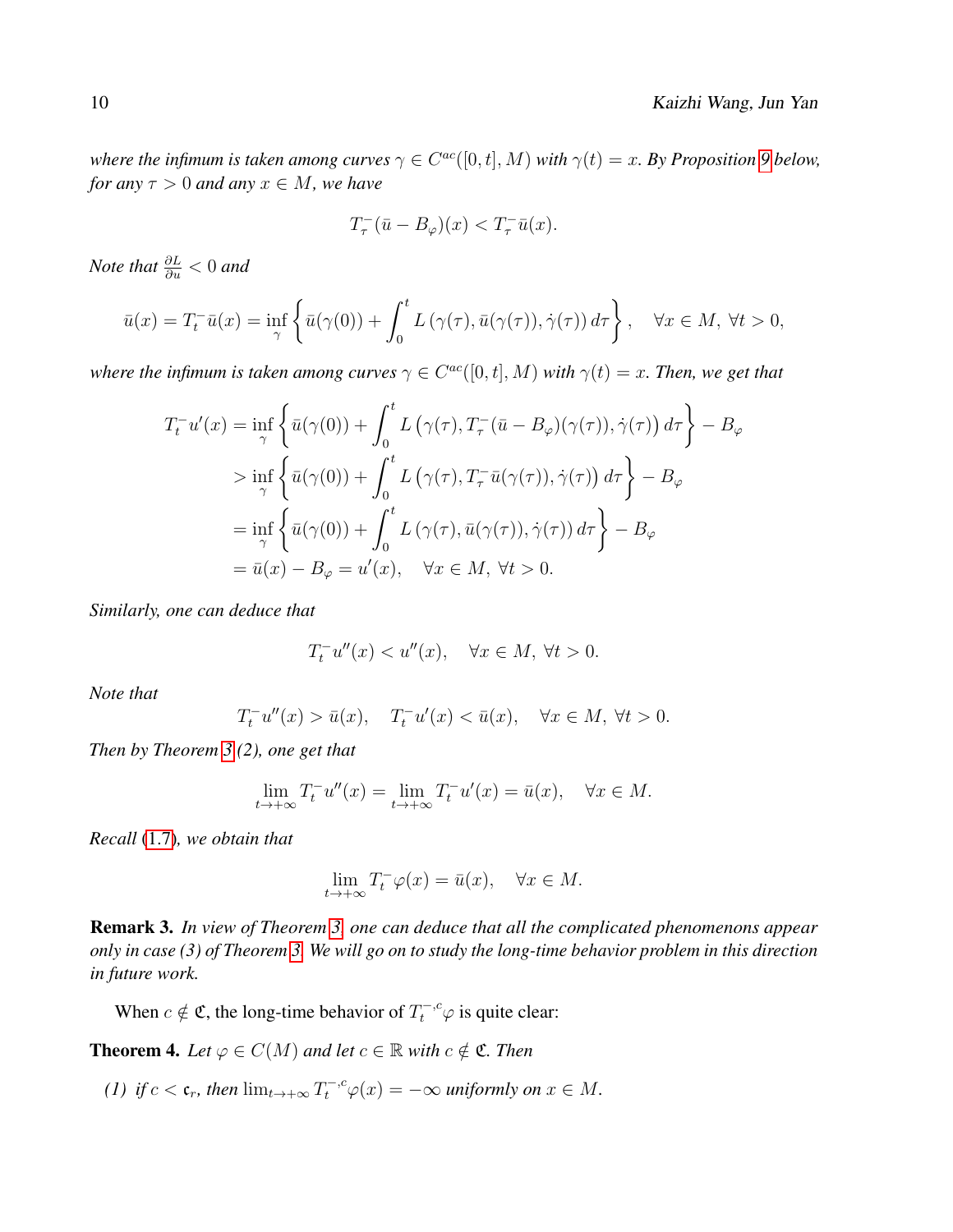*(2) if*  $c > c_l$ , *then*  $\lim_{t \to +\infty} T_t^{-,c} \varphi(x) = +\infty$  *uniformly on*  $x \in M$ .

• Some historical remarks. Hamilton-Jacobi equations have been first introduced in classical mechanics, but find applications in many other fields of mathematics. The theory of viscosity solutions of Hamilton-Jacobi equations was introduced in the early 80's by Crandall and Lions [\[8\]](#page-40-9), Crandall, Evans and Lions [\[9\]](#page-40-10). It provides a suitable PDE framework for studying Hamilton-Jacobi equations which does not have classical solutions. For a good introductory book on viscosity solutions, we refer readers to [\[2\]](#page-39-2). The theory of viscosity solutions has been extensively studied and refined by many authors, and, among the numerous contributions in the literature, we would like to point out that the weak KAM theory for Tonelli Hamiltonian systems opened a way to study viscosity solutions of the corresponding Hamilton-Jacobi equations using the dynamical information of action minimizing orbits of Hamiltonian systems. We refer readers to [\[1,](#page-39-3) [5,](#page-40-11) [11,](#page-40-12) [13,](#page-40-3) [16,](#page-40-2) [17,](#page-40-13) [22,](#page-41-9) [25,](#page-41-2) [28,](#page-41-10) [33,](#page-41-11) [34\]](#page-41-12) and the references therein for more details on this topic. Along this line, it is natural to consider whether one can use weak KAM type results for contact Hamiltonian systems to study viscosity solutions of contact Hamilton-Jacobi equations  $(E_c)$  $(E_c)$  $(E_c)$  and [\(1.1\)](#page-2-0). For weak KAM aspects for contact Hamiltonian systems, we refer readers to [\[14,](#page-40-14) [30,](#page-41-13) [37,](#page-41-8) [38\]](#page-42-0). Under assumptions imposed in this paper, it was shown in [\[36\]](#page-41-7) the existence of solutions  $(c, u)$  of equation  $(E_c)$  $(E_c)$  $(E_c)$ . See [\[26\]](#page-41-14) for a similar result using traditional PDE methods. We aim to refine and deepen the results in [\[36\]](#page-41-7) in the present paper. We still use dynamical tools from the weak KAM theory for contact Hamiltonian systems satisfying (H1)-(H3). These assumptions will be weakened in a forthcoming paper.

The rest of this paper is organized as follows. We recall some results on the weak KAM theory for contact Hamiltonian systems in Section 2. Section 3 is devoted to the proofs of Propositions [1,](#page-5-2) [2](#page-5-1) and Theorem [1.](#page-6-0) In Section 4, we prove Theorem [2](#page-7-0) and provide several examples. In Section 5, we show Theorems [3,](#page-7-1) [4](#page-9-0) and Proposition [3.](#page-6-1) The proofs of some preliminary results are given in the appendix.

# <span id="page-10-0"></span>2 Preliminaries

### <span id="page-10-1"></span>2.1 Notations

We write as follows a list of symbols used throughout this paper.

- We choose, once and for all, a  $C^{\infty}$  Riemannian metric on M. It is classical that there is a canonical way to associate to it a Riemannian metric on  $TM$ . We use the same symbol d to denote the distance function defined by the Riemannian metric on M and the distance function defined by the Riemannian metric on  $T^*M$ . We use the same symbol  $\|\cdot\|_x$  to denote the norms induced by the Riemannian metrics on  $T_xM$  and  $T_x^*M$  for  $x \in M$ , and by  $\langle \cdot, \cdot \rangle_x$ the canonical pairing between the tangent space  $T_xM$  and the cotangent space  $T_x^*M$ .
- $C^{k}(M)$   $(k \in \mathbb{N})$  stands for the function space of k-times continuously differentiable functions on M, and  $C^{\infty}(M) := \bigcap_{k=0}^{\infty} C^k(M)$ . And  $\|\cdot\|_{\infty}$  denotes the supremum norm on these spaces.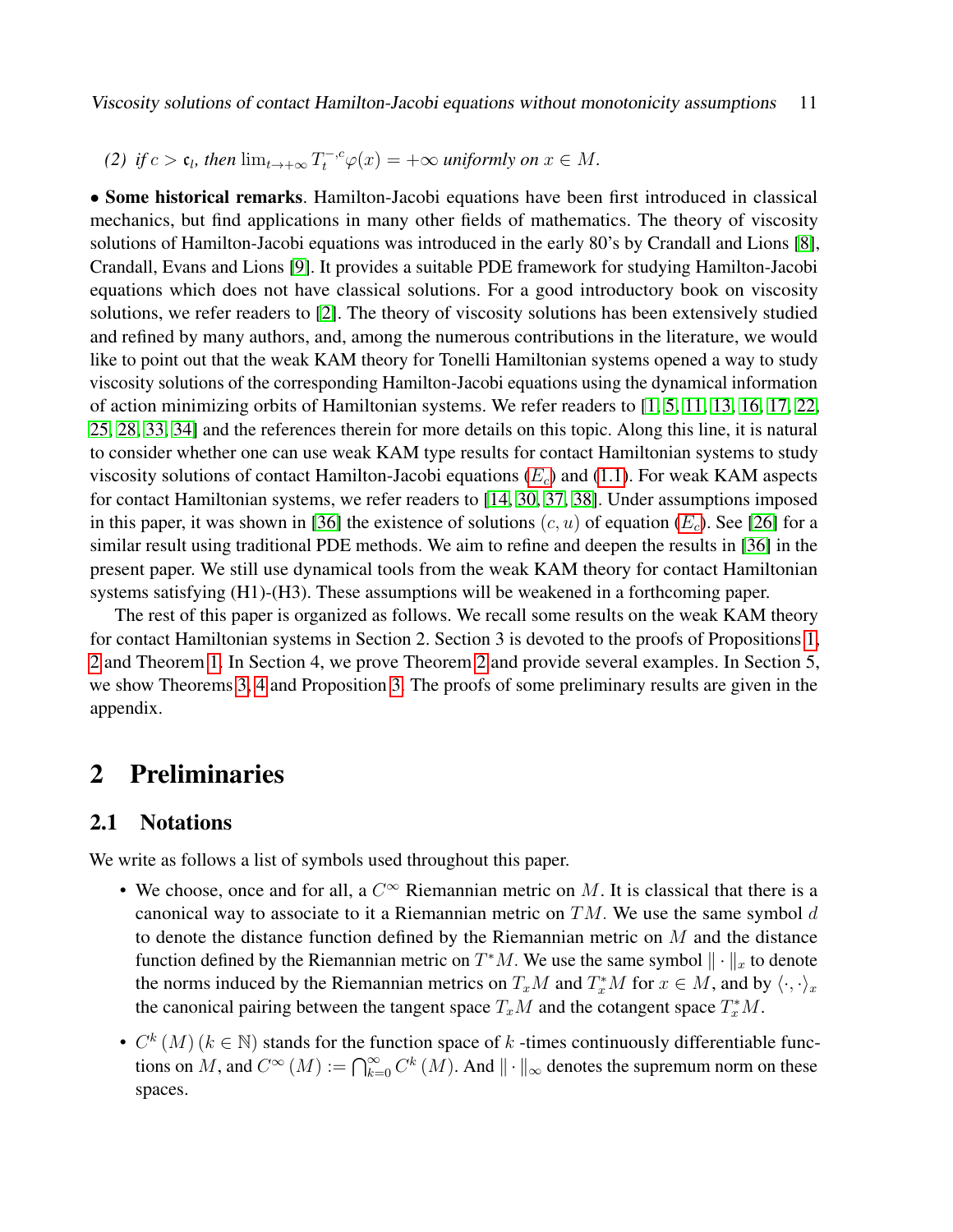- $C^{ac}([a, b], M)$  stands for the space of absolutely continuous curves  $[a, b] \to M$ .
- Lip $(M)$  stands for the space of Lipschitz continuous functions on M.
- Denote by  $SCL(M)$  the set of all functions which are semiconcave on M with a linear modulus.
- $Du(x)=(\frac{\partial u}{\partial x_1},\ldots,\frac{\partial u}{\partial x_n})$  $\frac{\partial u}{\partial x_n}$ ) and  $Dw(x,t) = (\frac{\partial w}{\partial x_1}, \ldots, \frac{\partial w}{\partial x_n})$  $\frac{\partial w}{\partial x_n}$ ).
- Let  $u \in \text{Lip}(M)$ . Denote by  $\text{Dom}(u)$  the set of all points  $x \in M$  where  $Du(x)$  exists.
- $S_{-}$  (resp.  $S_{+}$ ) denotes the set of all BWKAM (resp. FWKAM) solutions of equation  $(E_{0})$  $(E_{0})$  $(E_{0})$ .
- Let  $\Phi_t$  denote the local flow of contact Hamiltonian system [\(1.3\)](#page-3-2).
- cl(*A*) denotes the closure of a set  $A \subset T^*M \times \mathbb{R}$ .
- co(*A*) denotes the convex hull of a set  $A \subset T^*M \times \mathbb{R}$ .
- $h_{x_0,u_0}(x,t)$  (resp.  $h^{x_0,u_0}(x,t)$ ) denotes the forward (resp. backward) implicit action function associated with L.
- $h_{x_0,u_0}^c(x,t)$  (resp.  $h_c^{x_0,u_0}(x,t)$ ) denotes the forward (resp. backward) implicit action function associated with  $L + c$ , where  $c \in \mathbb{R}$ .
- $\{T_t^-\}_{t\geqslant0}$  (resp.  $\{T_t^+\}_{t\geqslant0}$ ) denotes the backward (resp. forward) solution semigroup associated with L.
- $\{T_t^{-,c}\}_{t\geq 0}$  (resp.  $\{T_t^{+,c}\}_{t\geq 0}$ ) denotes the backward (resp. forward) solution semigroup associated with  $L + c$ , where  $c \in \mathbb{R}$ .
- $\mathcal{C}_{\pm} := \{ \varphi \in C(M) : T_t^c \varphi \geqslant \varphi, \quad \forall t \geqslant 0 \}.$
- $\mathcal{C}_{\pm}^c := \{ \varphi \in C(M) \; : \; T_t^{\pm,c} \varphi \geqslant \varphi, \quad \forall t \geqslant 0 \}.$
- $\mathcal{D}_{\pm}^{t} := \{ \varphi \in C(M) \, : \, T_{t}^{\pm} \varphi \geqslant \varphi \}, \quad t > 0.$
- $\mathcal{D}^t_{\pm,c} := \{ \varphi \in C(M) \; : \; T^{\pm,c}_t \varphi \geqslant \varphi \}, \quad t > 0.$
- $\mathfrak{C} := \{c \in \mathbb{R} : \text{ equation } (E_c) \text{ has BWKAM solutions} \}.$  $\mathfrak{C} := \{c \in \mathbb{R} : \text{ equation } (E_c) \text{ has BWKAM solutions} \}.$  $\mathfrak{C} := \{c \in \mathbb{R} : \text{ equation } (E_c) \text{ has BWKAM solutions} \}.$
- We use  $\varphi, \psi, \varphi', \psi'$  to denote generic functions in  $C(M)$  not necessarily the same in any two proofs, and use  $\varphi_{\infty}, \psi_{\infty}, \varphi'_{\infty}, \psi'_{\infty}$  to denote limit functions of  $T_t^{\pm,c}f$  as  $t \to +\infty$ , with  $f = \varphi$ ,  $\psi, \varphi', \psi'.$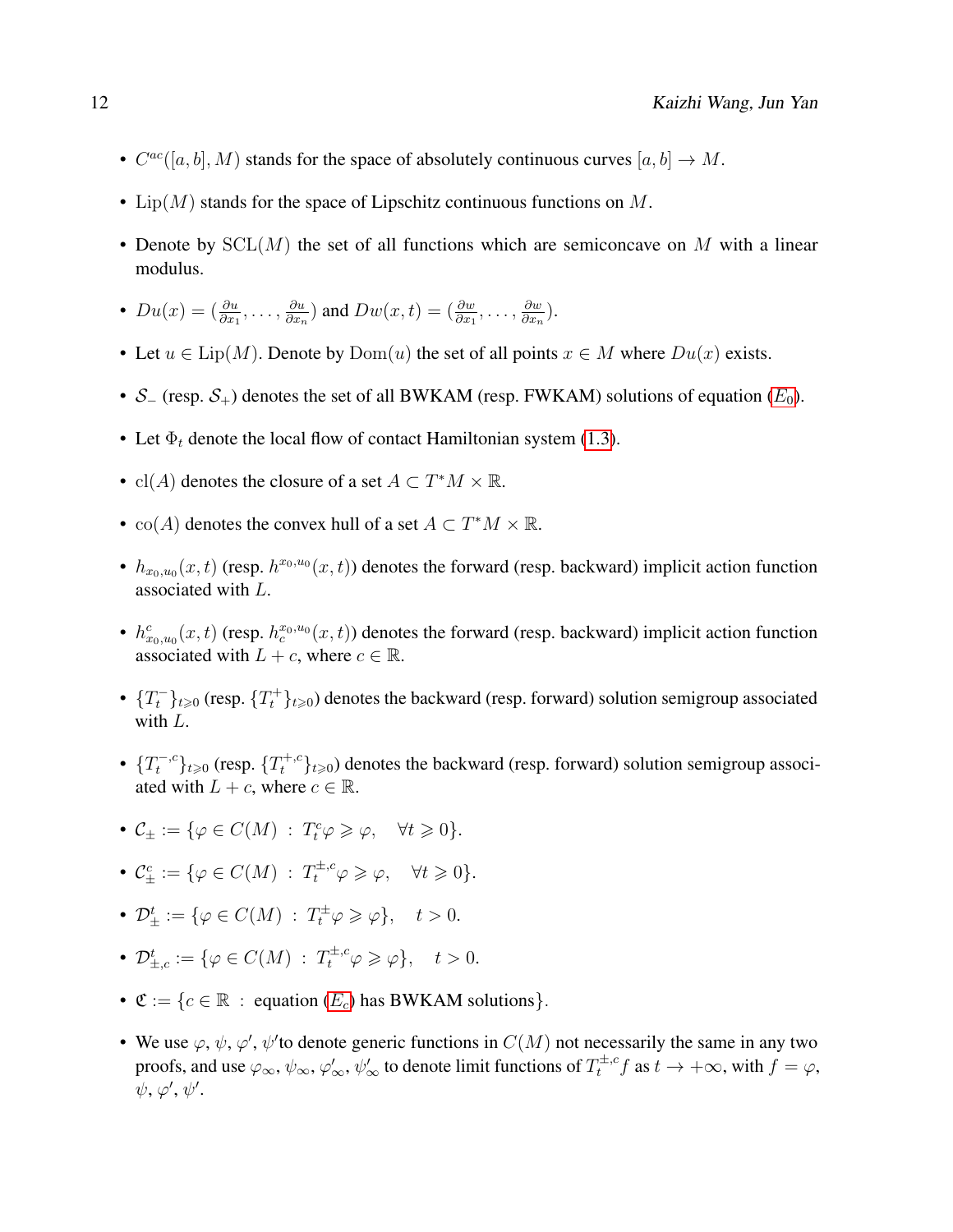### <span id="page-12-0"></span>2.2 Weak KAM theory for contact Hamiltonian systems

In the rest of this section we recall some definitions and basic results in the weak KAM theory for contact Hamiltonian system [\(1.3\)](#page-3-2), where an implicit variational principle plays an essential role. Most of the results in this section can be found in [\[35,](#page-41-6) [36,](#page-41-7) [37,](#page-41-8) [38\]](#page-42-0).

• Variational principles. First recall implicit variational principles for contact Hamiltonian system [\(1.3\)](#page-3-2), which connects contact Hamilton-Jacobi equations and contact Hamiltonian systems.

<span id="page-12-4"></span>**Proposition 4.** For any given  $x_0 \in M$ ,  $u_0 \in \mathbb{R}$ , there exist two continuous functions  $h_{x_0,u_0}(x,t)$ and  $h^{x_0,u_0}(x,t)$  defined on  $M \times (0,+\infty)$  satisfying

<span id="page-12-2"></span><span id="page-12-1"></span>
$$
h_{x_0, u_0}(x, t) = u_0 + \inf_{\substack{\gamma(0) = x_0 \\ \gamma(t) = x}} \int_0^t L(\gamma(\tau), h_{x_0, u_0}(\gamma(\tau), \tau), \dot{\gamma}(\tau)) d\tau,
$$
\n(2.1)

$$
h^{x_0, u_0}(x, t) = u_0 - \inf_{\substack{\gamma(t) = x_0 \\ \gamma(0) = x}} \int_0^t L(\gamma(\tau), h^{x_0, u_0}(\gamma(\tau), t - \tau), \dot{\gamma}(\tau)) d\tau,
$$
 (2.2)

*where the infimums are taken among the Lipschitz continuous curves*  $\gamma : [0, t] \rightarrow M$ *. Moreover, the infimums in [\(2.1\)](#page-12-1) and* [\(2.2\)](#page-12-2) *can be achieved. If*  $\gamma_1$  *and*  $\gamma_2$  *are curves achieving the infimums* (2.1) and [\(2.2\)](#page-12-2) *respectively, then*  $\gamma_1$  *and*  $\gamma_2$  *are of class*  $C^1$ *. Let* 

$$
x_1(s) := \gamma_1(s), \quad u_1(s) := h_{x_0, u_0}(\gamma_1(s), s), \qquad p_1(s) := \frac{\partial L}{\partial \dot{x}}(\gamma_1(s), u_1(s), \dot{\gamma}_1(s)),
$$
  

$$
x_2(s) := \gamma_2(s), \quad u_2(s) := h^{x_0, u_0}(\gamma_1(s), t - s), \quad p_2(s) := \frac{\partial L}{\partial \dot{x}}(\gamma_2(s), u_2(s), \dot{\gamma}_2(s)).
$$

*Then*  $(x_1(s), u_1(s), p_1(s))$  *and*  $(x_2(s), u_2(s), p_2(s))$  *satisfy equations* [\(1.3\)](#page-3-2) *with* 

$$
x_1(0) = x_0
$$
,  $x_1(t) = x$ ,  $\lim_{s \to 0^+} u_1(s) = u_0$ ,  
\n $x_2(0) = x$ ,  $x_2(t) = x_0$ ,  $\lim_{s \to t^-} u_2(s) = u_0$ .

We call  $h_{x_0,u_0}(x,t)$  (resp.  $h^{x_0,u_0}(x,t)$ ) a forward (resp. backward) implicit action function associated with  $L$  and the curves achieving the infimums in  $(2.1)$  (resp.  $(2.2)$ ) minimizers of  $h_{x_0,u_0}(x,t)$  (resp.  $h^{x_0,u_0}(x,t)$ ). The relation between forward and backward implicit action functions is as follows: for any given  $x_0, x \in M$ ,  $u_0, u \in \mathbb{R}$  and  $t > 0$ ,

<span id="page-12-3"></span>
$$
h_{x_0, u_0}(x, t) = u \quad \text{if and only if} \quad h^{x, u}(x_0, t) = u_0. \tag{2.3}
$$

See [\[7\]](#page-40-15) for another formulation of variational principles from the optimal control point of view. This viewpoint is strongly reminiscent of Herglotz' variational principle [\[24\]](#page-41-15). The following result is a direct consequence of [\(2.3\)](#page-12-3).

**Proposition 5.** *For any*  $x, y \in M$ , *any*  $u \in \mathbb{R}$  *and any*  $t > 0$ ,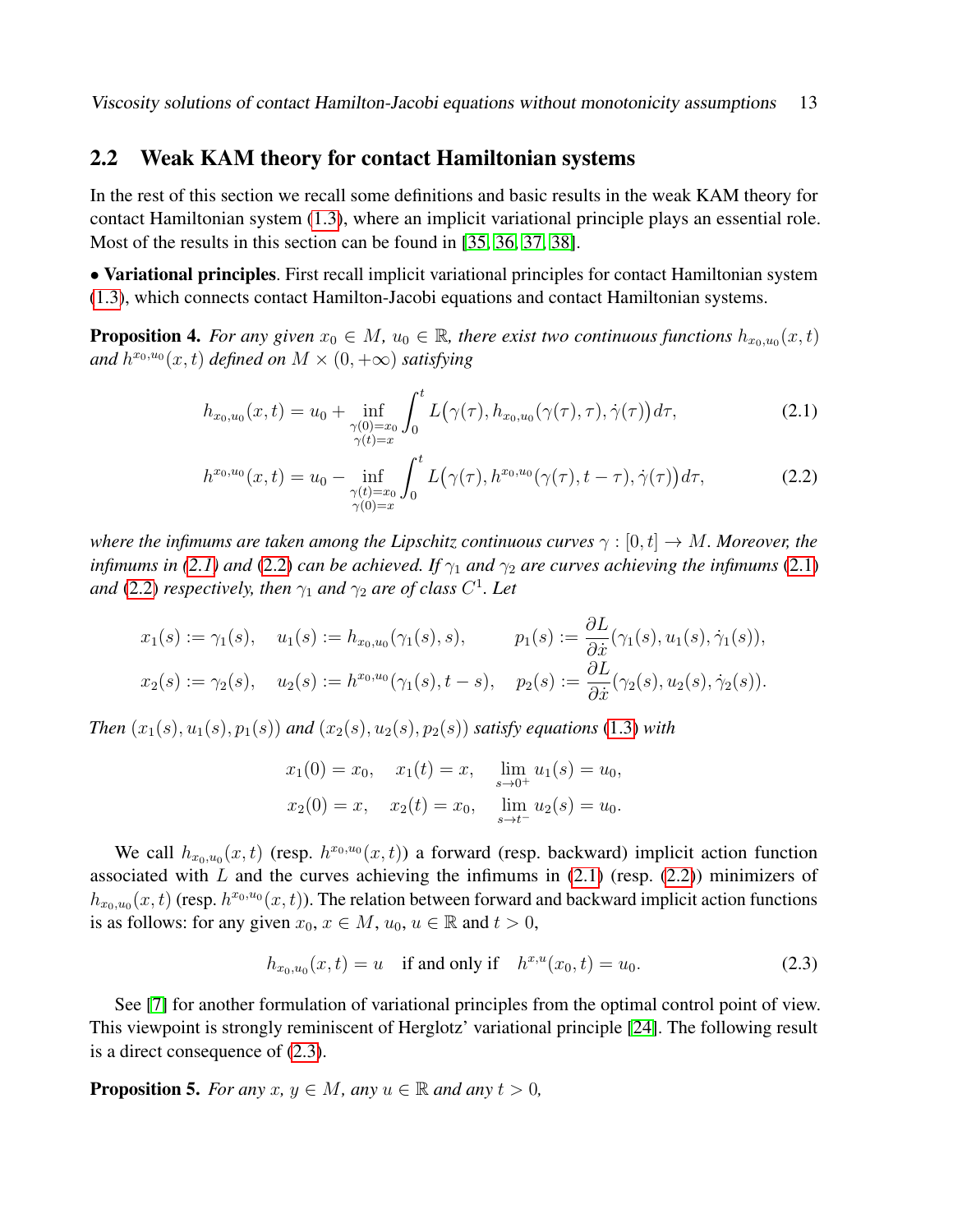- $(1)$   $h^{y,h_{x,u}(y,t)}(x,t) = u,$
- (2)  $h_{u,h^{x,u}(u,t)}(x,t) = u.$
- Implicit action functions. We now collect some basic properties of implicit action functions.

#### <span id="page-13-0"></span>Proposition 6.

- *(1) (Monotonicity). Given*  $x_0 \in M$ ,  $u_0, u_1, u_2 \in \mathbb{R}$ , *Lagrangians*  $L_1$  *and*  $L_2$  *satisfying (L1)-(L3),* 
	- *(i) if*  $u_1 < u_2$ , then  $h_{x_0, u_1}(x, t) < h_{x_0, u_2}(x, t)$ , for all  $(x, t) \in M \times (0, +\infty)$ ;
	- *(ii) if*  $L_1 < L_2$ , then  $h_{x_0,u_0}^{L_1}(x,t) < h_{x_0,u_0}^{L_2}(x,t)$ , for all  $(x,t) \in M \times (0,+\infty)$  where  $h_{x_0,u_0}^{L_i}(x,t)$  denotes the forward implicit action function associated with  $L_i, i = 1,2$ .
- (2) (Lipschitz continuity). The function  $(x_0, u_0, x, t) \mapsto h_{x_0, u_0}(x, t)$  is Lipschitz continuous on  $M \times [a,b] \times M \times [c,d]$  for all real numbers  $a,$   $b,$   $c,$   $d$  with  $a < b$  and  $0 < c < d.$
- *(3) (Minimality). Given*  $x_0, x \in M$ ,  $u_0 \in \mathbb{R}$  and  $t > 0$ , let  $S_{x_0,u_0}^{x,t}$  be the set of the solutions  $(x(s), u(s), p(s))$  *of* [\(1.3\)](#page-3-2) *on* [0, t] *with*  $x(0) = x_0$ ,  $x(t) = x$ ,  $u(0) = u_0$ . Then

$$
h_{x_0, u_0}(x, t) = \inf \{ u(t) : (x(s), u(s), p(s)) \in S_{x_0, u_0}^{x, t} \}, \quad \forall (x, t) \in M \times (0, +\infty).
$$

*(4) (Markov property). Given*  $x_0 \in M$ *,*  $u_0 \in \mathbb{R}$ *,* 

$$
h_{x_0, u_0}(x, t+s) = \inf_{y \in M} h_{y, h_{x_0, u_0}(y, t)}(x, s)
$$

*for all* s,  $t > 0$  *and all*  $x \in M$ *. Moreover, the infimum is attained at y if and only if there exists a minimizer*  $\gamma$  *of*  $h_{x_0, u_0}(x, t + s)$  *with*  $\gamma(t) = y$ *.* 

*(5) (Reversibility). Given*  $x_0, x \in M$  *and*  $t > 0$ *, for each*  $u \in \mathbb{R}$ *, there exists a unique*  $u_0 \in \mathbb{R}$ *such that*

$$
h_{x_0, u_0}(x, t) = u.
$$

#### <span id="page-13-1"></span>Proposition 7.

- *(1) (Monotonicity). Given*  $x_0 \in M$  *and*  $u_1, u_2 \in \mathbb{R}$ *, Lagrangians*  $L_1, L_2$  *satisfying (L1)-(L3),* 
	- *(i) if*  $u_1 < u_2$ , then  $h^{x_0, u_1}(x, t) < h^{x_0, u_2}(x, t)$ , for all  $(x, t) \in M \times (0, +\infty)$ ;
	- (*ii*) *if*  $L_1 > L_2$ , then  $h_{L_1}^{x_0, u_0}$  $L_1^{x_0,u_0}(x,t) \; < \; h_{L_2}^{x_0,u_0}(x,t)$ *, for all*  $(x,t) \; \in \; M \times (0,+\infty)$ *, where*  $h_{L}^{x_0,u_0}$  $L_i^{x_0,u_0}(x,t)$  denotes the backward implicit action function associated with  $L_i$ ,  $i=1,2.$
- (2) *(Lipschitz continuity). The function*  $(x_0, u_0, x, t) \mapsto h^{x_0, u_0}(x, t)$  *is Lipschitz continuous on*  $M \times [a, b] \times M \times [c, d]$  *for all real numbers* a, b, c, d with  $a < b$  and  $0 < c < d$ .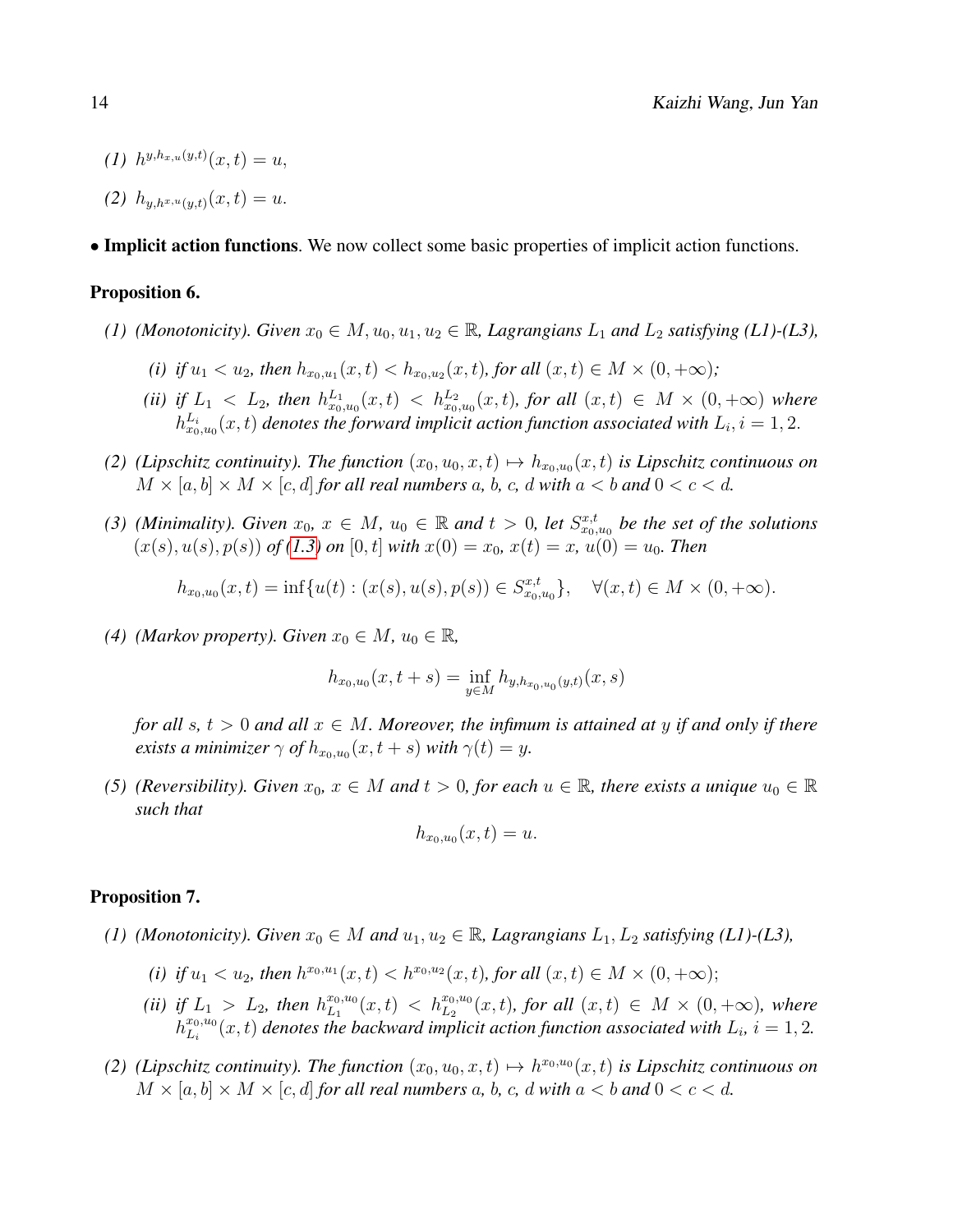*(3) (Maximality). Given*  $x_0, x \in M$ ,  $u_0 \in \mathbb{R}$  and  $t > 0$ , let  $S_{x,t}^{x_0,u_0}$  be the set of the solutions  $(x(s), u(s), p(s))$  *of*  $(1.3)$  *on*  $[0, t]$  *with*  $x(0) = x$ *,*  $x(t) = x_0$ *,*  $u(t) = u_0$ *. Then* 

$$
h^{x_0,u_0}(x,t) = \sup \{ u(0) : (x(s), u(s), p(s)) \in S_{x,t}^{x_0,u_0} \}, \quad \forall (x,t) \in M \times (0, +\infty).
$$

*(4) (Markov property). Given*  $x_0 \in M$ *,*  $u_0 \in \mathbb{R}$ *,* 

$$
h^{x_0, u_0}(x, t+s) = \sup_{y \in M} h^{y, h^{x_0, u_0}(y, t)}(x, s)
$$

*for all* s,  $t > 0$  *and all*  $x \in M$ *. Moreover, the supremum is attained at y if and only if there exists a minimizer*  $\gamma$  *of*  $h^{x_0,u_0}(x,t+s)$ *, such that*  $\gamma(t) = y$ *.* 

*(5) (Reversibility). Given*  $x_0, x \in M$ *, and*  $t > 0$ *, for each*  $u \in \mathbb{R}$ *, there exists a unique*  $u_0 \in \mathbb{R}$ *such that*

$$
h^{x_0, u_0}(x, t) = u.
$$

We will use the following result to prove Proposition [11](#page-15-0) below. See Appendix 6.1 for the proof.

<span id="page-14-0"></span>**Proposition 8.** Let  $(x(t), u(t)) : \mathbb{R} \to M \times \mathbb{R}$  be a locally Lipschitz curve satisfying

$$
u(t_2) = h_{x(t_1),u(t_1)}(x(t_2), t_2 - t_1)
$$

*for all*  $t_1, t_2 \in \mathbb{R}$  *with*  $t_1 < t_2$ *. Then*  $x(t)$  *is of class*  $C^1$ *. Let*  $p(t) := \frac{\partial L}{\partial \dot{x}}(x(t), u(t), \dot{x}(t))$ *. Then*  $(x(t),u(t),p(t))$  is a solution of [\(1.3\)](#page-3-2). Moreover, for each  $t_1, t_2 \in \mathbb{R}$  with  $t_1 < t_2, x(t) \big|_{[t_1,t_2]}$  is a *minimizer of*  $h_{x(t_1),u(t_1)}(x(t_2), t_2 - t_1)$ .

• Solution semigroups. We collect some basic properties of the solution semigroups.

<span id="page-14-1"></span>**Proposition 9.** *Let*  $\varphi, \psi \in C(M)$ *.* 

- *(1) (Monotonicity). If*  $\psi < \varphi$ *, then*  $T_t^{\pm} \psi < T_t^{\pm} \varphi$ *,*  $\forall t \geq 0$ *.*
- (2) (Local Lipschitz continuity). The function  $(x,t) \mapsto T_t^{\pm} \varphi(x)$  is locally Lipschitz on  $M \times$  $(0, +\infty)$ .
- *(3)*  $(e^{\lambda t}$ -expansiveness).  $||T_t^{\pm} \varphi T_t^{\pm} \psi||_{\infty} \leq e^{\lambda t} \cdot ||\varphi \psi||_{\infty}$ ,  $\forall t \geq 0$ .
- *(4) (Continuity at the origin).*  $\lim_{t\to 0^+} T_t^{\pm} \varphi = \varphi$ .
- *(5) (Representation formula). For each*  $\varphi \in C(M)$ *,* 
	- (*i*)  $T_t^-\varphi(x) = \inf_{y \in M} h_{y,\varphi(y)}(x,t), \quad \forall (x,t) \in M \times (0, +\infty);$
	- (*ii*)  $T_t^+ \varphi(x) = \sup_{y \in M} h^{y, \varphi(y)}(x, t), \quad \forall (x, t) \in M \times (0, +\infty).$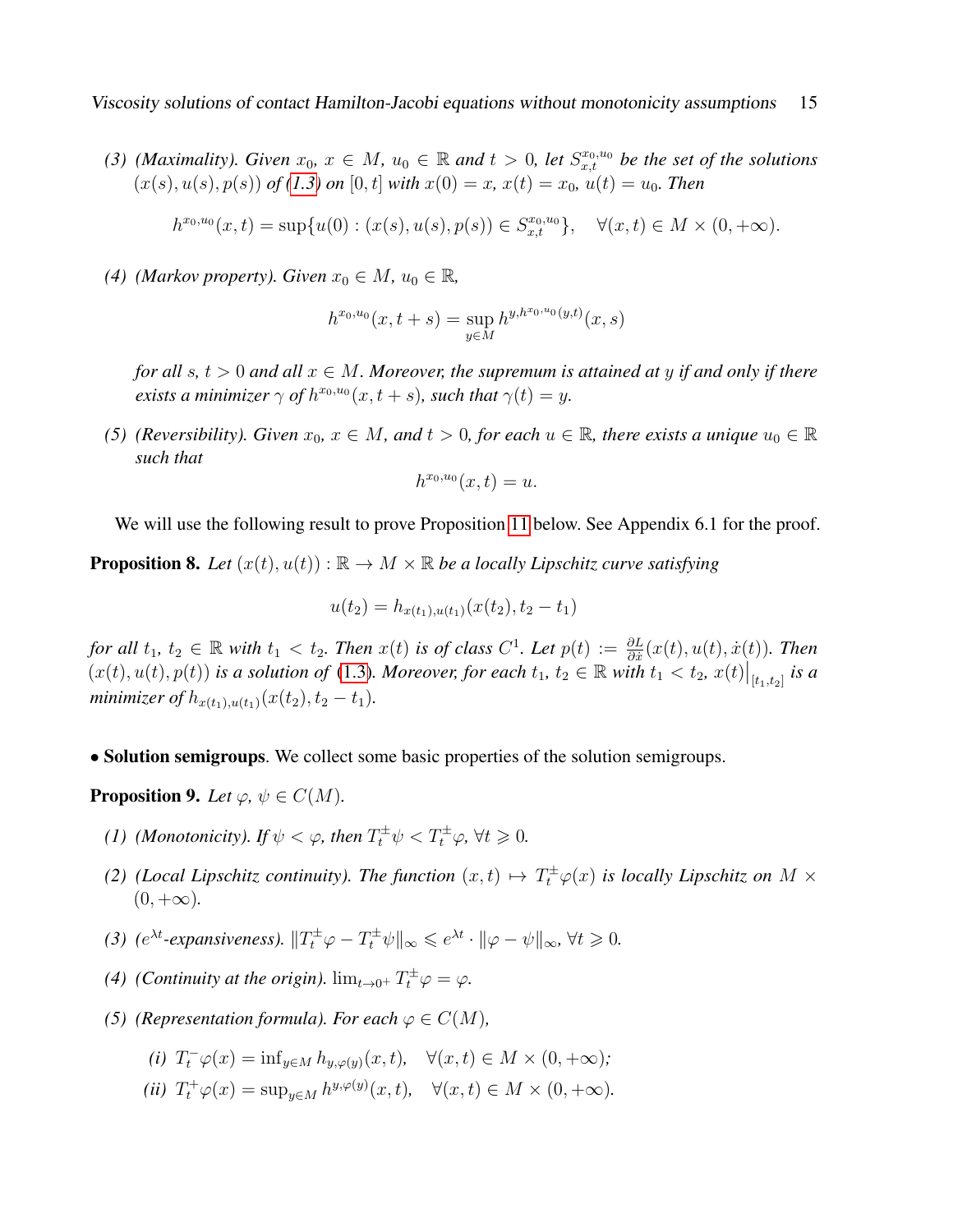*(6) (Semigroup).*  $\{T_t^{\pm}\}_{t\geqslant0}$  are one-parameter semigroup of operators. For all  $x_0, x \in M$ , all  $u_0 \in \mathbb{R}$  *and all s, t* > 0*,* 

(i) 
$$
T_s^- h_{x_0, u_0}(x, t) = h_{x_0, u_0}(x, t + s)
$$
,  $T_{t+s}^- \varphi(x) = \inf_{y \in M} h_{y, T_s^-} \varphi(y)(x, t)$ ;  
\n(ii)  $T_s^+ h^{x_0, u_0}(x, t) = h^{x_0, u_0}(x, t + s)$ ,  $T_{t+s}^+ \varphi(x) = \sup_{y \in M} h^{y, T_s^+} \varphi(y)(x, t)$ .

• Weak KAM solutions. Following Fathi (see, for instance, [\[21\]](#page-41-1)), one can define weak KAM solutions of equation  $(E_0)$  $(E_0)$  $(E_0)$  as follows.

**Definition 1.** A function  $u \in C(M)$  is called a backward weak KAM solution of  $(E_0)$  $(E_0)$  $(E_0)$  if

*(1) for each continuous piecewise*  $C^1$  *curve*  $\gamma : [t_1, t_2] \rightarrow M$ *, we have* 

<span id="page-15-2"></span><span id="page-15-1"></span>
$$
u(\gamma(t_2)) - u(\gamma(t_1)) \leqslant \int_{t_1}^{t_2} L(\gamma(s), u(\gamma(s)), \dot{\gamma}(s)) ds; \tag{2.4}
$$

*(2) for each*  $x \in M$ *, there exists a*  $C^1$  *curve*  $\gamma : (-\infty, 0] \to M$  *with*  $\gamma(0) = x$  *such that* 

<span id="page-15-3"></span>
$$
u(x) - u(\gamma(t)) = \int_t^0 L(\gamma(s), u(\gamma(s)), \dot{\gamma}(s)) ds, \quad \forall t < 0.
$$
 (2.5)

*Similarly, a function*  $v \in C(M)$  *is called a forward weak KAM solution of*  $(E_0)$  $(E_0)$  $(E_0)$  *if it satisfies* (1) and for each  $x \in M$ , there exists a  $C^1$  curve  $\gamma : [0, +\infty) \to M$  with  $\gamma(0) = x$  such that

$$
v(\gamma(t)) - v(x) = \int_0^t L(\gamma(s), v(\gamma(s)), \dot{\gamma}(s)) ds, \quad \forall t > 0.
$$
 (2.6)

*We say that*  $u$  *in* [\(2.4\)](#page-15-1) *is a dominated function by*  $L$ *, denoted by*  $u \prec L$ *. We call curves satisfying*  $(2.5)$  (resp.  $(2.6)$ ),  $(u, L, 0)$ -calibrated curves (resp.  $(v, L, 0)$ -calibrated curves).

#### <span id="page-15-4"></span>Proposition 10.

- *(1)*  $u \in S_-$  *if and only if*  $T_t^- u = u$  *for all*  $t \ge 0$ *.*
- (2)  $v \in S_+$  *if and only if*  $T_t^+ v = v$  *for all*  $t \ge 0$ *.*

The following result will be useful for the proof of Proposition [2.](#page-5-1) We give the proof in the Appendix 6.2, since it is quite lengthy.

<span id="page-15-0"></span>**Proposition 11.** Let  $u \in S_$ *. Given any*  $x \in M$ , if  $\gamma : (-\infty, 0] \to M$  is a  $(u, L, 0)$ -calibrated *curve with*  $\gamma(0) = x$ , then  $(\gamma(t), u(\gamma(t)), p(t))$  satisfies equations [\(1.3\)](#page-3-2) on  $(-\infty, 0)$ , where  $p(t) =$ ∂L  $\frac{\partial L}{\partial \dot{x}}(\gamma(t),u(\gamma(t)),\dot{\gamma}(t)).$  Moreover, we have

$$
(\gamma(t+s), u(\gamma(t+s)), Du(\gamma(t+s))) = \Phi_s(\gamma(t), u(\gamma(t)), Du(\gamma(t)), \quad \forall t, s < 0,
$$

*and*

$$
H(\gamma(t), u(\gamma(t)), \frac{\partial L}{\partial \dot{x}}(\gamma(t), u(\gamma(t)), \dot{\gamma}(t))) = 0, \quad \forall t < 0.
$$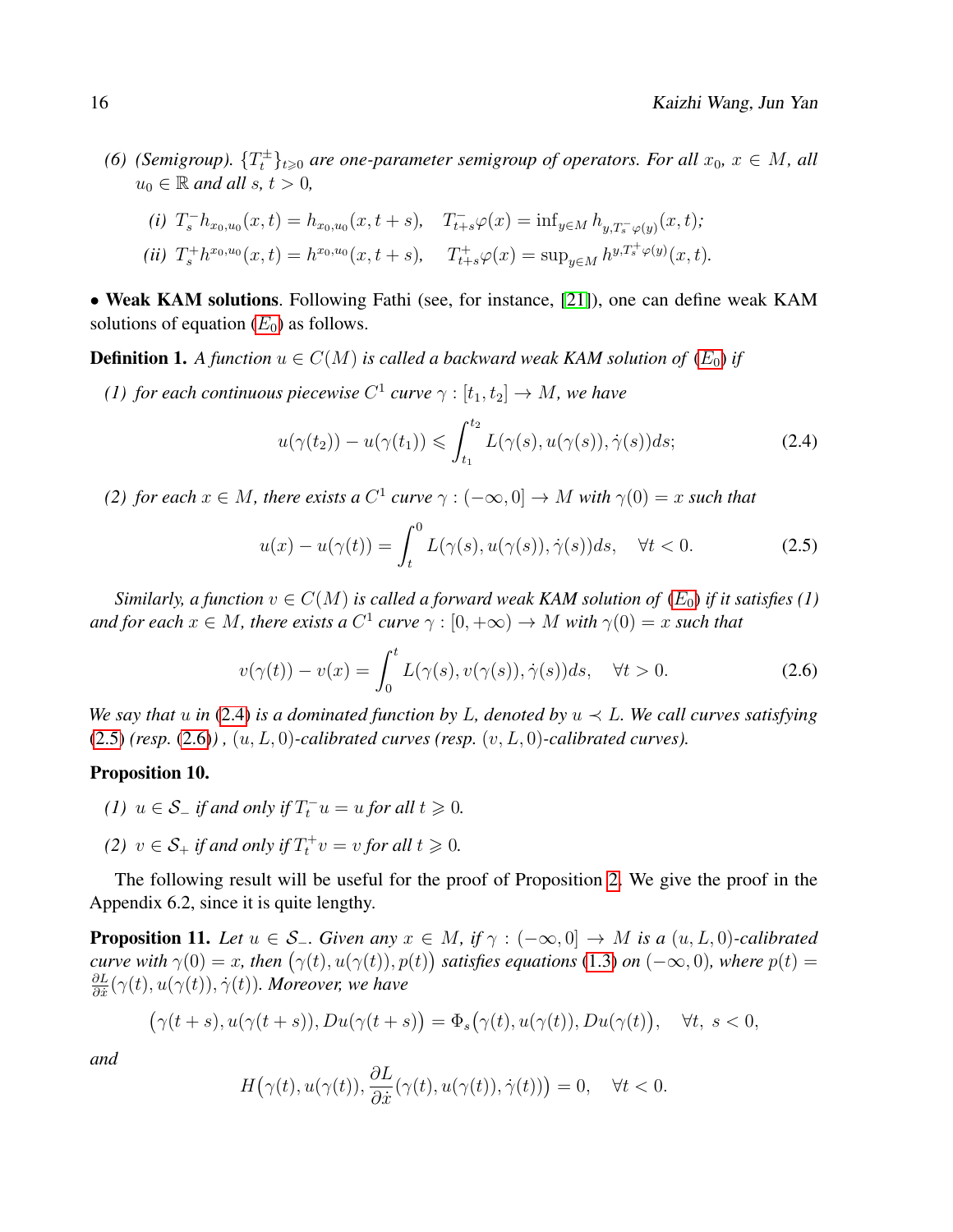**Remark 4.** A similar result holds true for  $v \in S_+$ : let  $v \in S_+$ . Given any  $x \in M$ , if  $\gamma : [0, +\infty) \to$ M is a  $(v, L, 0)$ -calibrated curve with  $\gamma(0) = x$ , then  $(\gamma(t), v(\gamma(t)), p(t))$  satisfies equations [\(1.3\)](#page-3-2) *on*  $(0, +\infty)$ , where  $p(t) = \frac{\partial L}{\partial \dot{x}}(\gamma(t), v(\gamma(t)), \dot{\gamma}(t))$ . Moreover, we have

$$
(\gamma(t+s), v(\gamma(t+s)), Dv(\gamma(t+s))) = \Phi_s(\gamma(t), v(\gamma(t)), Dv(\gamma(t)), \quad \forall t, s > 0.
$$

*Since the proof of the above result is quite similar to the one of Proposition [11,](#page-15-0) we omit it.*

Let  $u \in S_-\,$  and  $v \in S_+$ . In view of Lemma [5](#page-36-1) in the Appendix 6.2, both u and v are Lipschitz continuous.

## <span id="page-16-0"></span>3 Existence of BWKAM solutions

#### <span id="page-16-1"></span>3.1 More on solution semigroups

<span id="page-16-2"></span>**Proposition 12.** Let  $\varphi \in C(M)$ . If the function  $(x,t) \mapsto T_t^{\perp} \varphi(x)$  is bounded on  $M \times [0,+\infty)$ , *then*  $\varphi_{\infty}(x) := \liminf_{t \to +\infty} T_t^{\top} \varphi(x)$  *is a BWKAM solution of*  $(E_0)$  $(E_0)$  $(E_0)$ *.* 

*Proof.* Let  $K_1$  be a positive constant such that

<span id="page-16-3"></span>
$$
|T_t^- \varphi(x)| \leqslant K_1, \quad \forall (x, t) \in M \times [0, +\infty). \tag{3.1}
$$

Recall Proposition [6\(](#page-13-0)2), i.e., the function  $(x_0, u_0, x, t) \mapsto h_{x_0, u_0}(x, t)$  is Lipschitz on  $M \times [a, b] \times$  $M \times [c, d]$  for all real numbers a, b, c, d with  $a < b$  and  $0 < c < d$ .

First we show that  $\{T_t^-\varphi(x)\}_{t>1}$  is equi-Lipschitz on M. Denote by  $l_1 > 0$  a Lipschitz constant of the function  $(x_0, u_0, x) \mapsto h_{x_0, u_0}(x, 1)$  on  $M \times [-K_1, K_1] \times M$ . From Proposition [9](#page-14-1) (6)(i), we have

$$
|T^-_t \varphi(x) - T^-_t \varphi(y)| \leqslant \sup_{z \in M} |h_{z,T^-_{t-1} \varphi(z)}(x,1) - h_{z,T^-_{t-1} \varphi(z)}(y,1)|
$$

for all  $x, y \in M$ , and all  $t > 1$ . In view of [\(3.1\)](#page-16-3), the above inequality implies that

<span id="page-16-4"></span>
$$
|T^-_t\varphi(x)-T^-_t\varphi(y)|\leqslant l_1\cdot d(x,y).
$$

Then let  $\varphi_{\infty}(x) := \liminf_{t \to +\infty} T_t^{\perp} \varphi(x)$ . We show that  $\varphi_{\infty}$  is a fixed point of  $\{T_t^{\perp}\}_{t \geq 0}$ . Since  ${T<sub>t</sub><sup>-</sup> \varphi(x)}_{t>1}$  is equi-Lipschitz on M, it is easy to see that

$$
\lim_{t \to +\infty} \inf_{s \ge t} T_s^- \varphi(x) = \varphi_\infty(x) \quad \text{uniformly on } x \in M. \tag{3.2}
$$

For each  $t > 0$  and each  $x \in M$ , we get

<span id="page-16-5"></span>
$$
\varphi_{\infty}(x) = \lim_{\sigma \to +\infty} \inf_{s \geq \sigma} T_{s+t}^{-} \varphi(x)
$$
  
\n
$$
= \lim_{\sigma \to +\infty} \inf_{s \geq \sigma} \inf_{y \in M} h_{y,T_{s}^{-}} \varphi(y)} (x,t)
$$
  
\n
$$
= \lim_{\sigma \to +\infty} \inf_{y \in M} h_{y,\inf_{s \geq \sigma} T_{s}^{-}} \varphi(y)} (x,t)
$$
  
\n
$$
=: \lim_{\sigma \to +\infty} g_{\sigma}(x,t)
$$
  
\n(3.3)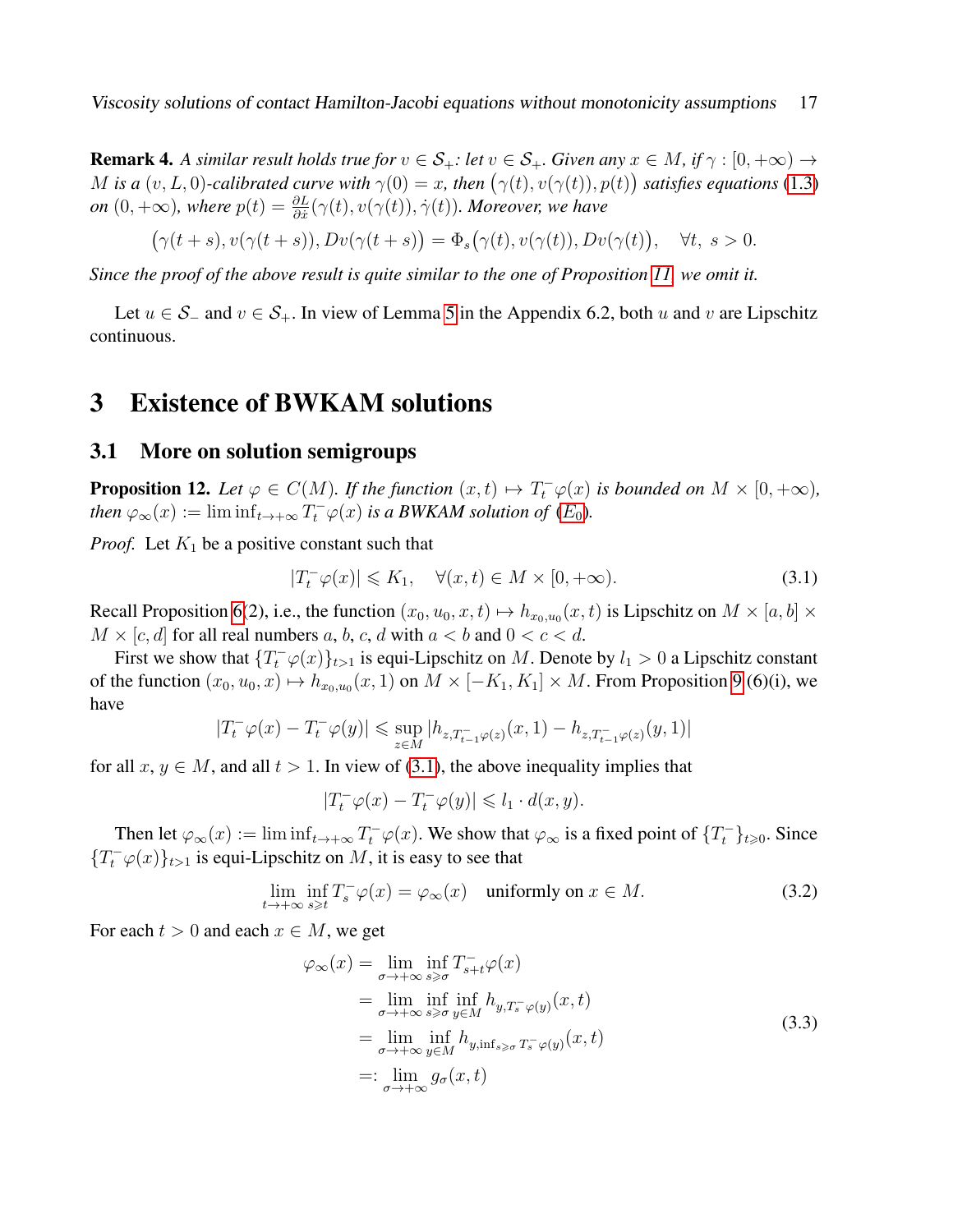$\Box$ 

where the first equality comes from the definition of  $\varphi_{\infty}$ , the second one comes from Proposition [9\(](#page-14-1)6)(i) and the third one comes from Proposition [6\(](#page-13-0)1).

Denote by  $l_t > 0$  a Lipschitz constant of the function  $(x_0, u_0, x) \mapsto h_{x_0, u_0}(x, t)$  on  $M \times [-K_1 \|\varphi_{\infty}\|_{\infty}$ ,  $K_1 + \|\varphi_{\infty}\|_{\infty} \leq M$ . Note that for each  $\sigma > 0$ , we have

$$
|g_{\sigma}(x,t) - T_t^{-} \varphi_{\infty}(x)| = |\inf_{y \in M} h_{y,\inf_{s \ge \sigma} T_s^{-}} \varphi(y)}(x,t) - \inf_{y \in M} h_{y,\varphi_{\infty}(y)}(x,t)|
$$
  
\$\le l\_t \cdot \sup\_{y \in M} |\inf\_{s \ge \sigma} T\_s^{-} \varphi(y) - \varphi\_{\infty}(y)|.\$ (3.4)

Combining [\(3.2\)](#page-16-4) and [\(3.4\)](#page-17-0), we deduce that  $\lim_{\sigma \to +\infty} g_{\sigma}(x,t) = T_t^-\varphi_{\infty}(x)$ , which together with [\(3.3\)](#page-16-5), implies that

<span id="page-17-0"></span>
$$
T_t^-\varphi_\infty(x)=\varphi_\infty(x),\quad \forall (x,t)\in M\times[0,\infty).
$$

Since the function  $(x, t) \mapsto T_t^-\varphi_\infty(x)$  is a viscosity solution of evolutionary equation [\(1.4\)](#page-4-0), and thus the function  $x \mapsto \varphi_{\infty}(x)$  is a BWKAM solution of equation  $(E_0)$  $(E_0)$  $(E_0)$ .  $\Box$ 

<span id="page-17-1"></span>**Proposition 13.** *Let*  $\varphi \in C(M)$ *.* 

*(1)*  $T_t^- \circ T_t^+ \varphi \geq \varphi$ ,  $\forall t > 0$ , (2)  $T_t^+ \circ T_t^- \varphi \leqslant \varphi$ ,  $\forall t > 0$ .

*Proof.* For any  $x \in M$  and  $t > 0$ , we have that

$$
T_t^-\circ T_t^+\varphi(x)=\inf_{y\in M}h_{y,T_t^+\varphi(y)}(x,t)\geqslant \inf_{y\in M}h_{y,h^{x,\varphi(x)}(y,t)}(x,t)=\varphi(x),
$$

and

$$
T_t^+ \circ T_t^- \varphi(x) = \sup_{y \in M} h^{y, T_t^- \varphi(y)}(x, t) \leq \sup_{y \in M} h^{y, h_{x, \varphi(x)}(y, t)}(x, t) = \varphi(x).
$$

The following result is a direct consequence of the above proposition.

Corollary 3. *Let*

$$
\Psi_t^- := T_t^- \circ T_t^+, \quad \Psi_t^+ := T_t^+ \circ T_t^-.
$$

*Then for any*  $\varphi \in C(M)$ *, and any*  $t > 0$ *,* 

$$
\Psi^-_t\varphi\geqslant\varphi,\quad \Psi^+_t\varphi\leqslant\varphi.
$$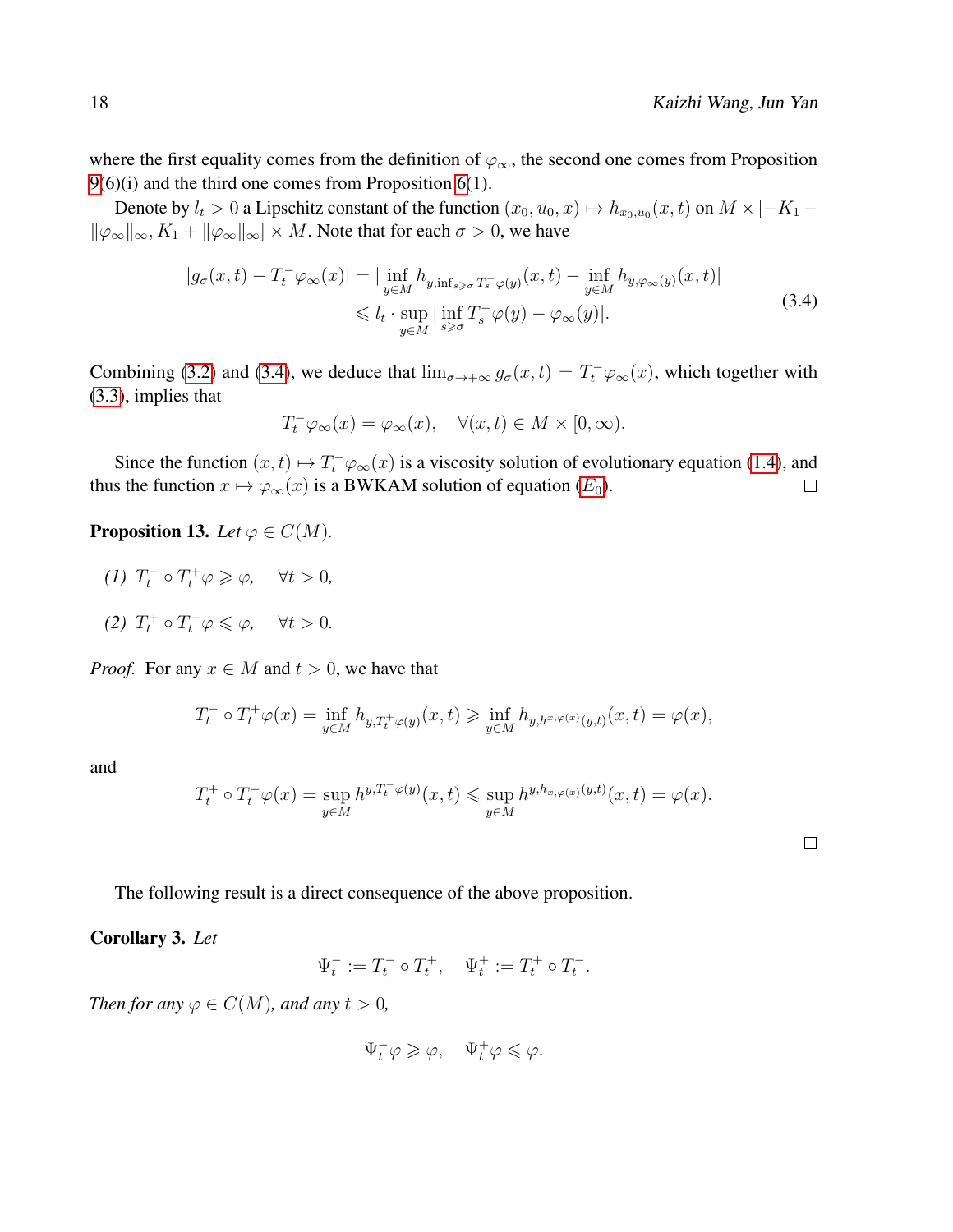Viscosity solutions of contact Hamilton-Jacobi equations without monotonicity assumptions 19

### <span id="page-18-0"></span>3.2 Proof of Proposition [2](#page-5-1)

Before showing Proposition [2,](#page-5-1) we need to prove some preliminary results.

<span id="page-18-1"></span>**Proposition 14.** Let  $u, v \in C(M)$  and let  $t \ge 0$ . Then  $v \le T_t^- u$  if and only if  $T_t^+ v \le u$ .

*Proof.* If  $v \le T_t^- u$  for some  $t \ge 0$ , we will show  $T_t^+ v \le u$ . It is clear that  $T_0^+ v(x) = v(x)$ . Fix  $(x, t) \in M \times (0, +\infty)$ . By Proposition [9\(](#page-14-1)5)(ii), we have

$$
T_t^+ v(x) = \sup_{y \in M} h^{y, v(y)}(x, t).
$$

It suffices to prove that  $h^{y,v(y)}(x,t) \leq u(x)$  for all  $y \in M$ . Let  $\varphi(y) := h^{y,v(y)}(x,t)$  for all  $y \in M$ . Then by [\(2.3\)](#page-12-3), we have that  $v(y) = h_{x, \varphi(y)}(y, t)$  for all  $y \in M$ . In view of  $v \le T_t^{-1}u$  and Proposition [9\(](#page-14-1)5)(i), for each  $y \in M$ , we get that

$$
v(y) \leq T_t^{-}u(y) = \inf_{z \in M} h_{z,u(z)}(y,t),
$$

which implies  $v(y) \leq h_{x,u(x)}(y, t)$ , that is,  $h_{x,\varphi(y)}(y, t) \leq h_{x,u(x)}(y, t)$ . By Proposition [6\(](#page-13-0)1)(i), we have  $\varphi(y) \leq u(x)$  for each  $y \in M$ .

The converse implication can be proved in a similar manner.

The following result is a direct consequence of the above proposition.

**Corollary 4.** Solution semigroups  $\{T_t^-\}_{t\geqslant 0}$  and  $\{T_t^+\}_{t\geqslant 0}$  preserve the set of viscosity subsolutions *of equation*  $(E_0)$  $(E_0)$  $(E_0)$ *.* 

<span id="page-18-2"></span>**Proposition 15.** Let  $u \in S_$ *. For each*  $x \in M$ , let  $\gamma : (-\infty, 0] \to M$  be a  $(u, L, 0)$ *-calibrated curve with*  $\gamma(0) = x$ *. Then,*  $T_t^+ u(\gamma(-t)) = u(\gamma(-t))$  *for all*  $t \ge 0$ *.* 

*Proof.* For any given  $t > 0$ , let  $z = \gamma(-t)$  and  $u_t = u(z)$ . By Proposition [14,](#page-18-1) we only need to prove  $T_t^+u(z) \geq u_t$ . By Proposition [9\(](#page-14-1)5)(ii), we have

$$
T_t^+ u(z) = \sup_{y \in M} h^{y, u(y)}(z, t) \ge h^{x, u(x)}(z, t).
$$
 (3.5)

So, it suffices to show  $h^{x,u(x)}(z,t) \geq u_t$ . By Proposition [11,](#page-15-0)  $(\gamma(s), u(\gamma(s)), p(s))$  satisfies equations [\(1.3\)](#page-3-2) on  $(-\infty, 0)$ , where  $p(s) = \frac{\partial L}{\partial x}(\gamma(s), u(\gamma(s)), \dot{\gamma}(s))$ . Let  $u(s) := u(\gamma(s - t))$  for  $s \in [0, t]$ . Then  $\mathbf{u}(0) = u(\gamma(-t)) = u_t$  and  $\mathbf{u}(t) = u(\gamma(0)) = u(x)$ . By Proposition [7\(](#page-13-1)3), it is clear that

$$
h^{x,\mathbf{u}(t)}(z,t) \geq u_t.
$$

This completes the proof.

<span id="page-18-3"></span>**Corollary 5.** Let  $u \in S_$ . The family of functions  $\{T_t^+u\}_{t>2}$  is uniformly bounded and equi-*Lipschitz on* M*.*

 $\Box$ 

 $\Box$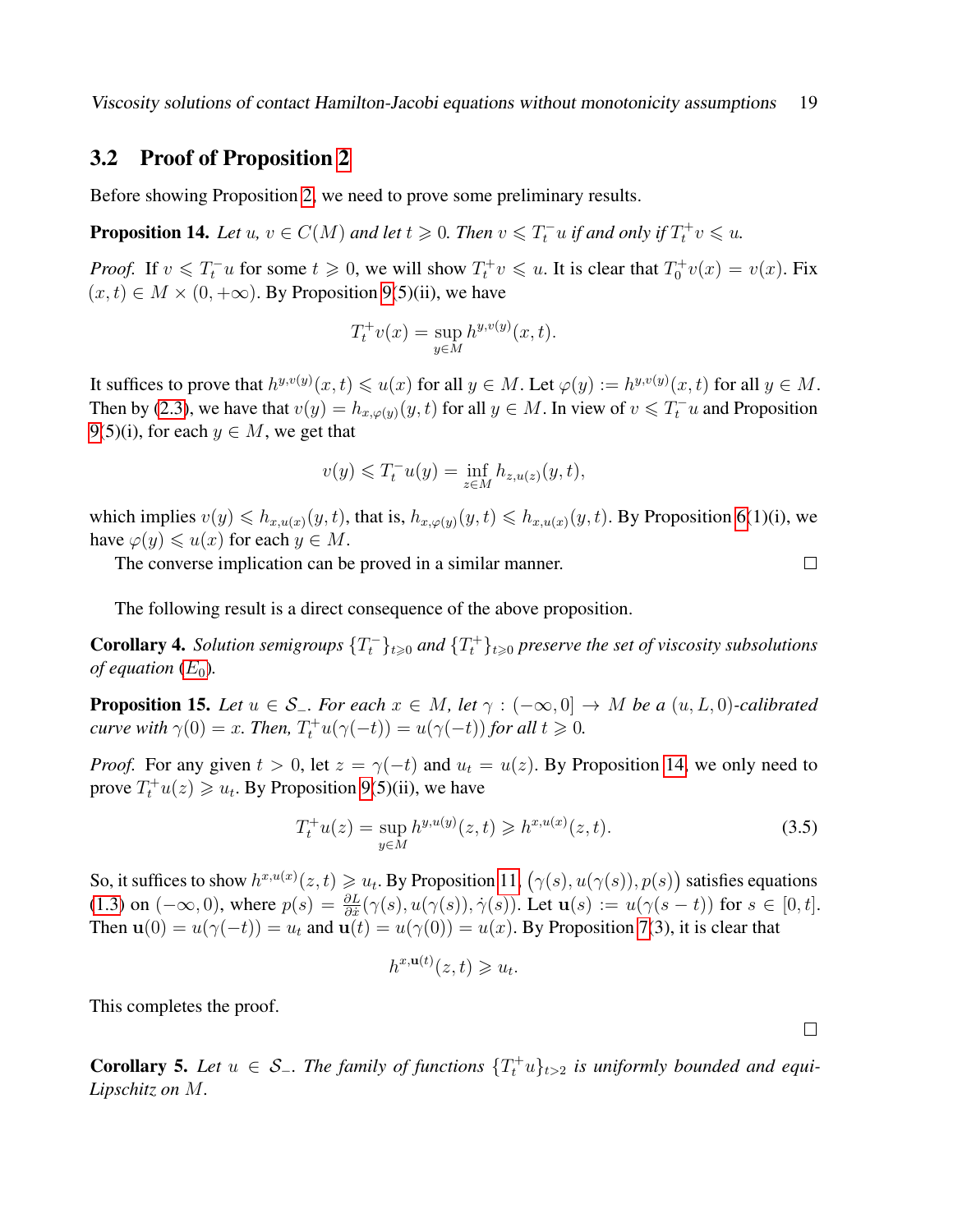*Proof.* In order to prove the corollary, we proceed in two steps.

**Step 1**: we first prove the uniform boundedness of  $\{T_t^+u\}_{t>2}$ . By Proposition [14](#page-18-1) and the compactness of M, the function  $(x, t) \mapsto T_t^+ u(x)$  is bounded from above on  $M \times [0, +\infty)$ .

On the other hand, since  $u \in S_$ , then for any given  $y \in M$ , there is a  $(u, L, 0)$ -calibrated curve  $\gamma : (-\infty, 0] \to M$  with  $\gamma(0) = y$ . By Proposition [15,](#page-18-2)  $T_t^+ u(\gamma(-t)) = u(\gamma(-t))$  for all  $t > 0$ . For any  $t > 1$  and any  $x \in M$ , from Proposition [9\(](#page-14-1)6), (5)(ii), we deduce that

$$
T_t^+ u(x) = T_1^+ \circ T_{t-1}^+ u(x) = \sup_{z \in M} h^{z, T_{t-1}^+ u(z)}(x, 1)
$$
  

$$
\geq h^{\gamma(-t), T_{t-1}^+ u(\gamma(-t))}(x, 1)
$$
  

$$
= h^{\gamma(-t), u(\gamma(-t))}(x, 1).
$$

By Proposition [7\(](#page-13-1)2), the function  $h^{\cdot}(\cdot,1)$  is bounded on  $M \times [-||u||_{\infty}, ||u||_{\infty}] \times M$ . Thus, the function  $(x, t) \mapsto T_t^+ u(x)$  is bounded form below on  $M \times (1, +\infty)$ .

**Step 2**: we show the equi-Lipscitz property of  $\{T_t^+u\}_{t>2}$ . Denote by  $K_2 > 0$  a constant such that  $||T_t^+u||_{\infty} \leq K_2$  for all  $t > 1$ . In view of Proposition [9\(](#page-14-1)6)(ii), for any  $x, y \in M$ , we get that

$$
|T_t^+u(x) - T_t^+u(y)| = |\sup_{z \in M} h^{z,T_{t-1}^+u(z)}(x,1) - \sup_{z \in M} h^{z,T_{t-1}^+u(z)}(y,1)|
$$
  

$$
\leq \sup_{z \in M} |h^{z,T_{t-1}^+u(z)}(x,1) - h^{z,T_{t-1}^+u(z)}(y,1)|.
$$

By Proposition [7\(](#page-13-1)2), the function  $h^{\cdot, \cdot}(\cdot, 1)$  is Lipschitz on  $M \times [-K_2, K_2] \times M$  with a Lipschitz constant  $\kappa_1 > 0$ , and thus we get that

$$
|T_t^+u(x)-T_t^+u(y)|\leq \kappa_1 d(x,y), \quad \forall t>2.
$$

*Proof of Proposition* [2.](#page-5-1) (1) By Proposition [14](#page-18-1) and Corollary [5,](#page-18-3) the uniform limit  $\lim_{t\to+\infty}T_t^+u$ exists. Define

$$
v := \lim_{t \to +\infty} T_t^+ u.
$$

It follows from Proposition [9\(](#page-14-1)3) that, for any given  $t \geq 0$ , we get that

$$
||T_{t+s}^+u-T_t^+v||_\infty\leqslant e^{\lambda t}||T_s^+u-v||_\infty,\quad \forall s>0.
$$

Letting  $s \to +\infty$ , we have

$$
T_t^+v(x) = v(x), \quad \forall x \in M.
$$

By Proposition [10\(](#page-15-4)2), we deduce that  $v \in S_{+}$ . The proof of Proposition [2\(](#page-5-1)1) is complete.

(2) Now we turn to the proof of Proposition [2\(](#page-5-1)2). Since the proof of (2) is quite similar to the one of (1), we only sketch the strategy of the proof.

Let  $v \in S_+$ . By similar arguments used in the proofs of Propositions [14,](#page-18-1) [15](#page-18-2) and Corollary [5,](#page-18-3) one can show that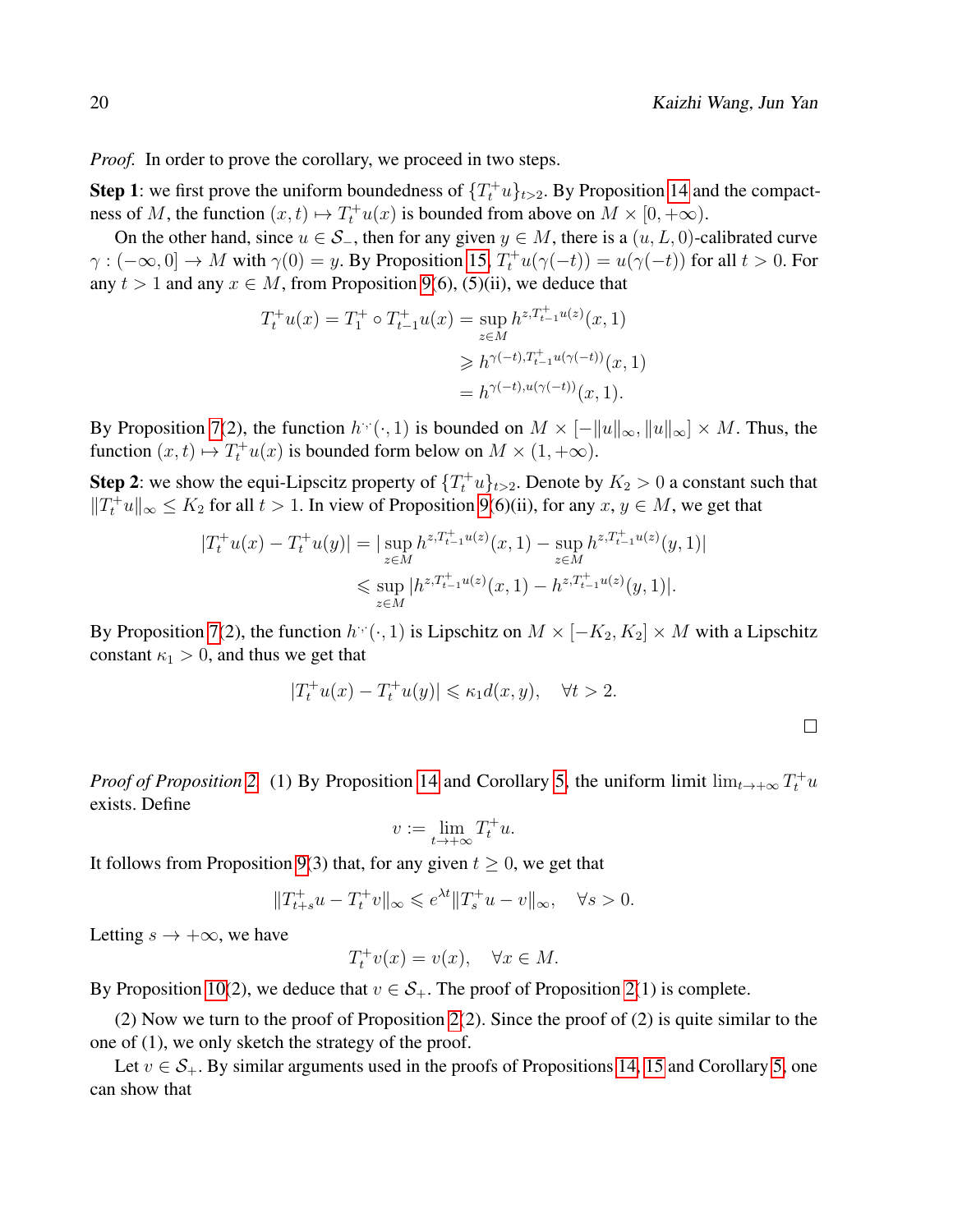Viscosity solutions of contact Hamilton-Jacobi equations without monotonicity assumptions 21

- (a)  $T_t^- v \geq v$  for all  $t \geq 0$ .
- (b) For each  $x \in M$ , let  $\gamma : [0, +\infty) \to M$  be a  $(v, L, 0)$ -calibrated curve with  $\gamma(0) = x$ . Then,  $T_t^- v(\gamma(t)) = v(\gamma(t))$  for all  $t \geq 0$ .
- (c) The family of functions  $\{T_t^- v\}_{t>2}$  is uniformly bounded and equi-Lipschitz on M.

Using the above three facts, we deduce that the uniform limit  $\lim_{t\to+\infty}T_t^-v=:u$  exists and that  $u \in \mathcal{S}_-.$ 

 $\Box$ 

The proof of Proposition [2](#page-5-1) is now complete.

### <span id="page-20-0"></span>3.3 Proof of Proposition [1](#page-5-2)

*Proof of Proposition [1.](#page-5-2)* Let u be a BWKAM solution of equation  $(E_0)$  $(E_0)$  $(E_0)$ . Then by Proposition [2,](#page-5-1) the function

$$
v:=\lim_{t\to+\infty}T_t^+u
$$

is well-defined and is a FWKAM solution of equation  $(E_0)$  $(E_0)$  $(E_0)$ . So,  $T_t^- u = u$  and  $T_t^+ v = v$  for all  $t \geqslant 0$ , and thus  $\mathcal{C}_{\pm} \neq \emptyset$ .

On the other hand, since  $C_{\pm} \neq \emptyset$ , one can take  $\varphi \in C_{-}$  and  $\psi \in C_{+}$ . In view of  $\varphi \leq T_t^{-} \varphi$  for all  $t \geq 0$ , if  $\lim_{t \to +\infty} T_t^-\varphi(x_0) < +\infty$  for some  $x_0 \in M$ , then for each  $x \in M$ , we have

$$
T_t^-\varphi(x) = (T_1^- \circ T_{t-1}^-)\varphi(x) = \inf_{y \in M} h_{y,T_{t-1}^-\varphi(y)}(x,1) \leq h_{x_0,T_{t-1}^-\varphi(x_0)}(x,1) \leq h_{x_0,A}(x,1) < +\infty,
$$

where  $A = \lim_{t \to +\infty} T_t^{\dagger} \varphi(x_0)$ . So, there are two possibilities: (i)  $\lim_{t \to +\infty} T_t^{\dagger} \varphi(x) = \varphi_{\infty}(x)$  for all  $x \in M$  and for some  $\varphi_{\infty} \in C(M)$ ; (ii)  $\lim_{t \to +\infty} T_t^{\perp} \varphi(x) = +\infty$  for all  $x \in M$ .

For case (i), since  $\varphi \le T_t^-\varphi \le \varphi_\infty$ , then by Proposition [12,](#page-16-2) we deduce that  $\varphi_\infty$  is a BWKAM solution of  $(E_0)$  $(E_0)$  $(E_0)$ .

For case (ii), we assert that  $\lim_{t\to+\infty}T_t^-\varphi(x)=+\infty$  uniformly on  $x\in M$ . Suppose not. Then there are a constant  $A' > 0$ , a sequence  $\{t_n\} \nearrow +\infty$  and a sequence  $\{x_n\}$  such that

$$
T_{t_n}^- \varphi(x_n) \leqslant A'.
$$

Note that for any  $x \in M$  and any  $t > 1$ ,

$$
T_t^{-} \varphi(x) = T_1^{-} \circ T_{t-1}^{-} \varphi(x) \leqslant h_{y, T_{t-1}^{-} \varphi(y)}(x, 1), \quad \forall y \in M.
$$

For any  $t > 1$ , there is  $n_0$  such that  $t_{n_0} > t - 1$  and thus

$$
T^-_t\varphi(x)\leqslant h_{x_{n_0},T^-_{t-1}\varphi(x_{n_0})}(x,1)\leqslant h_{x_{n_0},T^-_{t_{n_0}}\varphi(x_{n_0})}(x,1)\leqslant h_{x_{n_0},A'}(x,1)\leqslant \max_{x,y\in M} h_{y,A'}(x,1),
$$

implying that  $T_t^-\varphi(x)$  is bounded from above, a contradiction.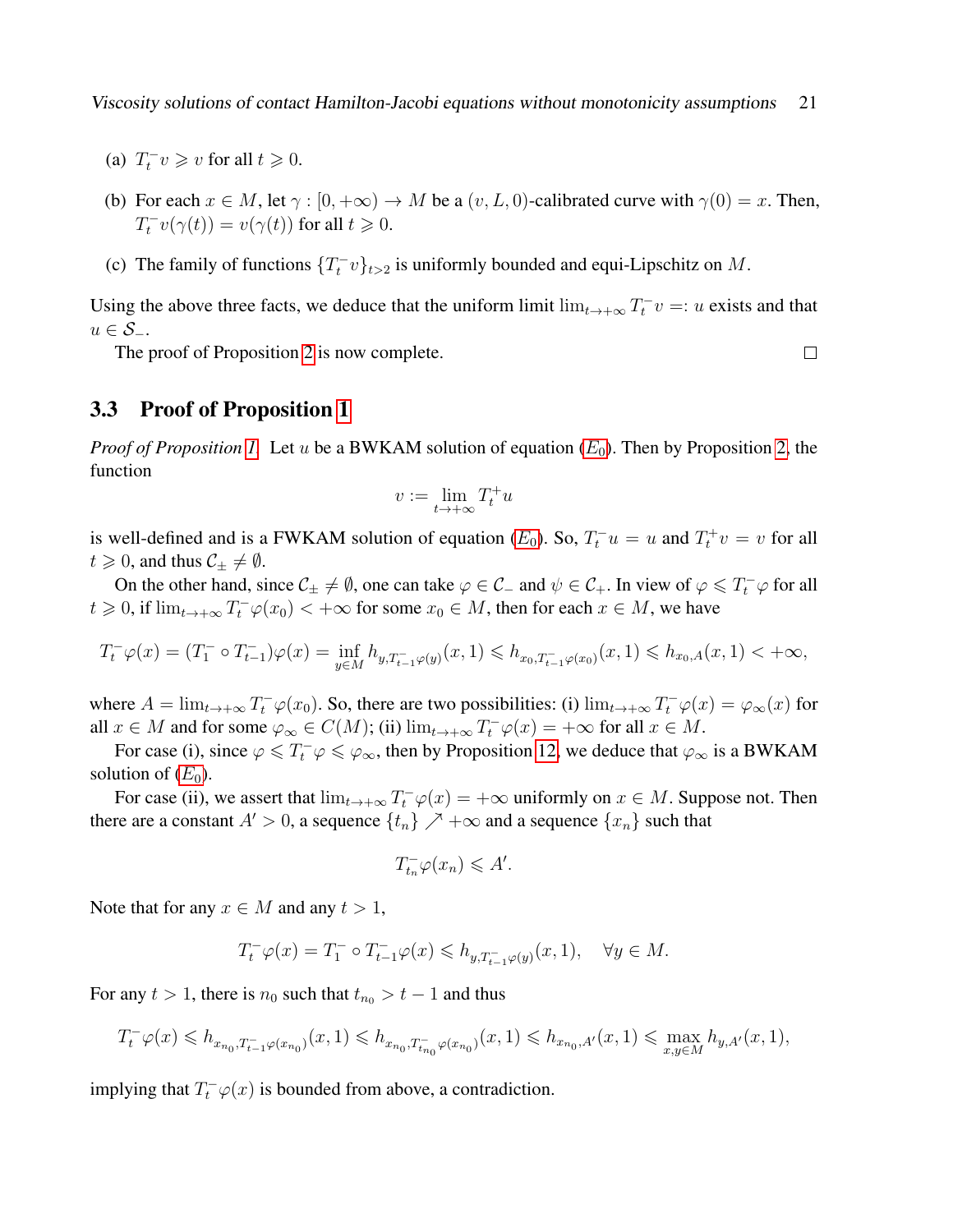Hence, there is  $t_0 > 0$  such that  $T_{t_0}^- \varphi > \psi$ . Let  $\varphi_0 := T_{t_0}^- \varphi$ . Since  $\varphi \in C_-$ , then  $\varphi_0 \in C_-$ . In view of Proposition [14,](#page-18-1) we deduce that  $T_t^+ \varphi_0 \leq \varphi_0$  for all  $t > 0$ . Note that  $T_t^+ \varphi_0 \geq T_t^+ \psi \geq \psi$ . So, the function

$$
v(x) := \lim_{t \to +\infty} T_t^+ \varphi_0(x)
$$

is well-defined. By Proposition  $9(6)(ii)$ , we have

$$
|T_t^+ \varphi_0(x) - T_t^+ \varphi_0(y)| \le \sup_{z \in M} |h^{z, T_{t-1}^+ \varphi_0(z)}(x, 1) - h^{z, T_{t-1}^+ \varphi_0(z)}(y, 1)|
$$

for all  $x, y \in M$ , and all  $t > 1$ . In view of the boundedness of  $T_t^+ \varphi_0$ , we deduce that  $\{T_t^+ \varphi_0(x)\}_{t \geq 0}$ is equi-Lipschitz. So,  $v(x) = \lim_{t \to +\infty} T_t^+ \varphi_0(x)$  uniformly on M. And then  $T_t^+ v = v$  for all  $t \ge 0$ , i.e., v is a FWKAM solution of equation  $(E_0)$  $(E_0)$  $(E_0)$ . From Proposition [2,](#page-5-1) we know that  $\lim_{t\to+\infty}T_t^-v$ exists and is a BWKAM solution of equation  $(E_0)$  $(E_0)$  $(E_0)$ .

#### <span id="page-21-0"></span>3.4 Proof of Theorem [1](#page-6-0)

<span id="page-21-2"></span>**Lemma 1.** Let  $\varphi \in C(M)$ . If  $\varphi \leq T_t^{-,c} \varphi$  (resp.  $\varphi \geq T_t^{-,c} \varphi$ ) for all  $t \geq 0$ , then either

$$
\lim_{t \to +\infty} T_t^{-,c} \varphi(x) = +\infty \quad (resp. \lim_{t \to +\infty} T_t^{-,c} \varphi(x) = -\infty)
$$

*uniformly on*  $x \in M$ , *or* 

$$
\lim_{t \to +\infty} T_t^{-,c} \varphi(x) = \varphi_\infty(x)
$$

*uniformly on*  $x \in M$ *, where*  $\varphi_{\infty}(x)$  *is a BWKAM solution of*  $(E_c)$  $(E_c)$  $(E_c)$ *.* 

*Proof.* We divide the proof in two steps.

**Step 1**: First, we consider the case  $\varphi \leq T_t^{-,c} \varphi$  for all  $t \geq 0$ . In view of  $\varphi \leq T_t^{-,c} \varphi$ , if  $\lim_{t\to+\infty}T_t^{-,c}\varphi(x_0)=B<+\infty$  for some  $x_0\in M$ , then for each  $x\in M$ , we have

$$
T_t^{-,c}\varphi(x)=(T_1^{-,c}\circ T_{t-1}^{-,c})\varphi(x)=\inf_{y\in M}h^c_{y,T_{t-1}^{-,c}\varphi(y)}(x,1)\leqslant h^c_{x_0,T_{t-1}^{-,c}\varphi(x_0)}(x,1)\leqslant h^c_{x_0,B}(x,1)<+\infty.
$$

Thus, we deduce that for any  $t > 1$ ,

$$
-\|\varphi\|_{\infty} \leq T_t^{-,c}\varphi(x) \leq \max_{y,y' \in M} h_{y,B}^c(y',1), \quad \forall x \in M. \tag{3.6}
$$

So, there are two possibilities: (i)  $\lim_{t\to+\infty} T_t^{-,c}\varphi(x) = \varphi_\infty(x)$  for all  $x \in M$ . In view of [\(3.6\)](#page-21-1), by Proposition [12,](#page-16-2)  $\lim_{t\to+\infty}T_t^{-,c}\varphi(x)=\varphi_\infty(x)$  uniformly on  $x\in M$ , and  $\varphi_\infty$  is a BWKAM solution of  $(E_c)$  $(E_c)$  $(E_c)$ . (ii)  $\lim_{t\to+\infty} T_t^{-,c}\varphi(x) = +\infty$  for all  $x \in M$ . Next, we prove  $\lim_{t\to+\infty} T_t^{-,c}\varphi(x) = +\infty$ uniformly on  $x \in M$ . Suppose not. Then there are  $K_0 > 0$ ,  $\{t_n\} \nearrow +\infty$  and  $x_n \in M$ , such that

<span id="page-21-1"></span>
$$
T_{t_n}^{-,c}\varphi(x_n)\leqslant K_0.
$$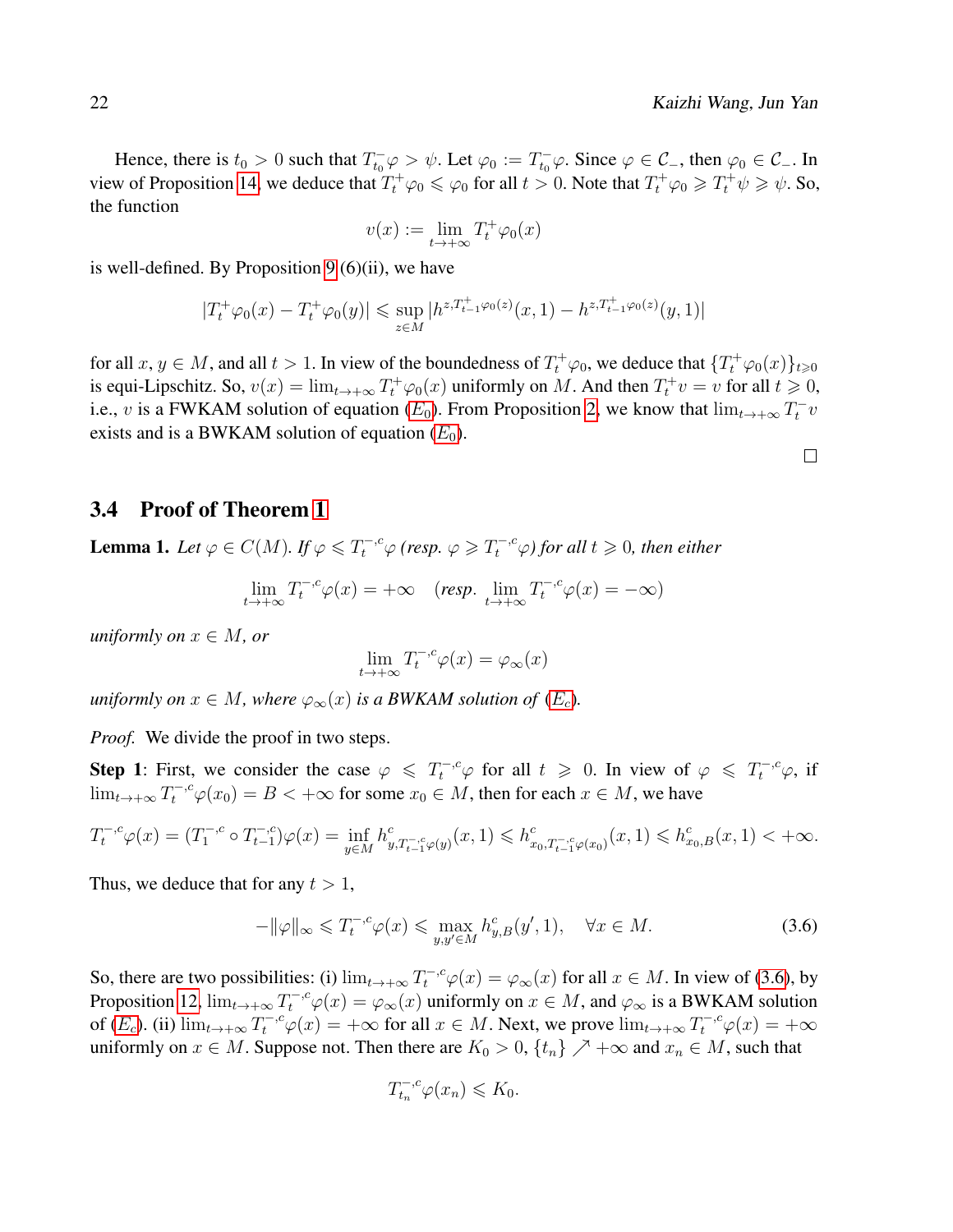Then for any  $n \in \mathbb{N}$ , any  $x \in M$ 

$$
T_{t_n+1}^{-,c}\varphi(x)\leqslant h^c_{x_n,T_{t_n}^{-,c}\varphi(x_n)}(x,1)\leqslant h^c_{x_n,K_0}(x,1)\leqslant \max_{y',y''\in M}h^c_{y',K_0}(y'',1)<+\infty,
$$

which contradicts  $\lim_{t\to+\infty} T_t^{-,c}\varphi(x) = +\infty$  for all  $x \in M$ .

**Step 2**: Second, we deal with the case  $\varphi \ge T_t^{-,c} \varphi$  for all  $t \ge 0$ . If  $\lim_{t \to +\infty} T_t^{-} \varphi(x_0) = B' > -\infty$ for some  $x_0 \in M$ , then for any  $y \in M$ , we have that

$$
v_t := h_{y,T_t^{-,c}\varphi(y)}^c(x_0,1) \geq T_{t+1}^{-,c}\varphi(x_0) \geq B'.
$$

So, we get that

<span id="page-22-0"></span>
$$
h_c^{x_0, v_t}(y, 1) = T_t^{-, c} \varphi(y).
$$

Thus, one can deduce that for any  $t > 0$ 

$$
\|\varphi\|_{\infty} \ge \varphi(y) \ge T_t^{-,c}\varphi(y) \ge h_c^{x_0, B'}(y, 1) \ge -\|h_c^{x_0, B'}(\cdot, 1)\|_{\infty}, \quad \forall y \in M. \tag{3.7}
$$

So, there are two possibilities: (i)  $\lim_{t\to+\infty} T_t^{-,c}\varphi(x) = \varphi'_\infty(x)$  for all  $x \in M$ . In view of [\(3.7\)](#page-22-0), by Proposition [12,](#page-16-2)  $\lim_{t\to+\infty}T_t^{-,c}\varphi(x)=\varphi_\infty'(x)$  uniformly on  $x\in M$ , and  $\varphi_\infty'$  is a BWKAM solution of  $(E_c)$  $(E_c)$  $(E_c)$ . (ii)  $\lim_{t\to+\infty} T_t^{-,c}\varphi(x) = -\infty$  for all  $x \in M$ . Next, we prove  $\lim_{t\to+\infty} T_t^{-,c}\varphi(x) = -\infty$ uniformly on  $x \in M$ . Suppose not. Then there are  $K'_0 < 0$ ,  $\{t'_n\} \nearrow +\infty$  and  $x'_n \in M$ , such that

$$
T_{t'_n}^{-,c}\varphi(x'_n) \geqslant K'_0.
$$

Given any  $y \in M$ , let

$$
v'_n := h^c_{y, T^{-,c}_{t'_n-1} \varphi(y)}(x'_n, 1) \ge T^{-,c}_{t'_n} \varphi(x'_n) \ge K'_0.
$$

 $By (2.3),$  $By (2.3),$  $By (2.3),$ 

$$
h_c^{x'_n, v'_n}(y, 1) = T_{t'_n - 1}^{-, c} \varphi(y).
$$

Thus,

$$
T_{t'_n-1}^{-,c}\varphi(y) \geq h_c^{x'_n,K'_0}(y,1) \geq \min_{z,z'\in M} h_c^{z,K'_0}(z',1) > -\infty,
$$

which contradicts  $\lim_{t\to+\infty} T_t^{-,c}\varphi(y) = -\infty$ .

The proof is complete.

The following result is a direct consequence of Lemma [1.](#page-21-2) We omit the proof.

<span id="page-22-1"></span>**Corollary 6.** Let  $\varphi \in C(M)$ . If  $\varphi \leq T_{t_0}^{-,c} \varphi$  (resp.  $\varphi \geq T_{t_0}^{-,c} \varphi$ ) for some  $t_0 > 0$ , then either

$$
\lim_{n \to +\infty} T_{nt_0}^{-,c} \varphi(x) = +\infty \quad (resp. \lim_{n \to +\infty} T_{nt_0}^{-,c} \varphi(x) = -\infty)
$$

 $uniformly on x \in M$ , or  $\lim_{n\to+\infty} T_{nt_0}^{-c}\varphi(x) = \varphi_\infty(x)$  *uniformly on*  $x \in M$ , where  $\varphi_\infty(x) \in$  $Lip(M)$ .

 $\Box$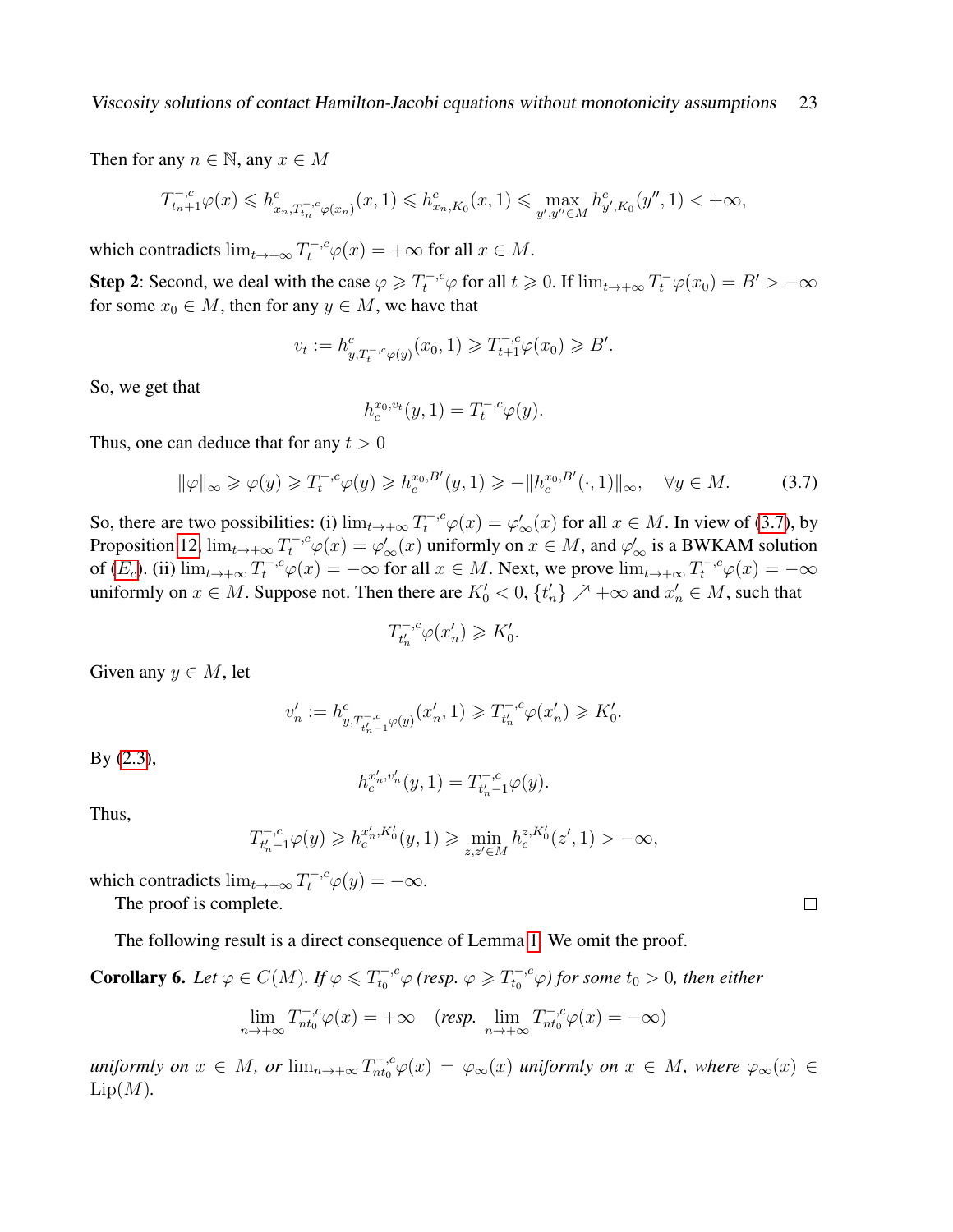*Proof of Theorem [1.](#page-6-0)* We only need to prove that if  $\mathcal{D}_{\pm} \neq \emptyset$ , then equation  $(E_0)$  $(E_0)$  $(E_0)$  has viscosity solutions. Let  $\varphi \in C(M)$  and  $t_1 > 0$  be such that  $T_{t_1} \varphi \geq \varphi$ . Let  $\psi \in C(M)$  and  $t_2 > 0$  be such that  $T_{t_2}^-\psi \geqslant \psi$ .

Since  $T_{t_1}^-\varphi \ge \varphi$ , then by Corollary [6,](#page-22-1) either  $\lim_{n\to+\infty} T_{nt_1}^-\varphi(x) = +\infty$  uniformly on  $x \in M$ , or  $\lim_{n\to+\infty} T_{nt_1}^{\perp} \varphi(x) = \varphi_{\infty}(x)$  uniformly on  $x \in M$ , where  $\varphi_{\infty}(x) \in \text{Lip}(M)$ .

**Case 1**: If  $\lim_{n\to+\infty} T_{nt_1}^{\perp} \varphi(x) = \varphi_\infty(x)$  uniformly on  $x \in M$ , then for any  $s \in [0, t_1]$ ,  $\lim_{n\to\infty} T_{nt_1+s}^{\perp} \varphi(x) =$  $T_s^- \varphi_\infty(x)$ . Hence,  $T_t^- \varphi(x)$  is bounded on  $M \times [0, +\infty)$ . Thus, by Propsition [12,](#page-16-2)

$$
\varphi'(x) := \liminf_{t \to +\infty} T_t^- \varphi(x)
$$

is a BWKAM solution of equation  $(E_0)$  $(E_0)$  $(E_0)$ .

**Case 2:** If  $\lim_{n\to+\infty} T_{nt_1}^{\sim} \varphi(x) = +\infty$  uniformly on  $x \in M$ , then there is  $n_1 \in \mathbb{N}$  such that  $T_{n_1t_1}^- \varphi > \psi$ , and  $T_{n_1t_1}^- \varphi > \varphi$ . Choose  $k_1, k_2 \in \mathbb{N}$  such that

$$
s_0 := \frac{k_1}{k_2} t_2 - n_1 t_1 > 0
$$

small enough with

$$
T_{n_1t_1+s_0}^{-}\varphi > \psi, \quad T_{n_1t_1+s_0}^{-}\varphi > \varphi.
$$

Let  $t_0 := k_2(n_1t_1 + s_0) = k_1t_2$ . Then

$$
T_{t_0}^-\varphi>\varphi,\quad T_{t_0}^-\varphi>\psi,\quad T_{t_0}^+\psi\geqslant\psi.
$$

Then by Proposition [14,](#page-18-1)

$$
T_{t_0}^+\varphi \leqslant \varphi.
$$

Let  $\varphi' = T_{t_0}^{\perp} \varphi$ . Then by Proposition [13,](#page-17-1) we have that

$$
T^+_{t_0}\varphi'=T^+_{t_0}\circ T^-_{t_0}\varphi\leqslant \varphi,
$$

and

$$
T^+_{t_0}\varphi'\geqslant T^+_{t_0}\psi\geqslant\psi.
$$

Therefore, we get that

$$
\psi \leq T_{nt_0}^+ \psi \leq T_{nt_0}^+ \varphi' \leq \varphi.
$$

So,  $\{T_{nt_0}^+\psi\}_{n\in\mathbb{N}}$  is bounded, and thus the uniform limit

$$
\lim_{n\to\infty}T_{nt_0}^+\psi=:\psi_\infty
$$

exists. And for any  $s \in [0, t_0]$ ,

$$
\lim_{n \to \infty} T_{nt_0+s}^+ \psi(x) =: T_s^+ \psi_\infty(x), \quad x \in M.
$$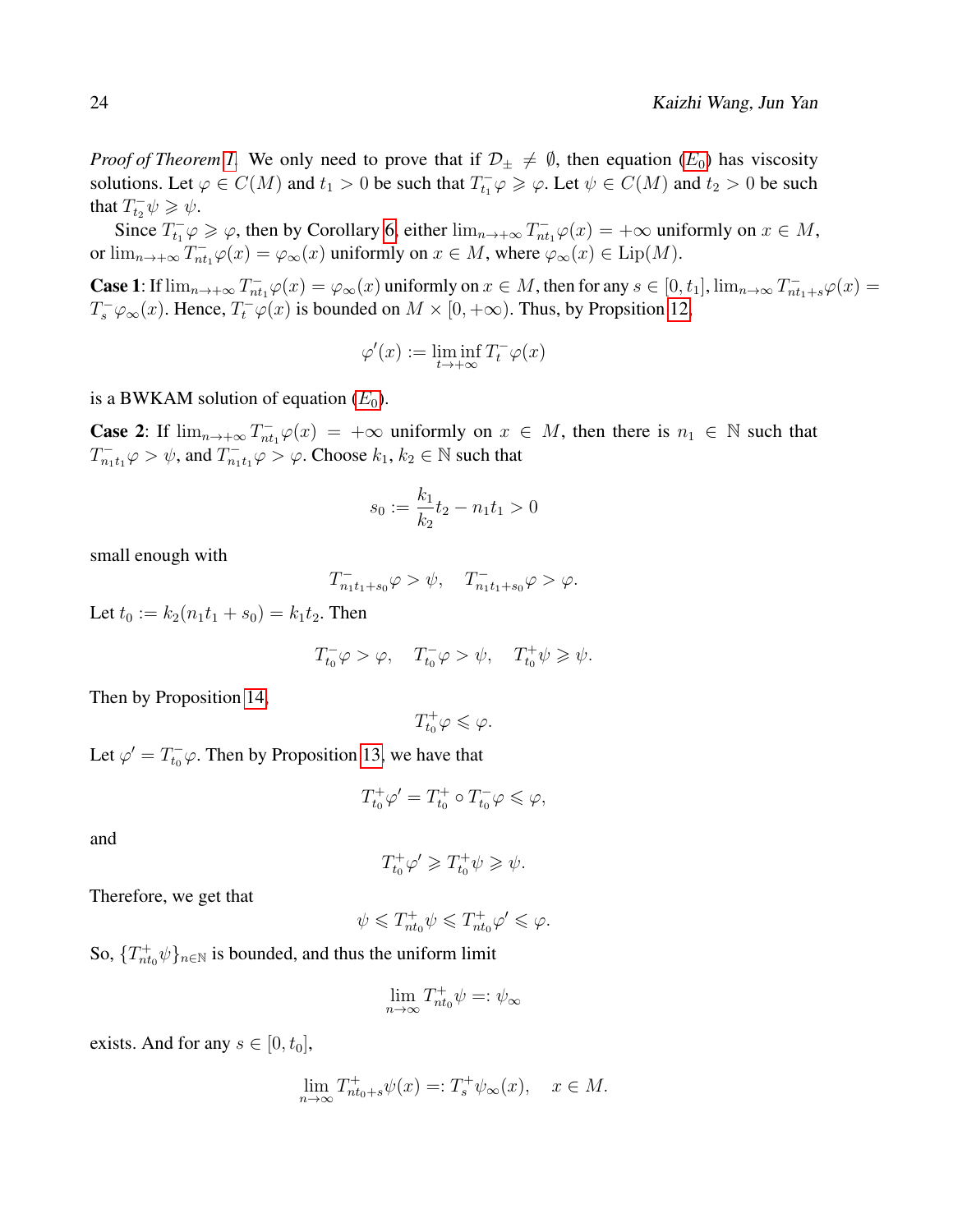It follows that the function  $(x, t) \mapsto T_t^+ \psi(x)$  is bounded on  $M \times [0, +\infty)$ . Let

$$
\psi_\infty'(x) := \limsup_{t \to +\infty} T_t^+ \psi(x).
$$

We assert that  $\psi_\infty'$  is a FWKAM solution of equation  $(E_0)$  $(E_0)$  $(E_0)$ . If the assertion is ture, then by Proposition [2,](#page-5-1) one can deduce that  $S_-\neq\emptyset$ .

So, it suffices to show the assertion. Let  $K_3 > 0$  be such that  $|T_t^+ \psi(x)| \leq K_3$  for all  $(x, t \in$  $M \times [0, +\infty)$ . First we show that  $\{T_t^+\psi(x)\}_{t>1}$  is equi-Lipschitz on M. Denote by  $\kappa_2 > 0$ a Lipschitz constant of the function  $(x_0, u_0, x) \mapsto h^{x_0, u_0}(x, 1)$  on  $M \times [-K, K] \times M$ . From Proposition [9](#page-14-1)  $(6)(ii)$ , we have

$$
|T_t^+ \psi(x) - T_t^+ \psi(y)| \le \sup_{z \in M} |h^{z, T_{t-1}^+ \psi(z)}(x, 1) - h^{z, T_{t-1}^+ \psi(z)}(y, 1)|
$$

for all  $x, y \in M$ , and all  $t > 1$ . The above inequality implies that

 $\mathbf{\hat{i}}$ 

<span id="page-24-0"></span>
$$
|T_t^+\psi(x)-T_t^+\psi(y)|\leqslant \kappa_2\cdot d(x,y).
$$

Next we show that  $\psi_{\infty}'$  is a fixed point of  $\{T_t^+\}_{t>0}$ . Since  $\{T_t^+\psi(x)\}_{t>1}$  is equi-Lipschitz on M, it is easy to see that

$$
\lim_{t \to +\infty} \sup_{s \ge t} T_s^+ \psi(x) = \psi_{\infty}'(x) \quad \text{uniformly on } x \in M. \tag{3.8}
$$

For each  $t > 0$  and each  $x \in M$ , we get

$$
\psi'_{\infty}(x) = \lim_{\sigma \to +\infty} \sup_{s \geq \sigma} T_{s+t}^{+} \psi(x)
$$
\n
$$
= \lim_{\sigma \to +\infty} \sup_{s \geq \sigma} \sup_{y \in M} h^{y, T_{s}^{+}} \psi(y)(x, t)
$$
\n
$$
= \lim_{\sigma \to +\infty} \sup_{y \in M} h^{y, \sup_{s \geq \sigma} T_{s}^{+}} \psi(y)(x, t)
$$
\n
$$
=: \lim_{\sigma \to +\infty} g'_{\sigma}(x, t).
$$
\n(3.9)

Denote by  $\kappa_t > 0$  a Lipschitz constant of the function  $(x_0, u_0, x) \mapsto h^{x_0, u_0}(x, t)$  on  $M \times [-K_3 \|\psi'_{\infty}\|_{\infty}$ ,  $K_3 + \|\psi'_{\infty}\|_{\infty} \leq M$ . Note that for each  $\sigma > 0$ , we have

$$
|g'_{\sigma}(x,t) - T_t^+ \psi'_{\infty}(x)| = |\sup_{y \in M} h^{y, \sup_{s \ge \sigma} T_s^+ \psi(y)}(x,t) - \sup_{y \in M} h^{y, \psi'_{\infty}(y)}(x,t)|
$$
  
\$\le \kappa\_t \cdot \sup\_{y \in M} |\sup\_{s \ge \sigma} T\_s^+ \psi(y) - \psi'\_{\infty}(y)|. \qquad (3.10)\$

Combining [\(3.8\)](#page-24-0) and [\(3.10\)](#page-24-1), we deduce that  $\lim_{\sigma\to+\infty} g'_{\sigma}(x,t) = T_t^+ \psi_{\infty}'(x)$ , which together with [\(3.9\)](#page-24-2), implies that

$$
T_t^+ \psi_{\infty}'(x) = \psi_{\infty}'(x), \quad \forall (x, t) \in M \times [0, \infty).
$$

The proof is complete.

<span id="page-24-2"></span><span id="page-24-1"></span> $\Box$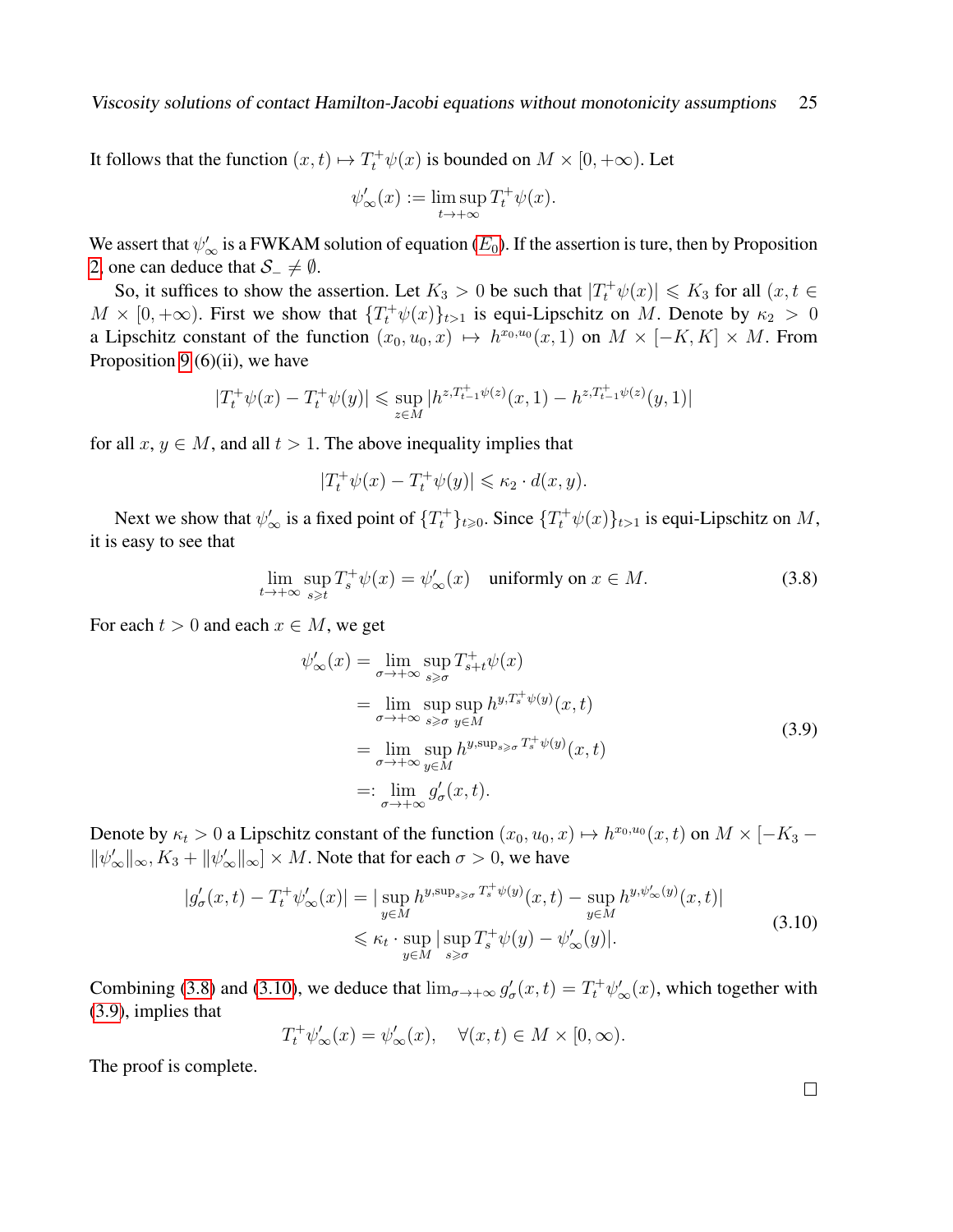# <span id="page-25-0"></span>4 Analysis of the admissible set

#### <span id="page-25-1"></span>4.1 Proof of Theorem [2](#page-7-0)

Before proving Theorem [2,](#page-7-0) we recall a approximation and regularity result of Lipschitz functions by Czarnecki and Rifford [\[12\]](#page-40-8).

<span id="page-25-3"></span>**Proposition 16.** Let  $f \in \text{Lip}(M)$ . Then there exists a sequence  $\{f_n\}_{n\in\mathbb{N}}$  in  $C^{\infty}(M)$  such that

$$
\lim_{n \to +\infty} \|f_n - f\|_{\infty} = 0
$$

*and*

$$
\lim_{n \to +\infty} d_{\text{Haus}}\left(\text{graph}\left(Df_n\right), \text{graph}(\partial f)\right) = 0.
$$

Here,  $\partial f(x)$  denotes Clarke's generalized gradient of f at x:

$$
\partial f(x) = \text{co}\left\{\zeta \mid \exists (x_n)_{n \in \mathbb{N}} \subset \text{Dom}(Df), x_n \to x, Df(x_n) \to \zeta, n \to \infty\right\}
$$

which is non-empty by Rademacher's Theorem. Let  $S_1$  and  $S_2$  be two non-empty closed subsets of  $T^*M$ ,

$$
d_{\text{Haus}}(S_1, S_2) := \sup \left\{ \sup_{(x,p)\in S_1} d_{S_2}(x, p), \sup_{(x,p)\in S_2} d_{S_1}(x, p) \right\}
$$

denotes the Hausdorff distance, where  $d_S(x, p) = \inf_{(x', p') \in S} d((x, p), (x', p'))$ . And  $graph(\partial f) :=$  $\{(x,p)\in T^*M : p\in\partial f(x)\}.$ 

In view of Rademacher's theorem,  $M \setminus \text{Dom}(Du)$  is negligible. Since  $||Du(x)||_x$  is bounded by the Lipschitz constant of u and H is of class  $C^3$ , then the following two lemmas are direct consequences of Proposition [16.](#page-25-3) We omit the proofs.

<span id="page-25-2"></span>**Lemma 2.** Let  $c \in \mathbb{R}$ . If  $u \in \text{Lip}(M)$  *satisfies*  $H(x, u(x), Du(x)) \leq c$  *for a.e.*  $x \in M$ *, then for*  $\epsilon$  *each*  $\varepsilon > 0$  *there is a*  $C^{\infty}$  *function*  $u_{\varepsilon}$  *such that*  $H(x, u_{\varepsilon}(x), Du_{\varepsilon}(x)) \leq c + C_{u, \varepsilon} \cdot \varepsilon$  *for all*  $x \in M$ , *where*  $C_{u,\varepsilon} > 0$  *depends only on*  $u, \varepsilon$  *and is increasing in*  $\varepsilon$ *.* 

#### <span id="page-25-4"></span>Lemma 3.

$$
\mathfrak{c}_1 := \inf_{u \in \text{Lip}(M)} \sup_{x \in \text{Dom}(Du)} H(x, u(x), Du(x)) = \inf_{u \in C^{\infty}(M)} \sup_{x \in M} H(x, u(x), Du(x)).
$$

*Proof of Theorem* [2.](#page-7-0) By definition [\(1.6\)](#page-6-2),  $c_2 \le c_3$ . By [\[36\]](#page-41-7), there exists a constant c such that equation ( $E_c$  $E_c$ ) admits viscosity solutions, i.e.,  $\mathfrak{C} \neq \emptyset$ .

**Step 1:** We aim to show that if  $c < c_1$ , then equation  $(E_c)$  $(E_c)$  $(E_c)$  has no viscosity subsolutions. Assume by contradiction that there is a viscosity subsolution of equation  $(E_c)$  $(E_c)$  $(E_c)$ . By classical results on viscosity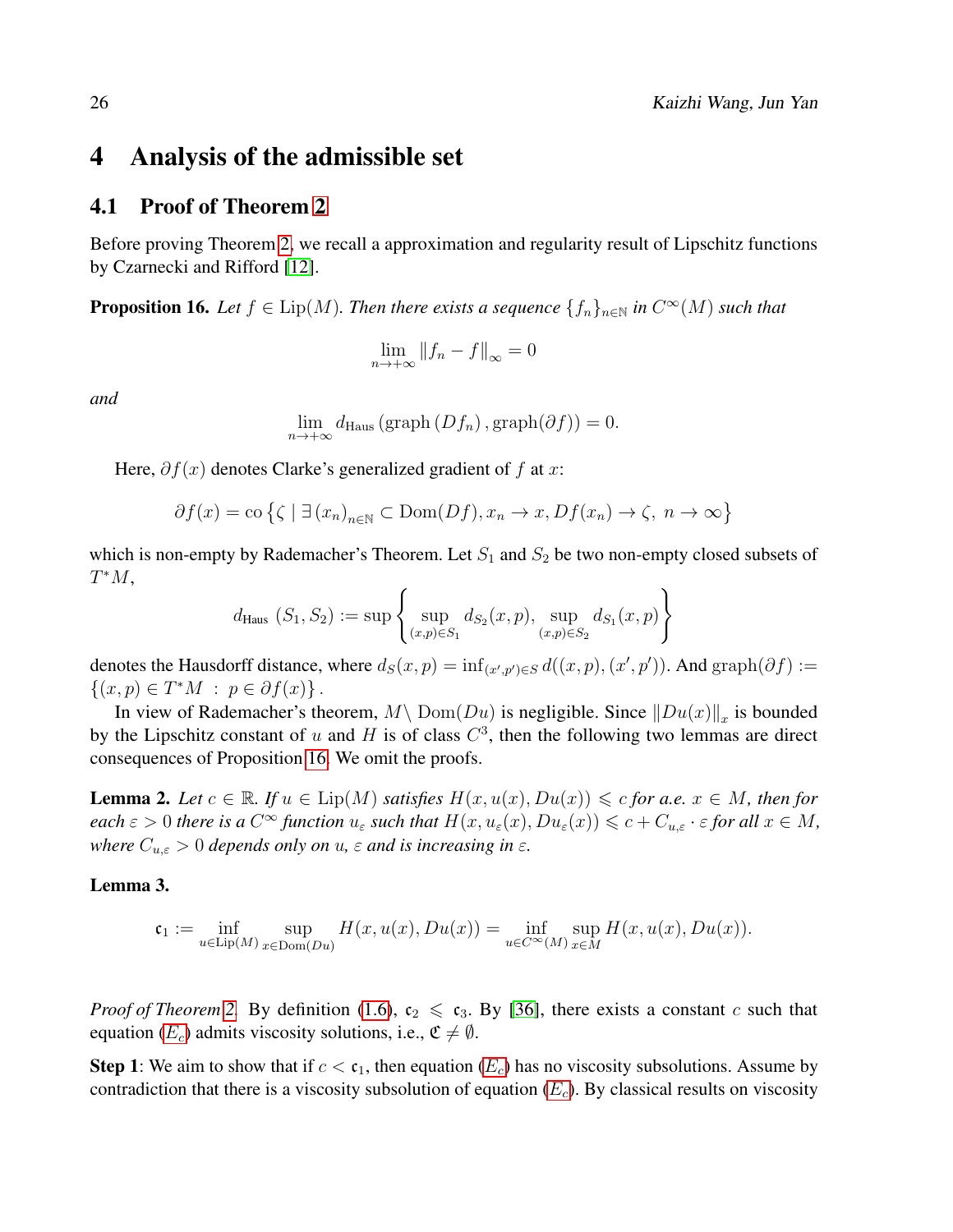solutions, we have that u is Lipschitz on M and satisfies  $H(x, u(x), Du(x)) \leq c$  for a.e.  $x \in M$ . Thus,

$$
\mathfrak{c}_1 = \inf_{w \in \text{Lip}(M)} \sup_{x \in \text{Dom}(Dw)} H(x, w(x), Dw(x)) \leqslant c,
$$

a contradiction.

**Step 2:** If equation  $(E_c)$  $(E_c)$  $(E_c)$  admits a viscosity solution u, then  $H(x, u(x), Du(x)) = c$  for a.e.  $x \in M$ . Thus, one can get that  $\inf_{x \in \text{Dom}(Du)} H(x, u(x), Du(x)) = c$ . So, by [\[6,](#page-40-7) Theorem 5.3.6], one get that

$$
\mathfrak{c}_3 = \sup_{w \in \text{SCL}(M)} \inf_{x \in \text{Dom}(Dw)} H(x, w(x), Dw(x)) \geqslant c.
$$

By Step 1, Step 2 and  $\mathfrak{C} \neq \emptyset$ , it is clear that  $\mathfrak{c}_1 \leq \mathfrak{c}_3$ .

Step 3: For  $c \in (c_1, c_2)$ , we now show that equation  $(E_c)$  $(E_c)$  $(E_c)$  has viscosity solutions. Our strategy is to show sets  $\mathcal{C}_{\pm}^c$  are non-empty.

Since  $c_1 < c$ , by Lemma [3](#page-25-4) there is  $u \in C^{\infty}(M)$  such that

$$
\sup_{x \in M} H(x, u(x), Du(x)) < c,
$$

i.e., u is a smooth subsolution of equation  $(E_c)$  $(E_c)$  $(E_c)$ . Let  $w(x,t) := T_t^{-,c}u(x)$ . Then w is the unique viscosity solution of  $w_t + H(x, w, Dw) = c$  with  $w(x, 0) = u(x)$ .

Notice that u is of class  $C^{\infty}$ . In view of the classical method of characteristics, there is  $t^* > 0$ such that  $w \in C^{\infty}(M \times (-t^*, t^*))$  and  $w(x, 0) = u(x)$ ,  $Dw(x, 0) = Du(x)$  for all  $x \in M$ . So, we get that

$$
w_t(x,0) = c - H(x, u(x), Du(x)) > 0,
$$

and thus for  $t > 0$  small enough,

$$
T_t^{-,c}u(x) \geqslant u(x), \quad \forall x \in M.
$$

By Proposition [9\(](#page-14-1)1), we have that

$$
T_t^{-,c}u \geqslant u, \quad \forall t \geqslant 0,
$$

implying that  $C_-^c$  is non-empty.

Since  $c < \mathfrak{c}_2$ , by definition there is  $\varphi \in C^{\infty}(M)$  such that

$$
H(x, \varphi(x), D\varphi(x)) > c, \quad \forall x \in M.
$$

By method of characteristics again, there is  $s^* > 0$  such that  $w'(x,t) := T_t^{-,c} \varphi(x) \in C^\infty(M \times$  $(-s^*, s^*)$  and  $w'(x, 0) = \varphi(x)$ ,  $Dw'(x, 0) = D\varphi(x)$  for all  $x \in M$ .

Since

$$
H(x, w'(x, 0), Dw'(x, 0)) = H(x, \varphi(x), D\varphi(x)) > c, \quad \forall x \in M,
$$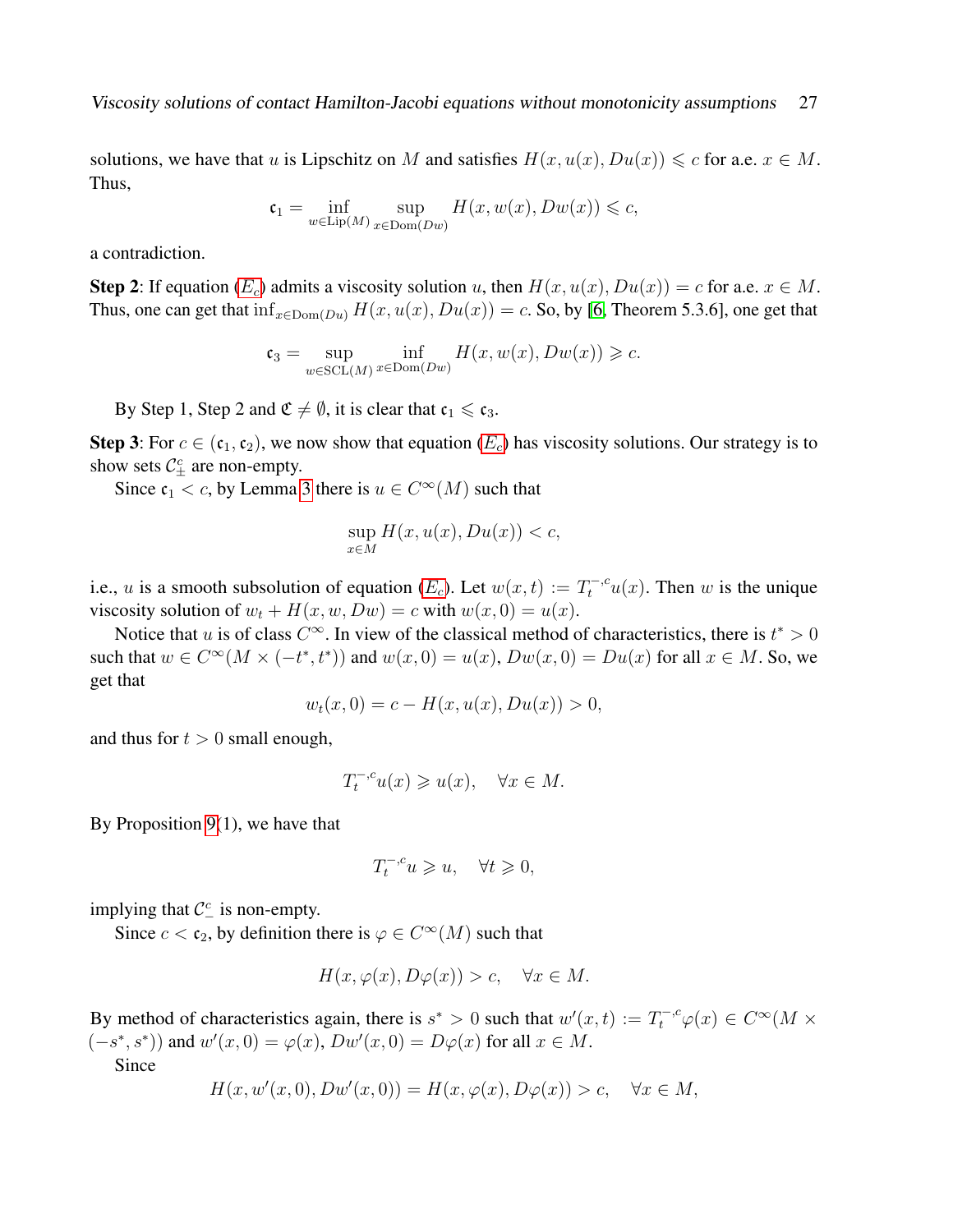then there is  $t_0 \in (0, s^*)$  such that for each  $t \in (0, t_0)$ , we get that

$$
H(x, w'(x, t), Dw'(x, t)) > c, \quad \forall x \in M.
$$

So,  $w'_t(x,t) = c - H(x, w'(x,t), Dw'(x,t)) < 0$  and thus,

$$
w'(x, -t) > w'(x, 0) = \varphi(x), \quad \forall x \in M.
$$
\n
$$
(4.1)
$$

We assert that for  $\delta \in (0, t_0)$ ,

<span id="page-27-1"></span><span id="page-27-0"></span>
$$
w'(x, -\delta) \leq T_{\delta}^{+,c}\varphi(x), \quad \forall x \in M. \tag{4.2}
$$

In fact, for  $\delta > 0$  small enough and for each  $x \in M$ , let  $(x(t), u(t), p(t))$  be the solution of [\(1.3\)](#page-3-2) with  $x(0) = x$ ,  $u(0) = w'(x, -\delta)$  and  $p(0) = Dw'(x, -\delta)$ . Then  $u(\delta) = \varphi(y)$  for some  $y \in M$ . In view of Proposition [6\(](#page-13-0)3), we have that

$$
\varphi(y) = u(\delta) \geqslant h_{x,w'(x,-\delta)}^c(y,\delta).
$$

From  $(2.3)$  and Proposition [7\(](#page-13-1)1), we get that

$$
h_c^{y,\varphi(y)}(x,\delta) \geqslant w'(x,-\delta).
$$

In view of Proposition [7\(](#page-13-1)4),

$$
T_{\delta}^{+,c}\varphi(x) \geqslant w'(x,-\delta), \quad \forall x \in M.
$$

Combining [\(4.1\)](#page-27-0) and [\(4.2\)](#page-27-1), we get that

$$
T_t^{+,c}\varphi \geqslant \varphi, \quad \forall t \geqslant 0,
$$

which shows that  $\mathcal{C}^c_+$  is non-empty.

**Step 4**: For any  $c \in (c', c'')$ , we need to show equation  $(E_c)$  $(E_c)$  $(E_c)$  has viscosity solutions. Since  $c' \in \mathfrak{C}$ , there is  $\varphi \in C(M)$  such that  $T_t^{-,c'}\varphi = \varphi$  for all  $t \ge 0$ . In view of  $c > c'$ , Proposition [6\(](#page-13-0)1)(ii) and Proposition  $9(5)(i)$ , we get that

$$
T_t^{-,c}\varphi \geqslant T_t^{-,c'}\varphi \geqslant \varphi, \quad \forall t \geqslant 0,
$$

which means that  $C_{-}^{c}$  is non-empty.

Since  $c'' \in \mathfrak{C}$ , then equation  $H(x, u(x), Du(x)) = c''$  admits BWKAM solutions and thus admits FWKAM solutions. Let  $\psi \in C(M)$  be a FWKAM solution. Then  $T_t^{+,c''} \psi = \psi$  for all  $t \ge 0$ . By  $c'' > c$ , Proposition [7\(](#page-13-1)1)(ii) and Proposition [9\(](#page-14-1)5)(ii), one can deduce that

$$
T_t^{+,c}\psi \geqslant T_t^{+,c''}\psi = \psi,
$$

i.e.,  $C_{+}^{c}$  is non-empty. Hence, by Corollary [1](#page-5-3) one can deduce that equation  $(E_{c})$  $(E_{c})$  $(E_{c})$  has viscosity solutions.

The proof of Theorem [2](#page-7-0) is complete.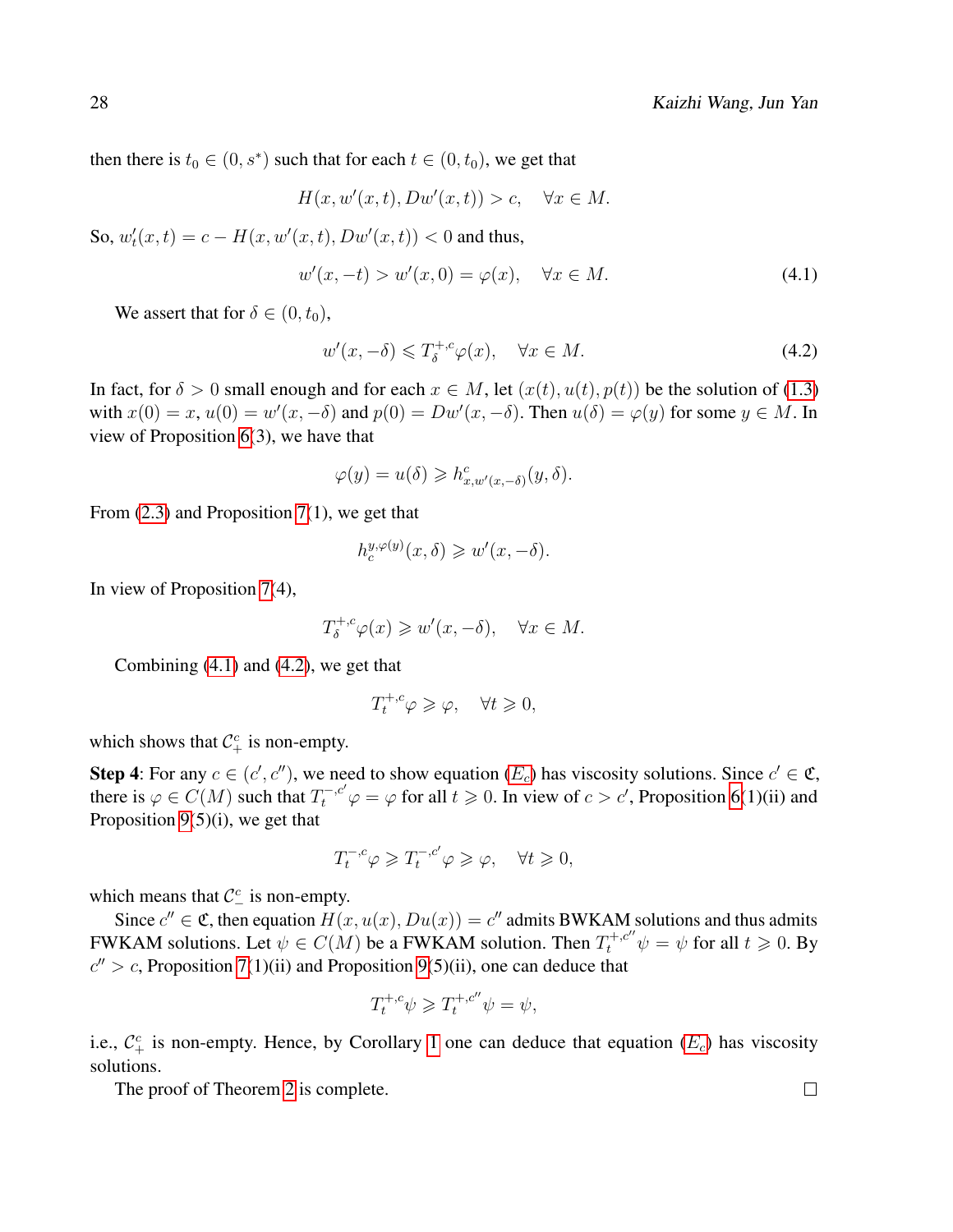Viscosity solutions of contact Hamilton-Jacobi equations without monotonicity assumptions 29

### <span id="page-28-0"></span>4.2 Examples

Let us discuss several illustrative examples of contact Hamiltonians satisfying (H1)-(H3) and describe the corresponding  $c_1$ ,  $c_2$ ,  $c_3$ . We discuss genuine contact Hamiltonians in the first two examples, while a classical Hamiltonian is studied in the last example. The classical case can be regarded as the critical case. Let  $h(x, p)$  denote a generic Tonelli Hamiltonian on  $T^*M$ .

**Example 2**  $(c_1 = -\infty, c_2 = c_3 = +\infty)$ . Let  $H(x, u, p) = f(x)u + h(x, p)$  for all  $(x, u, p) \in$  $T^*M \times \mathbb{R}$ , where f is a smooth funtion on M.

*(i) If*  $f(x) > 0$  *for all*  $x \in M$ *, then for any*  $a < 0$ *,* 

$$
\sup_{x \in M} (f(x)a + h(x, 0)) \le \sup_{x \in M} (f(x)a) + \sup_{x \in M} h(x, 0) = a \inf_{x \in M} f(x) + \sup_{x \in M} h(x, 0).
$$

*Letting*  $a \rightarrow -\infty$ *, we get that*  $c_1 = -\infty$ *. Similarly, for any*  $a > 0$ *, we have that* 

$$
\inf_{x \in M} (f(x)a + h(x, 0)) \ge \inf_{x \in M} (f(x)a) + \inf_{x \in M} h(x, 0) = a \inf_{x \in M} f(x) + \inf_{x \in M} h(x, 0).
$$

*Letting*  $a \rightarrow +\infty$ *, we get that*  $c_2 = +\infty$  *and thus*  $c_3 = +\infty$ *.* 

*(ii) For case*  $f(x) < 0$  *for all*  $x \in M$ *, one can get the same results in a similar manner.* 

**Example 3.** Let  $H(x, u, p) = V(u) + h(x, p)$  for all  $(x, u, p) \in T^*M \times \mathbb{R}$ , where  $V(u)$  is a smooth *function on*  $\mathbb R$  *and*  $||V'||_{\infty} \le \lambda$ *.* 

*(i)*  $(c_1 \in \mathbb{R}, c_2 = c_3 = +\infty)$ . Assume, in addition, V is bounded from below and  $\sup_{u \in \mathbb{R}} V(u) =$  $+\infty$ *. Since*  $V(u) + h(x, p)$  *is bounded from below, then* 

$$
\mathfrak{c}_1 = \inf_{u \in \text{Lip}(M)} \sup_{x \in \text{Dom}(Du)} V(u) + h(x, Du(x)) > -\infty,
$$

*and*

$$
\mathfrak{c}_1 \leqslant V(a) + \sup_{x \in M} h(x, 0), \quad \forall a \in \mathbb{R}.
$$

*Thus,*  $c_1 \in \mathbb{R}$ *. Note that,* 

$$
\sup_{a \in \mathbb{R}} V(a) + \inf_{x \in M} h(x, 0) = +\infty.
$$

*Thus, we get that*

$$
\mathfrak{c}_2 = \sup_{u \in C^{\infty}(M)} \inf_{x \in M} (V(u) + h(x, Du(x))) = +\infty = \mathfrak{c}_3.
$$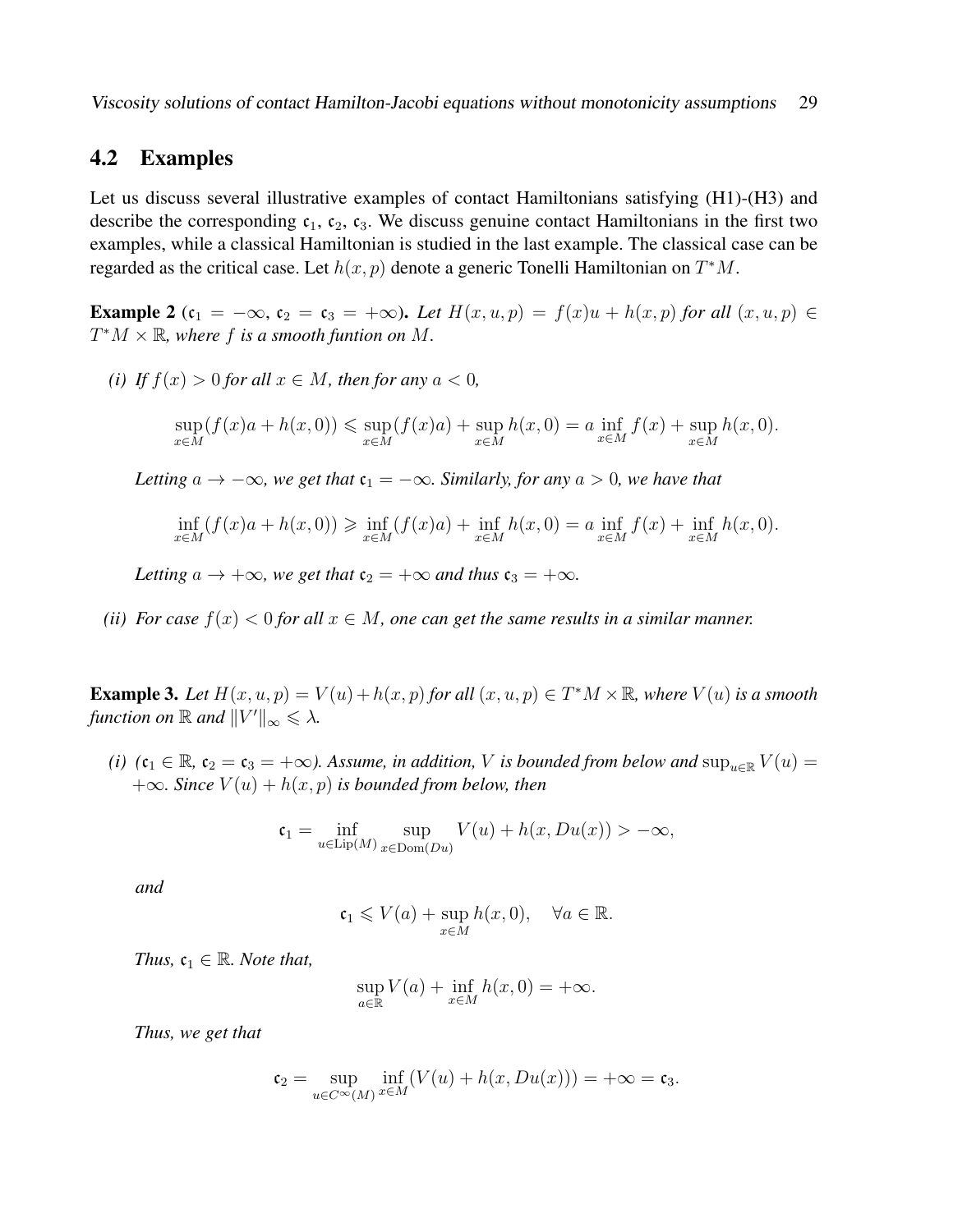*(ii)*  $(c_1 = -\infty, c_2, c_3 \in \mathbb{R})$ . Assume, in addition, V is bounded from above and  $\inf_{u \in \mathbb{R}} V(u) =$ −∞*.*

$$
\mathfrak{c}_1 \leq \inf_{a \in \mathbb{R}} (V(a) + \sup_{x \in M} h(x, 0)) = \inf_{a \in \mathbb{R}} V(a) + \sup_{x \in M} h(x, 0) = -\infty.
$$

*Notice that for any*  $u \in C^{\infty}(M)$ *,* 

$$
\inf_{x \in M} (V(u(x)) + h(x, Du(x))) \leq \sup_{x \in M} V(u(x)) + \inf_{x \in M} h(x, Du(x)) \leq \sup_{x \in M} V(u(x)) + h(y, 0),
$$

*where* y *is an arbitrary point in* M *with*  $Du(y) = 0$ *. Hence, we deduce that*  $c_2 \in \mathbb{R}$ *. In view of properties of semiconcave functions [\[6\]](#page-40-7), by completely the same arguments one can get*  $\mathfrak{c}_3 \in \mathbb{R}$ .

**Example 4** ( $c_1 = c_2 = c_3 = 0$ ). Let  $H(x, u, p) = ||p||_x^2$  for all  $(x, u, p) \in T^*M \times \mathbb{R}$ . For each  $u \in C^{\infty}(M)$ ,

$$
\inf_{x \in M} \|Du(x)\|_{x}^{2} = 0,
$$

*which implies that*

$$
\mathfrak{c}_2 = \sup_{u \in C^{\infty}(M)} \inf_{x \in M} ||Du(x)||_x^2 = 0,
$$

*and*

$$
\mathfrak{c}_3 = \sup_{u \in \text{SCL}(M)} \inf_{x \in \text{Dom}(Du)} ||Du(x)||_x^2 = 0.
$$

*By definition, it is direct to see that*

$$
\mathfrak{c}_1 = \inf_{u \in C^{\infty}(M)} \sup_{x \in M} ||Du(x)||_x^2 = 0.
$$

*In this example,*  $\mathfrak{C} = \{0\}$ *.* 

# <span id="page-29-0"></span>5 Long-time behavior of solutions of the Cauchy problem

### <span id="page-29-1"></span>5.1 Proof of Theorem [3](#page-7-1)

*Proof of Theorem [3.](#page-7-1)* We will split the proof into three steps.

**Step 1**: if there is  $t_0 > 0$  such that  $\varphi \leq T_{t_0}^{-c} \varphi$ , then by Corollary [6,](#page-22-1) either  $\lim_{n \to +\infty} T_{nt_0}^{-c} \varphi(x) =$  $+\infty$  uniformly on  $x \in M$ , or,  $\lim_{n \to +\infty} T_{nt_0}^{-\alpha} \varphi(x) = \varphi_\infty(x)$  uniformly on  $x \in M$ , where  $\varphi_\infty(x)$  is a Lipschitz continuous function on M.

*Case (i)* : If  $\lim_{n\to+\infty} T_{nt_0}^{-,c}\varphi(x) = +\infty$  uniformly on  $x \in M$ , then we assert that for any  $s \in [0, t_0]$ ,

$$
\lim_{n \to +\infty} T^{-,c}_{nt_0+s} \varphi(x) = +\infty
$$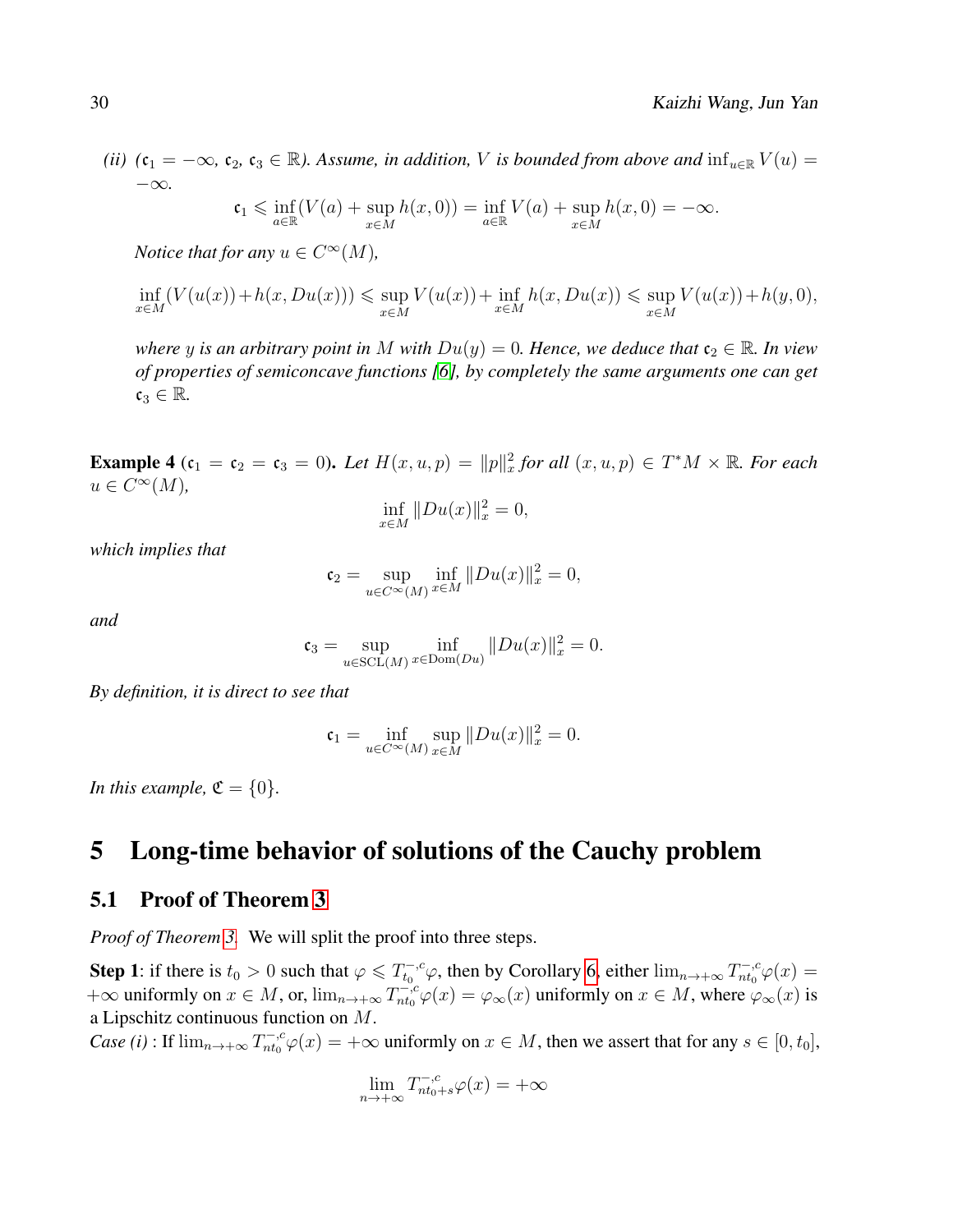for all  $x \in M$ . Note that if there are  $s_0 \in [0, t_0]$  and  $x_0 \in M$  such that

$$
\lim_{n \to \infty} T_{nt_0+s_0}^{-,c} \varphi(x_0) = A'' < +\infty,
$$

then for all  $x \in M$ ,

$$
T_{nt_0+s_0}^{-,c}\varphi(x)\leqslant h^c_{x_0,A''}(x,t_0)\leqslant \max_{y,y''\in M}h^c_{y,A''}(y'',t_0)<+\infty.
$$

So, in order to show the above assertion, we can assume by contradiction that there is  $s_0 \in [0, t_0]$ such that

$$
\lim_{n \to \infty} T_{nt_0+s_0}^{-,c} \varphi(x) = \varphi_{\infty}^{s_0}(x), \quad \forall x \in M,
$$

where  $\varphi_{\infty}^{s_0}(x)$  is a function defined on M. It is clear that  $\{|T_{nt_0+s_0}^{-,c}\varphi(x)|\}_n$  is bounded by a constant  $K > 0$ . And thus, by similar arguments used in the proof of Proposition [12,](#page-16-2)  $\{ |T_{nt_0+s_0}^{-c} \varphi(x)| \}_n$  is equi-Lipschitz. Therefore,

$$
\lim_{n \to \infty} T_{nt_0+s_0}^{-,c} \varphi(x) = \varphi_\infty^{s_0}(x),
$$

uniformly on  $x \in M$ , and  $\varphi_{\infty}^{s_0} \in \text{Lip}(M)$ . Note that

$$
||T_{t_0-s_0}^{-,c} \circ T_{nt_0+s_0}^{-,c} \varphi - T_{t_0-s_0}^{-,c} \varphi_{\infty}^{s_0}||_{\infty} \leq e^{\lambda t_0} ||T_{nt_0+s_0}^{-,c} \varphi - \varphi_{\infty}^{s_0}||_{\infty}.
$$

Thus, we get that

$$
+\infty = \lim_{n \to \infty} T_{t_0 - s_0}^{-,c} \circ T_{nt_0 + s_0}^{-,c} \varphi(x) = T_{t_0 - s_0}^{-,c} \varphi_{\infty}^{s_0}(x),
$$

a contradiction. We have proved the assertion.

Next, we prove for any  $s \in [0, t_0]$ ,  $\lim_{t \to +\infty} T_{nt_0+s}^{-,c} \varphi(x) = +\infty$  uniformly on  $x \in M$ . Suppose not. Then there are  $s' \in [0, s_0]$ ,  $K_0 > 0$ ,  $\{n_k\} \nearrow +\infty$  and  $x_k \in M$ , such that

$$
T_{n_k t_0 + s'}^{-,c} \varphi(x_k) \leqslant K_0.
$$

Then for any  $k \in \mathbb{N}$ , any  $x \in M$ 

$$
T_{(n_k+1)t_0+s'}^{-,c} \varphi(x) \leq h_{x_k,T_{n_kt_0+s'}^{-,c}}^{c} \varphi(x_n)(x,t_0) \leq h_{x_k,K_0}^{c}(x,t_0) \leq \max_{y',y'' \in M} h_{y',K_0}^{c}(y'',t_0) < +\infty,
$$

which contradicts  $\lim_{n\to\infty} T_{nt_0}^{-,c}$  $\sum_{nt_0+s'}^{t-,c} \varphi(x) = +\infty$  for all  $x \in M$ .

*Case (ii)* : If  $\lim_{n\to+\infty} T_{nt_0}^{-,c}\varphi(x) = \varphi_\infty(x)$  for all  $x \in M$ , where  $\varphi_\infty(x)$  is a Lipschitz continuous function on M, then for any  $s \in \mathbb{R}$ ,

$$
\lim_{n \to +\infty} T_{nt_0+s}^{-,c} \varphi(x) = T_s^{-,c} \varphi_\infty(x) =: u(x,s).
$$

It is clear that  $u(x, s + t_0) = u(x, s)$  for all  $s \in \mathbb{R}$ , and that  $u(x, s)$  is a viscosity solution of (1.5a).

The proof for the case  $\varphi \ge T_{t_0}^{-1/c} \varphi$  for some  $t_0 > 0$  is quite similar and thus we omit it.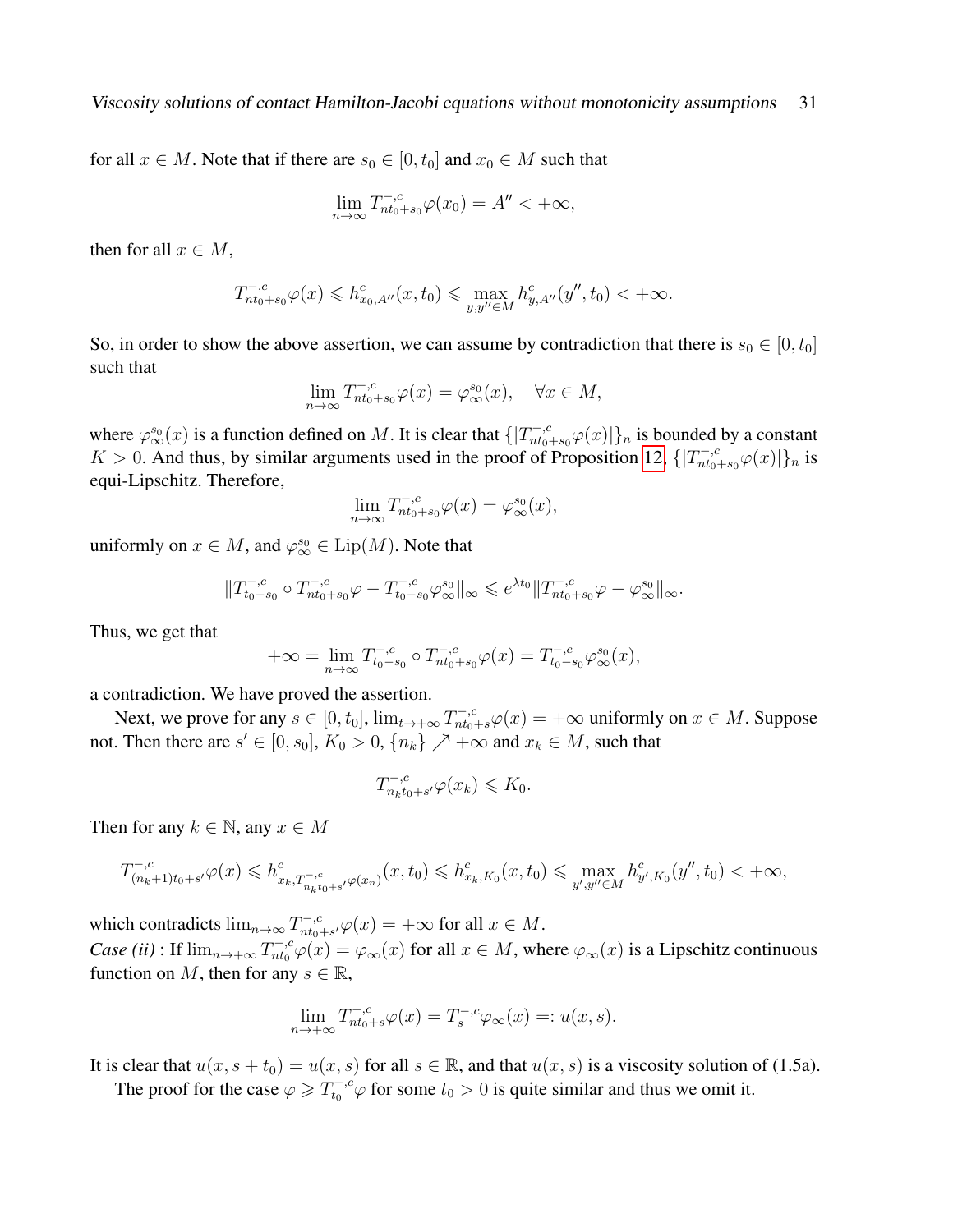**Step 2**: if there is  $t_0 > 0$  such that  $\varphi < T_{t_0}^{-1/c} \varphi$ , then there is  $t_1 > 0$  close enough to  $t_0$  such that  $t_1/t_0$ is an irrational number and  $\varphi < T_{t_1}^{-,c}\varphi$ . Since  $t_1/t_0$  is an irrational number, then for any  $s \in [0, t_0]$ , any  $\varepsilon > 0$  and any  $N \in \mathbb{N}$ , there are  $m_0, m_1 \in \mathbb{N}$  with  $m_0, m_1 > N$ , such that

<span id="page-31-1"></span>
$$
|m_1 t_1 - (m_0 t_0 + s)| < \varepsilon. \tag{5.1}
$$

By the result obtained in Theorem [3](#page-7-1) (1), then  $\lim_{n\to+\infty} T_{nt_0+s}^{-,c}\varphi(x) = +\infty$  for all  $x \in M$  and all  $s \in \mathbb{R}$ , or  $\lim_{n \to +\infty} T_{nt_0+s}^{-,c} \varphi(x) = u(x,s)$  for all  $x \in M$  and all  $s \in \mathbb{R}$ . If  $\lim_{n \to +\infty} T_{nt_0+s}^{-,c} \varphi(x) =$  $u(x, s)$  for all  $x \in M$  and all  $s \in [0, t_0]$ , then in view of [\(5.1\)](#page-31-1), we get that  $\lim_{n\to\infty} T_{nt_1}^{-,c}\varphi(x) =$  $\varphi'_\infty(x)$  for some  $\varphi'_\infty \in \text{Lip}(M)$ . By [\(5.1\)](#page-31-1) again,  $\varphi'_\infty(x) = u(x, s)$  for all  $x \in M$  and  $s \in [0, t_0]$ . Thus,  $\varphi'_{\infty}$  is a BWKAM solution of  $(E_c)$  $(E_c)$  $(E_c)$ .

The proof for the case  $\varphi \ge T_{t_0}^{-1/c} \varphi$  for some  $t_0 > 0$  is quite similar and thus we omit it.

**Step 3:** if for any  $t > 0$ , there are  $x_1, x_2 \in M$  such that  $T_t^{-,c}\varphi(x_1) > \varphi(x_1)$  and  $T_t^{-,c}\varphi(x_2) < \varphi(x_2)$ , then for any  $t > 0$ , there is  $x_t \in M$  such that  $T_t^{-,c}\varphi(x_t) = \varphi(x_t)$ . Note that

$$
T_t^{-,c}\varphi(x)=T_1^{-,c}\circ T_{t-1}^{-,c}\varphi(x)\leqslant h_{x_{t-1},T_{t-1}^{-,c}\varphi(x_{t-1})}(x,1)=h_{x_{t-1},\varphi(x_{t-1})}(x,1).
$$

Thus,  $T_t^{-,c}\varphi(x)$  is bounded from above. Note that for any  $y \in M$ ,

$$
h^c_{y,T_t^{-,c}\varphi(y)}(x_{t+1},1) \geq T_{t+1}^{-,c}\varphi(x_{t+1}) = \varphi(x_{t+1}),
$$

which implies that  $T_t^{-,c}\varphi(y) \geq h_c^{x_{t+1},\varphi(x_{t+1})}(y,1)$  for all  $y \in M$ . Therefore, we get that for any  $t > 1$ , any  $y \in M$ ,

$$
\min_{(z,z')\in M\times M}h_c^{z,\varphi(z)}(z',1)\leqslant h_c^{x_{t+1},\varphi(x_{t+1})}(y,1)\leqslant T_t^{-,c}\varphi(y)\leqslant \max_{(z,z')\in M\times M}h^c_{z,\varphi(z)}(z',1).
$$

Hence,  $|T_t^{-,c}\varphi(y)|$  is bounded on  $M\times [0,+\infty)$ .

### <span id="page-31-0"></span>5.2 Proof of Proposition [3](#page-6-1)

*Proof of Proposition* [3.](#page-6-1) If u is a BWKAM solution of equation  $(E_c)$  $(E_c)$  $(E_c)$ , then  $T_t^{-,c}u = u$  for all  $t \ge 0$ . Thus, for each  $t \geq 0$ ,

$$
\{x \in M : T_t^{-,c}u(x) = u(x)\} \neq \emptyset.
$$

On the other hand, if there is  $\varphi \in C(M)$  such that

$$
\{x \in M : T_t^{-,c}\varphi(x) = \varphi(x)\} \neq \emptyset, \quad \forall t \geq 0,
$$

then by Theorem [2](#page-7-0) (3), we deduce that  $|T_t^{-,c}\varphi(x)|$  is bounded on  $M \times [0, +\infty)$ . Thus, from Proposition [12,](#page-16-2) we get that  $\varphi_{\infty}(x) := \liminf_{t \to +\infty} T_t^{-,c} \varphi(x)$  is a BWKAM solution of  $(E_c)$  $(E_c)$  $(E_c)$ . □

 $\Box$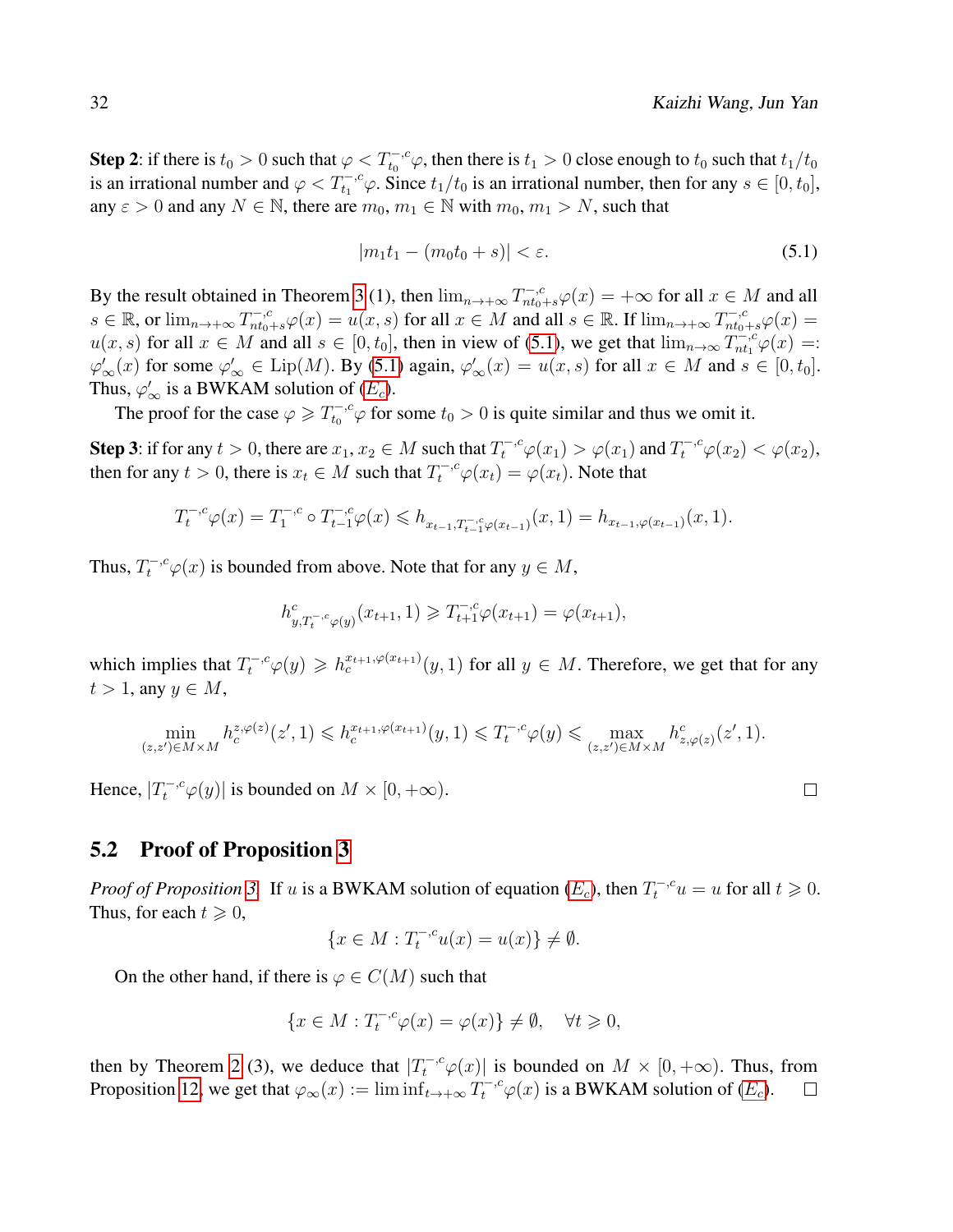Viscosity solutions of contact Hamilton-Jacobi equations without monotonicity assumptions 33

#### <span id="page-32-0"></span>5.3 Proof of Theorem [4](#page-9-0)

*Proof of Theorem [4.](#page-9-0)* We show items (1), (2) in order.

Step 1: Since  $c < \mathfrak{c}_r$ , one can choose  $c_0 \in \mathfrak{C}$  with  $c < c_0$ . By the definition of  $\mathfrak{C}$ , equation  $H(x, u(x), Du(x)) = c_0$  has BWKAM solutions. Let  $\varphi$  be an arbitrary BWKAM solution of the above equation. Then,  $T_t^{-,c_0}\varphi = \varphi$  for all  $t \geq 0$ . In view of  $c < c_0$ , we have that

$$
T^{-,c}_t\varphi\leqslant \varphi,\quad \forall t\geqslant 0.
$$

By Lemma [1,](#page-21-2) either  $\lim_{t\to+\infty}T_t^{-,c}\varphi(x) = -\infty$  uniformly on  $x \in M$ , or  $\lim_{t\to+\infty}T_t^{-,c}\varphi(x) =$  $\varphi_{\infty}(x)$  uniformly on  $x \in M$ , where  $\varphi_{\infty}(x)$  is a BWKAM solution of  $(E_c)$  $(E_c)$  $(E_c)$ . Since  $c \notin \mathfrak{C}$ , then

<span id="page-32-1"></span>
$$
\lim_{t \to +\infty} T_t^{-,c} \varphi(x) = -\infty \tag{5.2}
$$

uniformly on  $x \in M$ .

For any  $t > 0$ , any  $y \in M$ , there is  $z \in M$  such that

$$
T_t^{-,c}\varphi(y) = h_{z,\varphi(z)}^c(y,t).
$$

Then,

$$
T_t^{+,c}(T_t^{-,c}\varphi)(z) \geqslant h_c^{y,T_t^{-,c}\varphi(y)}(z,t) = \varphi(z).
$$

It means that for any  $t > 0$ , there is  $x_t \in M$  such that

$$
T_t^{+,c}(T_t^{-,c}\varphi)(x_t) \geqslant \varphi(x_t).
$$

For any  $x \in M$ , any  $t > 1$ ,

$$
T_t^{+,c}(T_{t-1}^{-,c}\varphi)(x) = T_1^{+,c} \circ (T_{t-1}^{+,c} \circ T_{t-1}^{-,c}\varphi)(x) \geq h_c^{x_{t-1},\varphi(x_{t-1})}(x,1) \geq \inf_{y,y' \in M} h_c^{y,\varphi(y)}(y',1) =: B_1.
$$

By [\(5.2\)](#page-32-1), there is  $t_0 > 1$  such that  $T_{t_0-1}^{-,c} \varphi(x) < B_1$  for any  $x \in M$ . Let  $\psi_0 := T_{t_0-1}^{-,c} \varphi$ . Then

<span id="page-32-2"></span>
$$
T_{t_0}^{+,c}\psi_0(x) > \psi_0. \tag{5.3}
$$

For any given  $\psi \in C(M)$ , if there is  $t_1 > 0$  such that  $T_{t_1}^{-\alpha}$ .  $t_1^{(-,c)} \psi \geq \psi$ , then by Theorem [1](#page-6-0) and [\(5.3\)](#page-32-2), one can deduce that  $c \in \mathfrak{C}$ , a contradiction. Thus, for any  $t > 0$ , there is  $y_t \in M$  such that

<span id="page-32-3"></span>
$$
T_t^{-,c}\psi(y_t) < \psi(y_t). \tag{5.4}
$$

Thus, for any  $x \in M$ , any  $t > 1$ ,

$$
T_t^{-,c}\psi(x) = T_1^{-,c} \circ T_{t-1}^{-,c}\psi(x) \leqslant h_{y_{t-1},\psi(y_{t-1})}^c(x,1) \leqslant \max_{y',y'' \in M} h_{y',\psi(y)}^c(y'',1) =: B_2. \tag{5.5}
$$

We assert that there exists  $s_0 > 0$  such that

<span id="page-32-4"></span> $T_{s_0}^{-,c}\psi < \psi.$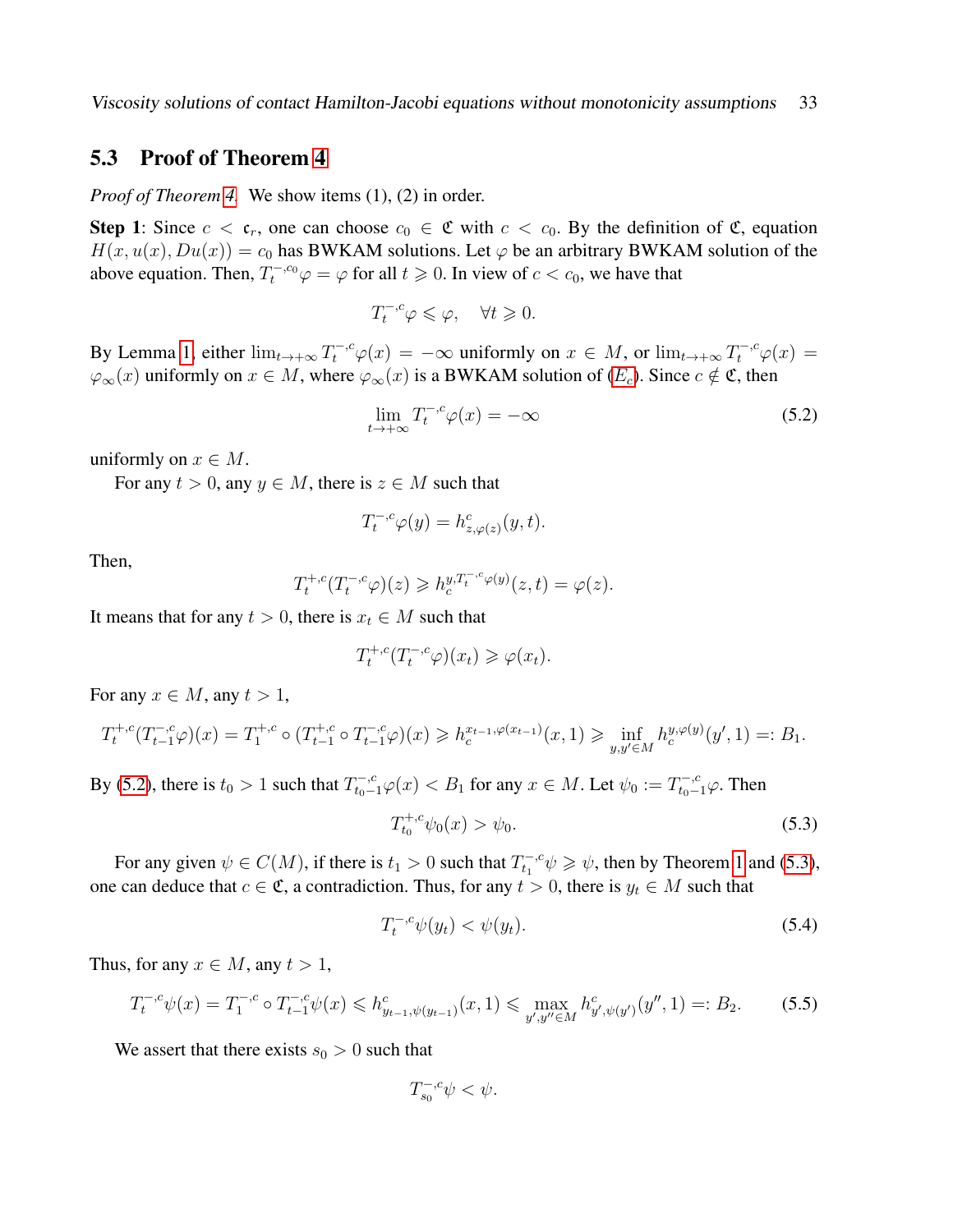Suppose not. By [\(5.4\)](#page-32-3), we know that for any  $t > 0$ , there is  $z_t \in M$  such that

<span id="page-33-0"></span>
$$
T_t^{-,c}\psi(z_t)=\psi(z_t).
$$

Then, for any  $t > 1$ , any  $x \in M$ ,

$$
T_{t-1}^{-,c}\psi(x) \ge h_c^{z_t,\psi(z_t)}(x,1) \ge \min_{y',y'' \in M} h_c^{y',\psi(y')}(y'',1) =: B_3.
$$
 (5.6)

Proposition [12,](#page-16-2) [\(5.5\)](#page-32-4) and [\(5.6\)](#page-33-0) imply that

$$
\psi_\infty(x):=\liminf_{t\to+\infty}T_t^{-,c}\psi(x)
$$

is a BWKAM solution of  $(E_c)$  $(E_c)$  $(E_c)$ , a contradiction. So, the above assertion is ture. Then by Theorem [3](#page-7-1) (2), we deduce that either  $\lim_{t\to+\infty}T_t^{-,c}\varphi(x) = -\infty$  uniformly on  $x \in M$ , or  $\lim_{t\to+\infty}T_t^{-,c}\varphi(x) =$  $\varphi_{\infty}(x)$  uniformly on  $x \in M$ , where  $\varphi_{\infty}(x)$  is a BWKAM solution of equation  $(E_c)$  $(E_c)$  $(E_c)$ . Since  $c \notin \mathfrak{C}$ , we get that  $\lim_{t\to+\infty}T_t^{-,c}\varphi(x)=-\infty$  uniformly on  $x\in M$ .

**Step 2**: For  $c > c_l$  with  $c \notin \mathfrak{C}$ , we aim to show that for any  $\psi \in C(M)$ ,  $\lim_{t \to +\infty} T_t^{-,c} \psi(x) = +\infty$ uniformly on  $x \in M$ . By Theorem [3](#page-7-1) (2), we only need to show that there is  $s_0 > 0$  such that  $T_{s_0}^{-,c}\psi > \psi$ . Assume by contradiction that for any  $t > 0$ , there is  $x_t \in M$  such that

<span id="page-33-1"></span>
$$
T_t^{-,c}\psi(x_t) \leq \psi(x_t).
$$

Then

$$
T_t^{-,c}\psi(x) = T_1^{-,c} \circ T_{t-1}^{-,c}\psi(x) \leq h_{x_{t-1},\psi(x_{t-1})}^c(x,1) \leq \max_{y',y'' \in M} h_{y',\psi(y)}^c(y'',1) =: B_4. \tag{5.7}
$$

We assert that for any  $t > 0$ , there is  $y_t \in M$  such that

<span id="page-33-3"></span><span id="page-33-2"></span>
$$
T_t^{-,c}\psi(y_t) = \psi(y_t). \tag{5.8}
$$

If the assertion is ture, then for any  $t > 1$ , any  $x \in M$ ,

$$
T_{t-1}^{-,c}\psi(x) \ge h_c^{y_t,\psi(y_t)}(x,1) \ge \min_{y',y'' \in M} h_c^{y',\psi(y')}(y'',1) =: B_6. \tag{5.9}
$$

Proposition [12,](#page-16-2) [\(5.7\)](#page-33-1) and [\(5.9\)](#page-33-2) imply that

$$
\psi_{\infty}(x) := \liminf_{t \to +\infty} T_t^{-,c} \psi(x)
$$

is a BWKAM solution of  $(E_c)$  $(E_c)$  $(E_c)$ , a contradiction.

So, it suffices to show the assertion. Assume by contradiction that there is  $t_0 > 0$ , such that for any  $x \in M$ ,

$$
T_{t_0}^{-,c}\psi(x) < \psi(x).
$$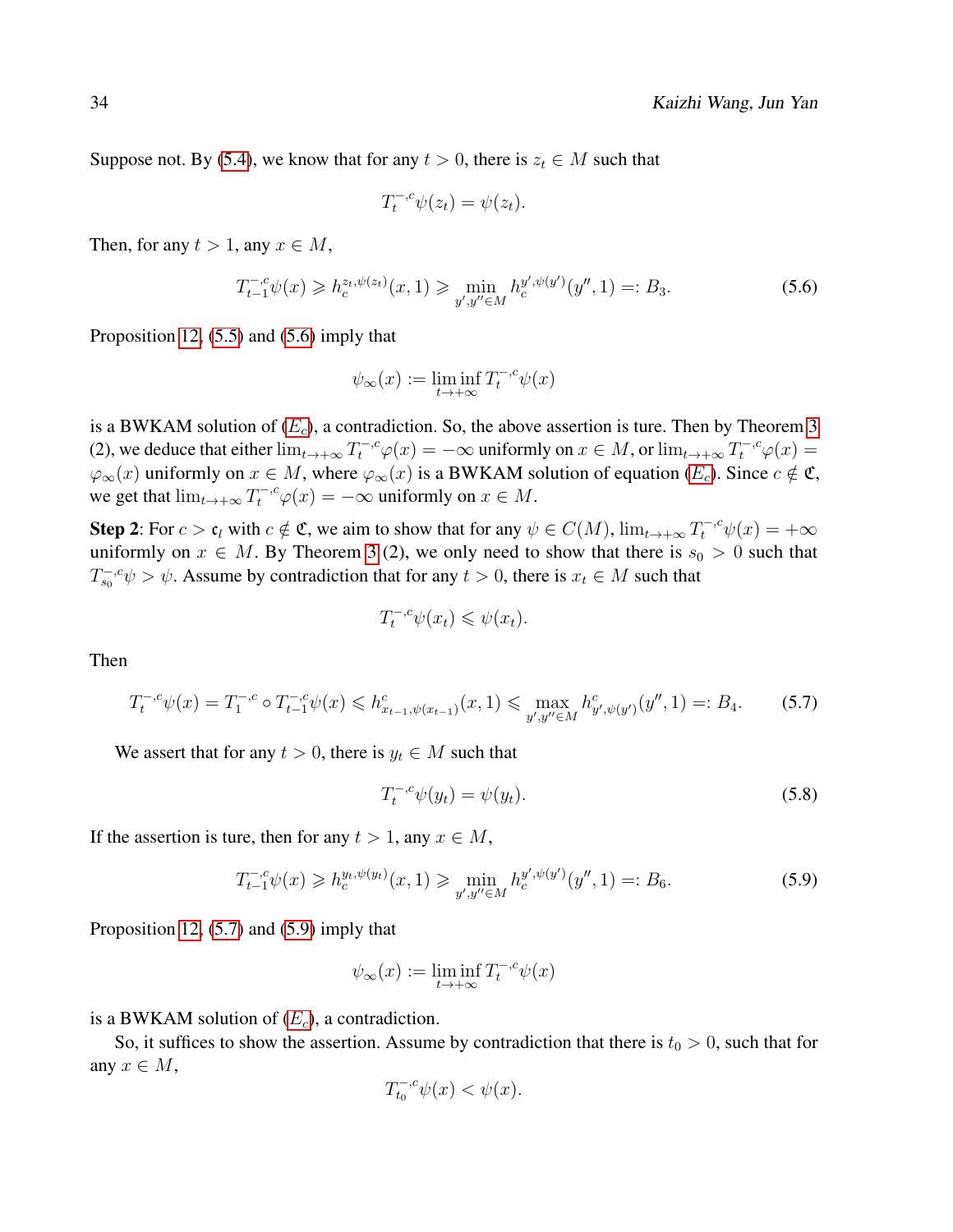By Theorem [3](#page-7-1) (2) again, we get that

<span id="page-34-2"></span>
$$
\lim_{t \to +\infty} T_t^{-,c} \psi(x) = -\infty \tag{5.10}
$$

uniformly on  $x \in M$ .

For any  $t > 0$ , any  $y \in M$ , there is  $z \in M$  such that

$$
T_t^{-,c}\psi(y) = h_{z,\psi(z)}^c(y,t).
$$

Then,

$$
T_t^{+,c}(T_t^{-,c}\psi)(z) \geq h_c^{y,T_t^{-,c}\psi(y)}(z,t) = \psi(z).
$$

It means that for any  $t > 0$ , there is  $z_t \in M$  such that

$$
T_t^{+,c}(T_t^{-,c}\psi)(z_t) \geq \psi(z_t).
$$

For any  $x \in M$ , any  $t > 1$ ,

$$
T_t^{+,c}(T_{t-1}^{-,c}\psi)(x) = T_1^{+,c} \circ (T_{t-1}^{+,c} \circ T_{t-1}^{-,c}\psi)(x) \geq h_c^{z_{t-1},\psi(z_{t-1})}(x,1) \geq \inf_{y',y'' \in M} h_c^{y',\psi(y')}(y'',1) =: B_5.
$$

By [\(5.10\)](#page-34-2), there is  $t_1 > 1$  such that  $T_{t_1-1}^{-,c} \psi(x) < B_5$  for any  $x \in M$ . Let  $\psi_1 := T_{t_1-1}^{-,c} \psi$ . Then

$$
T_{t_1}^{+,c}\psi_1(x) > \psi_1. \tag{5.11}
$$

Since  $c > c_l$ , one can choose  $c_0 \in \mathfrak{C}$  with  $c > c_0$ . By the definition of  $\mathfrak{C}$ , equation  $H(x, u, Du) =$  $c_0$  has BWKAM solutions. Let  $\varphi$  be an arbitrary viscosity solution of the above equation. Then,  $T_t^{-,c_0}\varphi = \varphi$  for all  $t \geq 0$ . In view of  $c > c_0$ , we have that

 $T_t^{-,c}\varphi \geqslant \varphi, \quad \forall t \geqslant 0.$ 

By Lemma [1,](#page-21-2) either  $\lim_{t\to+\infty}T_t^{-,c}\varphi(x)=+\infty$  uniformly on  $x\in M$ , or  $\lim_{t\to+\infty}T_t^{-,c}\varphi(x)=$  $\varphi_{\infty}(x)$  uniformly on  $x \in M$ , where  $\varphi_{\infty}(x)$  is a BWKAM solution of  $(E_c)$  $(E_c)$  $(E_c)$ . Since  $c \notin \mathfrak{C}$ , then

$$
\lim_{t \to +\infty} T_t^{-,c} \varphi(x) = +\infty \tag{5.12}
$$

<span id="page-34-4"></span><span id="page-34-3"></span> $\Box$ 

uniformly on  $x \in M$ . In veiw of [\(5.11\)](#page-34-3), [\(5.12\)](#page-34-4) and Theorem [1,](#page-6-0) we deduce that equation ( $E_c$  $E_c$ ) has BWKAM solutions, a contradiction. So, the assertion [\(5.8\)](#page-33-3) holds ture.

The proof is now complete.

# <span id="page-34-0"></span>6 Appendix

#### <span id="page-34-1"></span>6.1 Proof of Proposition [8](#page-14-0)

In order to prove the proposition [8,](#page-14-0) we provide a preliminary lemma.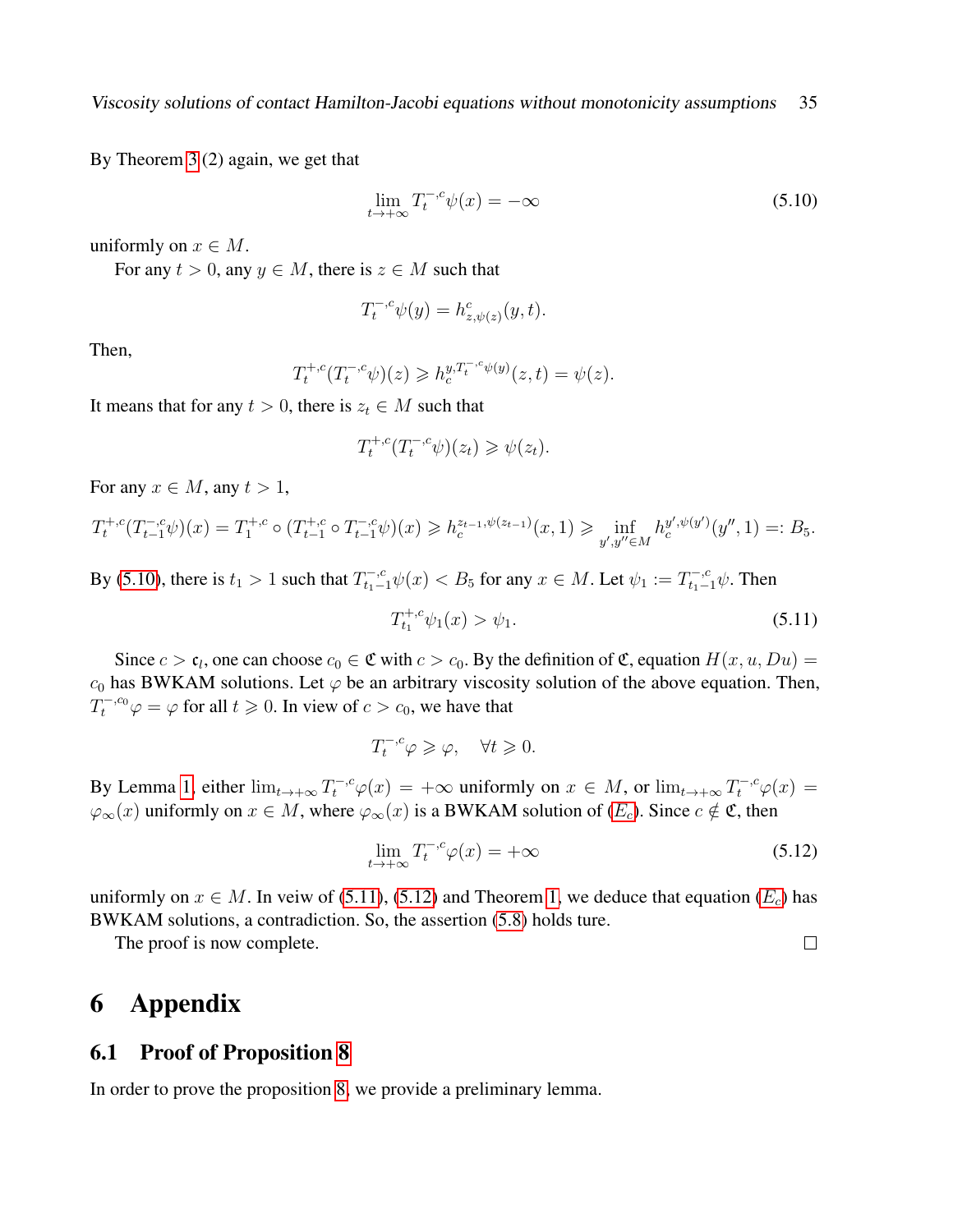<span id="page-35-0"></span>**Lemma 4.** *Given any*  $x_0, x \in M$ ,  $u_0 \in \mathbb{R}$  and  $t > 0$ , let  $\gamma : [0, t] \rightarrow M$  *be a minimizer of*  $h_{x_0,u_0}(x,t)$ . Then for each  $t_0\in(0,t)$ , there is a unique minimizer of  $h_{x_0,u_0}(\gamma(t_0),t_0)$ .

*Proof.* Since  $\gamma$  is a minimizer of  $h_{x_0,u_0}(x,t)$ , then  $\gamma|_{[0,t_0]}$  is a minimizer  $h_{x_0,u_0}(\gamma(t_0),t_0)$ . If there is another minimizer  $h_{x_0,u_0}(\gamma(t_0),t_0)$ , denoted by  $\alpha$ , then we will show that  $\alpha=\gamma\big|_{[0,t_0]}$ . Let

$$
\beta(s) := \begin{cases} \alpha(s), & s \in [0, t_0], \\ \gamma(s), & s \in [t_0, t]. \end{cases}
$$

Then we get

$$
h_{x_0,u_0}(x,t) = h_{x_0,u_0}(\gamma(t_0),t_0) + \int_{t_0}^t L(\gamma(s),h_{x_0,u_0}(\gamma(s),s),\dot{\gamma}(s))ds
$$
  
\n
$$
= h_{x_0,u_0}(\alpha(t_0),t_0) + \int_{t_0}^t L(\gamma(s),h_{x_0,u_0}(\gamma(s),s),\dot{\gamma}(s))ds
$$
  
\n
$$
= u_0 + \int_0^{t_0} L(\alpha(s),h_{x_0,u_0}(\alpha(s),s),\dot{\alpha}(s))ds
$$
  
\n
$$
+ \int_{t_0}^t L(\gamma(s),h_{x_0,u_0}(\gamma(s),s),\dot{\gamma}(s))ds
$$
  
\n
$$
= u_0 + \int_0^t L(\beta(s),h_{x_0,u_0}(\beta(s),s),\dot{\beta}(s))ds,
$$

which implies that  $\beta$  is a minimizer of  $h_{x_0,u_0}(x,t)$ . From Proposition [4,](#page-12-4)  $\gamma$  and  $\beta$  are both of class C<sup>1</sup>. Therefore, we have  $\dot{\gamma}(t_0) = \dot{\beta}(t_0)$ . By Proposition [4](#page-12-4) and the uniqueness of solutions of initial value problem of ordinary differential equations, we have  $\alpha(s) = \gamma(s)$  for all  $s \in [0, t_0]$ , which completes the proof.  $\Box$ 

*Proof of Proposition [8.](#page-14-0)* We divide the proof in two steps.

**Step 1:** Given any  $t_1, t_2 \in \mathbb{R}$  with  $t_1 < t_2$  and  $t_0 \in (t_1, t_2)$ , since  $(x(t), u(t))$  is globally minimizing, then we have

$$
u(t_2) = h_{x(t_1),u(t_1)}(x(t_2), t_2 - t_1),
$$
  
\n
$$
u(t_2) = h_{x(t_0),u(t_0)}(x(t_2), t_2 - t_0),
$$
  
\n
$$
u(t_0) = h_{x(t_1),u(t_1)}(x(t_0), t_0 - t_1).
$$

It follows that

$$
h_{x(t_1),u(t_1)}(x(t_2),t_2-t_1) = h_{x(t_0),u(t_0)}(x(t_2),t_2-t_0) = h_{x(t_0),h_{x(t_1),u(t_1)}(x(t_0),t_0-t_1)}(x(t_2),t_2-t_0).
$$

In view of Proposition [6\(](#page-13-0)4), there is a minimizer of  $h_{x(t_1),u(t_1)}(x(t_2), t_2 - t_1)$ , denoted by  $\gamma$ , such that  $\gamma(t_0) = x(t_0)$ .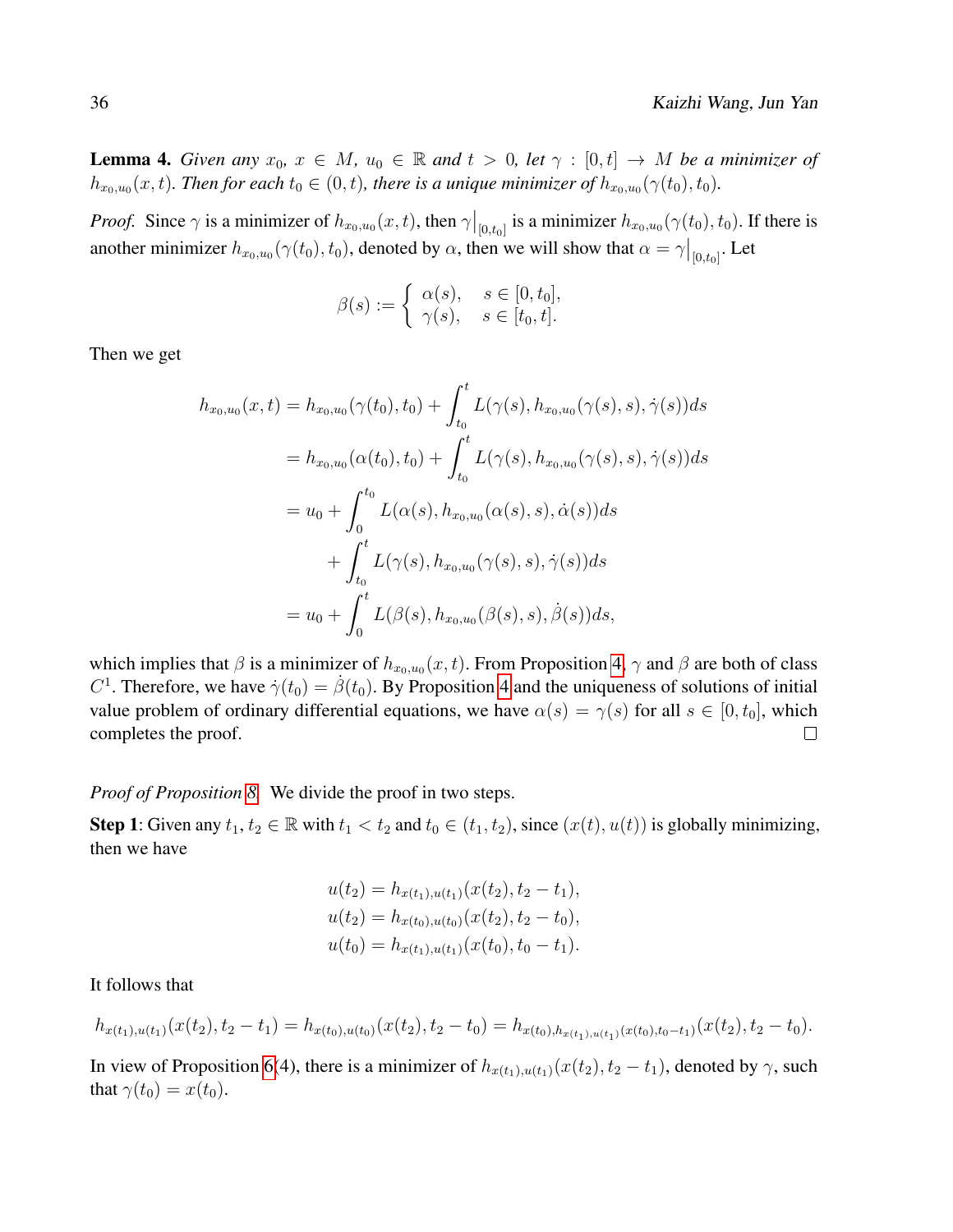**Step 2:** From the above arguments, there exists a minimizer  $\alpha$  of  $h_{x(t_1),u(t_1)}(x(t_2+1), t_2 - t_1 + 1)$ such that  $x(t_2) = \alpha(t_2)$ . By Lemma [4,](#page-35-0)  $\alpha|_{[t_1,t_2]}$  is the unique minimizer of  $h_{x(t_1),u(t_1)}(x(t_2), t_2 - t_1)$ . By the arguments used in Step 1 again,  $x(s) = \alpha(s)$  for all  $s \in [t_1, t_2]$ . Thus, by Proposition [4](#page-12-4) and the arbitrariness of  $t_1$  and  $t_2$  with  $t_1 < t_2$ ,  $x(t)$  is of class  $C^1$  for  $t \in \mathbb{R}$ , and  $(x(t), u(t), p(t))$  is a solution of [\(1.3\)](#page-3-2), where  $p(t) := \frac{\partial L}{\partial \dot{x}}(x(t), u(t), \dot{x}(t))$ . Since

$$
\dot{u}(t) = L(x(t), u(t), \dot{x}(t)),
$$

it is easy to see that  $x(t)|_{[t_1,t_2]}$  is a minimizer of  $h_{x(t_1),u(t_1)}(x(t_2), t_2 - t_1)$ .

 $\Box$ 

## <span id="page-36-0"></span>6.2 Proof of Proposition [11](#page-15-0)

<span id="page-36-1"></span>**Lemma 5.** *If*  $\varphi \prec L$ *, then*  $\varphi$  *is Lipschitz continuous on M*.

*Proof.* For each  $x, y \in M$ , let  $\gamma : [0, d(x, y)] \to M$  be a geodesic of length  $d(x, y)$ , parameterized by arclength and connecting x to y. Since M is compact and  $\varphi$  is continuous, then

$$
A_1 := \max_{x \in M} |\varphi(x)| \quad A_2 := \sup \{ L(x, u, \dot{x}) \mid x \in M, \ |u| \leq A_1, \ ||\dot{x}||_x = 1 \}
$$

are well-defined. Since  $\|\dot{\gamma}(s)\|_{\gamma(s)} = 1$  for each  $s \in [0, d(x, y)]$ , we have  $L(\gamma(s), \varphi(\gamma(s)), \dot{\gamma}(s)) \leq$  $A_2$ . Then by  $\varphi \prec L$ ,

$$
\varphi(\gamma(d(x,y))) - \varphi(\gamma(0)) \leq \int_0^{d(x,y)} L(\gamma(s), \varphi(\gamma(s)), \dot{\gamma}(s)) ds \leq \int_0^{d(x,y)} A_2 ds = A_2 d(x,y).
$$

We finish the proof by exchanging the roles of  $x$  and  $y$ .

<span id="page-36-3"></span>**Lemma 6.** Let  $\varphi \prec L$  and let  $\gamma : [a, b] \to M$  be a  $(\varphi, L, 0)$ -calibrated curve. If  $\varphi$  is differentiable *at*  $\gamma(t)$  *for some*  $t \in (a, b)$ *, then we have* 

$$
H(\gamma(t), \varphi(\gamma(t)), D\varphi(\gamma(t))) = 0, \qquad D\varphi(\gamma(t)) = \frac{\partial L}{\partial \dot{x}}(\gamma(t), \varphi(\gamma(t)), \dot{\gamma}(t)).
$$

*Proof.* By Lemma [5,](#page-36-1)  $\varphi$  is Lipschitz continuous on M. We first show that at each point  $x \in M$ where  $D\varphi(x)$  exists, we have

$$
H(x, \varphi(x), D\varphi(x)) \leq 0. \tag{6.1}
$$

For any given  $\varphi \in T_xM$ , let  $\alpha : [0,1] \to M$  be a  $C^1$  curve such that  $\alpha(0) = x$ ,  $\dot{\alpha}(0) = v$ . By  $\varphi \prec L$ , for each  $t \in [0, 1]$ , we have

$$
\varphi(\alpha(t)) - \varphi(\alpha(0)) \leq \int_0^t L(\alpha(s), \varphi(\alpha(s)), \dot{\alpha}(s))) ds.
$$

<span id="page-36-2"></span>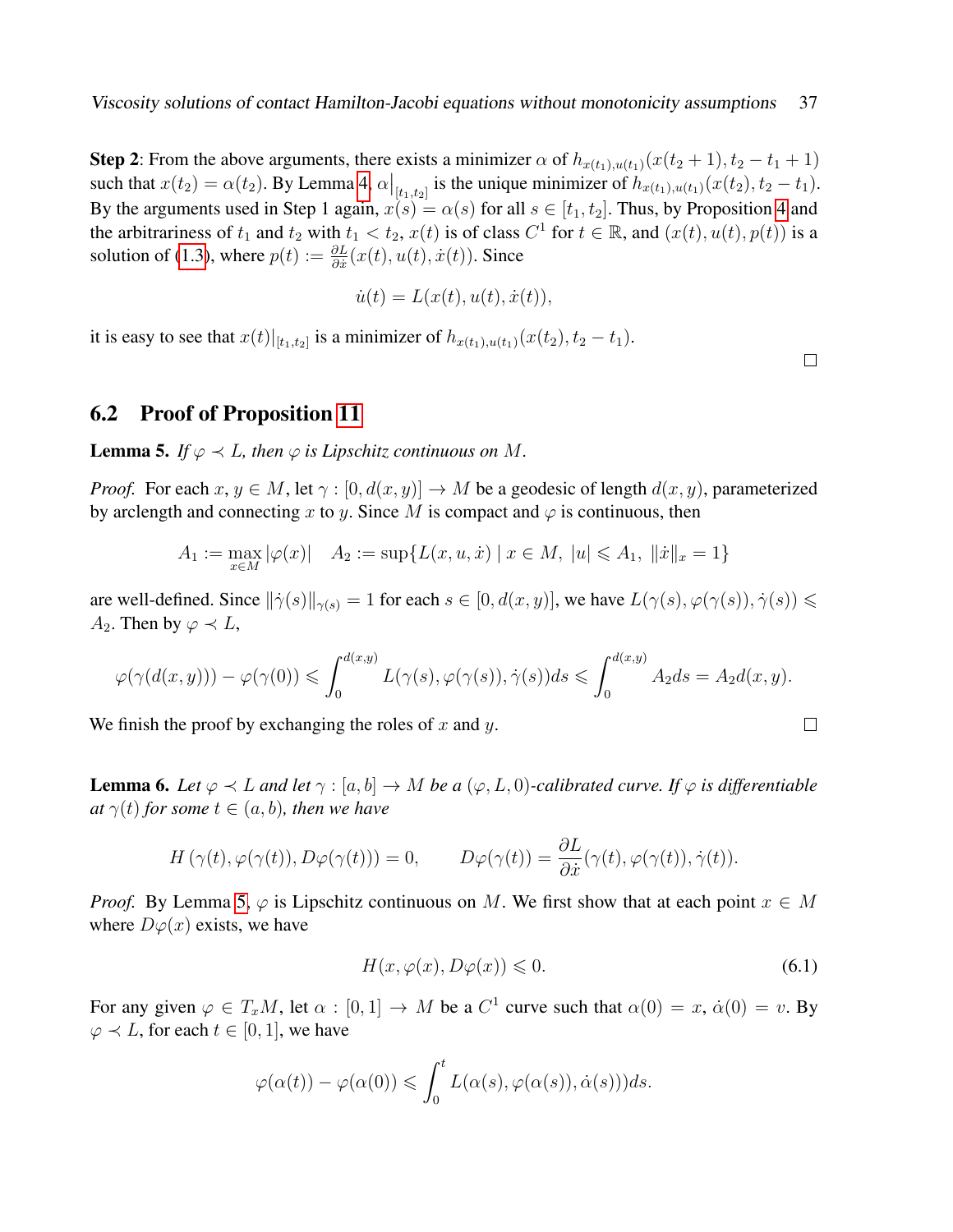Dividing by  $t > 0$  and let  $t \to 0^+$ , we have  $\langle D\varphi(x), v \rangle \le L(x, \varphi(x), v)$ , which implies  $H(x, \varphi(x), D\varphi(x)) =$  $\sup_{v\in T_xM} (\langle D\varphi(x), v\rangle_x - L(x, \varphi(x), v)) \leq 0$ . Thus, [\(6.1\)](#page-36-2) holds.

If  $\varphi$  is differentiable at  $\gamma(t)$  for some  $t \in (a, b)$ , then for each  $t' \in [a, b]$  with  $t \leq t'$ , we have  $\varphi(\gamma(t')) - \varphi(\gamma(t)) = \int_t^{t'}$  $t_t^c L(\gamma(s), \varphi(\gamma(s)), \dot{\gamma}(s))ds$ , since  $\gamma : [a, b] \to M$  is a  $(\varphi, L, 0)$ -calibrated curve. Dividing by  $t' - t$  and let  $t' \to t^+$ , we have  $\langle D\varphi(\gamma(t)), \dot{\gamma}(t) \rangle_{\gamma(t)} = L(\gamma(t), \varphi(\gamma(t)), \dot{\gamma}(t))$ . Thus, we have

$$
H(\gamma(t),\varphi(\gamma(t)),D\varphi(\gamma(t)))\geqslant \langle D\varphi(\gamma(t)),\dot\gamma(t)\rangle_{\gamma(t)}-L(\gamma(t),\varphi(\gamma(t)),\dot\gamma(t))=0,
$$

which together with [\(6.1\)](#page-36-2) implies  $H(\gamma(t), \varphi(\gamma(t)), D\varphi(\gamma(t))) = 0$  and

$$
\langle D\varphi(\gamma(t)), \dot{\gamma}(t)\rangle_{\gamma(t)} = H(\gamma(t), \varphi(\gamma(t)), D\varphi(\gamma(t))) + L(\gamma(t), \varphi(\gamma(t)), \dot{\gamma}(t)).
$$

In view of Legendre transform, we get

$$
D\varphi(\gamma(t)) = \frac{\partial L}{\partial \dot{x}}(\gamma(t), \varphi(\gamma(t)), \dot{\gamma}(t)).
$$

This completes the proof.

<span id="page-37-1"></span>**Lemma 7.** *Given any*  $a > 0$ *, let*  $\varphi \prec L$  *and let*  $\gamma : [-a, a] \rightarrow M$  *be* a  $(\varphi, L, 0)$ *-calibrated curve. Then*  $\varphi$  *is differentiable at*  $\gamma(0)$ *.* 

*Proof.* It suffices to prove the lemma for the case when  $M = U$  is an open subset of  $\mathbb{R}^n$ . Set  $x = \gamma(0)$ . In order to prove the differentiability of u at x, we only need to show for each  $y \in U$ , there holds

<span id="page-37-0"></span>
$$
\limsup_{\lambda \to 0^+} \frac{\varphi(x + \lambda y) - \varphi(x)}{\lambda} \leq \frac{\partial L}{\partial \dot{x}}(x, \varphi(x), \dot{\gamma}(0)) \cdot y \leq \liminf_{\lambda \to 0^+} \frac{\varphi(x + \lambda y) - \varphi(x)}{\lambda}.
$$
 (6.2)

For  $\lambda > 0$  and  $0 < \varepsilon \leq a$ , define  $\gamma_{\lambda} : [-\varepsilon, 0] \to U$  by  $\gamma_{\lambda}(s) = \gamma(s) + \frac{s+\varepsilon}{\varepsilon} \lambda y$ . Then  $\gamma_{\lambda}(0) = x + \lambda y$ and  $\gamma_{\lambda}(-\varepsilon) = \gamma(-\varepsilon)$ . Since  $u \prec L$  and  $\gamma : [-a, a] \to M$  is a  $(\varphi, L, 0)$ -calibrated curve, we have

$$
\varphi(x+\lambda y)-\varphi(\gamma(-\varepsilon))\leqslant \int_{-\varepsilon}^0 L(\gamma_\lambda(s),\varphi(\gamma_\lambda(s)),\dot{\gamma}_\lambda(s))ds,
$$

and

$$
\varphi(x) - \varphi(\gamma(-\varepsilon)) = \int_{-\varepsilon}^{0} L(\gamma(s), \varphi(\gamma(s)), \dot{\gamma}(s)) ds.
$$

It follows that

$$
\frac{\varphi(x+\lambda y)-\varphi(x)}{\lambda}\leqslant \frac{1}{\lambda}\int_{-\varepsilon}^0\Big(L(\gamma_{\lambda}(s),\varphi(\gamma_{\lambda}(s)),\dot{\gamma}_{\lambda}(s))-L(\gamma(s),\varphi(\gamma(s)),\dot{\gamma}(s))\Big)ds.
$$

By Lemma [5,](#page-36-1) there exists  $K > 0$  such that

 $\Box$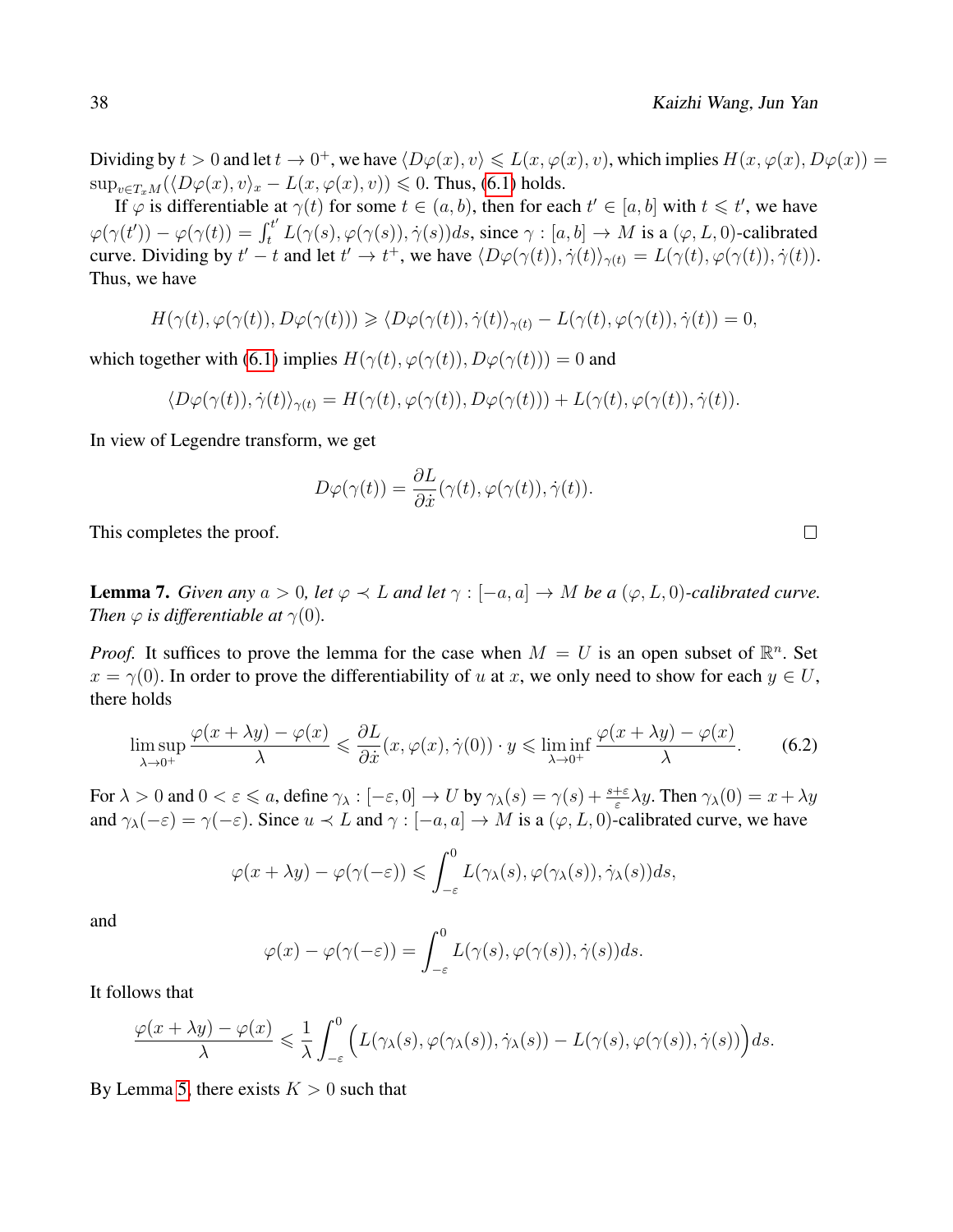$$
|\varphi(\gamma_{\lambda}(s)) - \varphi(\gamma(s))| \leq K ||\gamma_{\lambda}(s) - \gamma(s)|| = K \cdot \frac{s + \varepsilon}{\varepsilon} \cdot \lambda ||y||,
$$

which implies

$$
\limsup_{\lambda \to 0^+} \frac{\varphi(x + \lambda y) - \varphi(x)}{\lambda} \le \int_{-\varepsilon}^0 \left( \frac{s + \varepsilon}{\varepsilon} \cdot \frac{\partial L}{\partial x} (\gamma(s), \varphi(\gamma(s)), \dot{\gamma}(s)) \cdot y + K \frac{s + \varepsilon}{\varepsilon} |\frac{\partial L}{\partial \varphi} (\gamma(s), \varphi(\gamma(s)), \dot{\gamma}(s))| \|y\| + \frac{1}{\varepsilon} \frac{\partial L}{\partial x} (\gamma(s), \varphi(\gamma(s)), \dot{\gamma}(s)) \cdot y \right) ds.
$$

If we let  $\varepsilon \to 0^+$ , we get the first inequality in [\(6.2\)](#page-37-0).

Define  $\gamma_{\lambda} : [0, \varepsilon] \to M$  by  $\gamma_{\lambda}(s) = \gamma(s) + \frac{\varepsilon - s}{\varepsilon} \lambda y$ . We have

$$
\varphi(\gamma(\varepsilon)) - \varphi(x + \lambda y) \leq \int_0^{\varepsilon} L(\gamma_{\lambda}(s), \varphi(\gamma_{\lambda}(s)), \dot{\gamma}_{\lambda}(s)) ds,
$$

$$
\varphi(\gamma(\varepsilon)) - \varphi(x) = \int_0^{\varepsilon} L(\gamma(s), \varphi(\gamma(s)), \dot{\gamma}(s)) ds.
$$

It follows that

$$
\frac{\varphi(x+\lambda y)-\varphi(x)}{\lambda}\geqslant \frac{1}{\lambda}\int_0^\varepsilon \Big(L(\gamma(s),\varphi(\gamma(s)),\dot\gamma(s))-L(\gamma_\lambda(s),\varphi(\gamma_\lambda(s)),\dot\gamma_\lambda(s))\Big)ds,
$$

which implies

$$
\liminf_{\lambda \to 0^+} \frac{\varphi(x + \lambda y) - \varphi(x)}{\lambda} \ge \int_0^{\varepsilon} \left( \frac{s - \varepsilon}{\varepsilon} \frac{\partial L}{\partial x} (\gamma(s), \varphi(\gamma(s)), \dot{\gamma}(s)) \cdot y + K \frac{s - \varepsilon}{\varepsilon} |\frac{\partial L}{\partial \varphi} (\gamma(s), \varphi(\gamma(s)), \dot{\gamma}(s))| \|y\| + \frac{1}{\varepsilon} \frac{\partial L}{\partial \dot{x}} (\gamma(s), \varphi(\gamma(s)), \dot{\gamma}(s)) \cdot y \right) ds.
$$

Letting  $\varepsilon \to 0^+$ , we obtain the second inequality in [\(6.2\)](#page-37-0). This completes the proof.

<span id="page-38-0"></span> $\Box$ 

*Proof of Proposition [11.](#page-15-0)* Let  $u(t) := u(\gamma(t))$  for  $t \le 0$ . We assert that for each s,  $t < 0$  with  $s < t$ , there holds

$$
\mathbf{u}(t) = h_{\gamma(s), \mathbf{u}(s)}(\gamma(t), t - s). \tag{6.3}
$$

If the assertion is true, then by Proposition [8,](#page-14-0)  $(\gamma(t), u(t), p(t))$  satisfies equations [\(1.3\)](#page-3-2) on  $(-\infty, 0)$ , where  $p(t) = \frac{\partial L}{\partial \dot{x}}(\gamma(t), \mathbf{u}(t), \dot{\gamma}(t))$ . Now we prove the assertion. Since u is a backward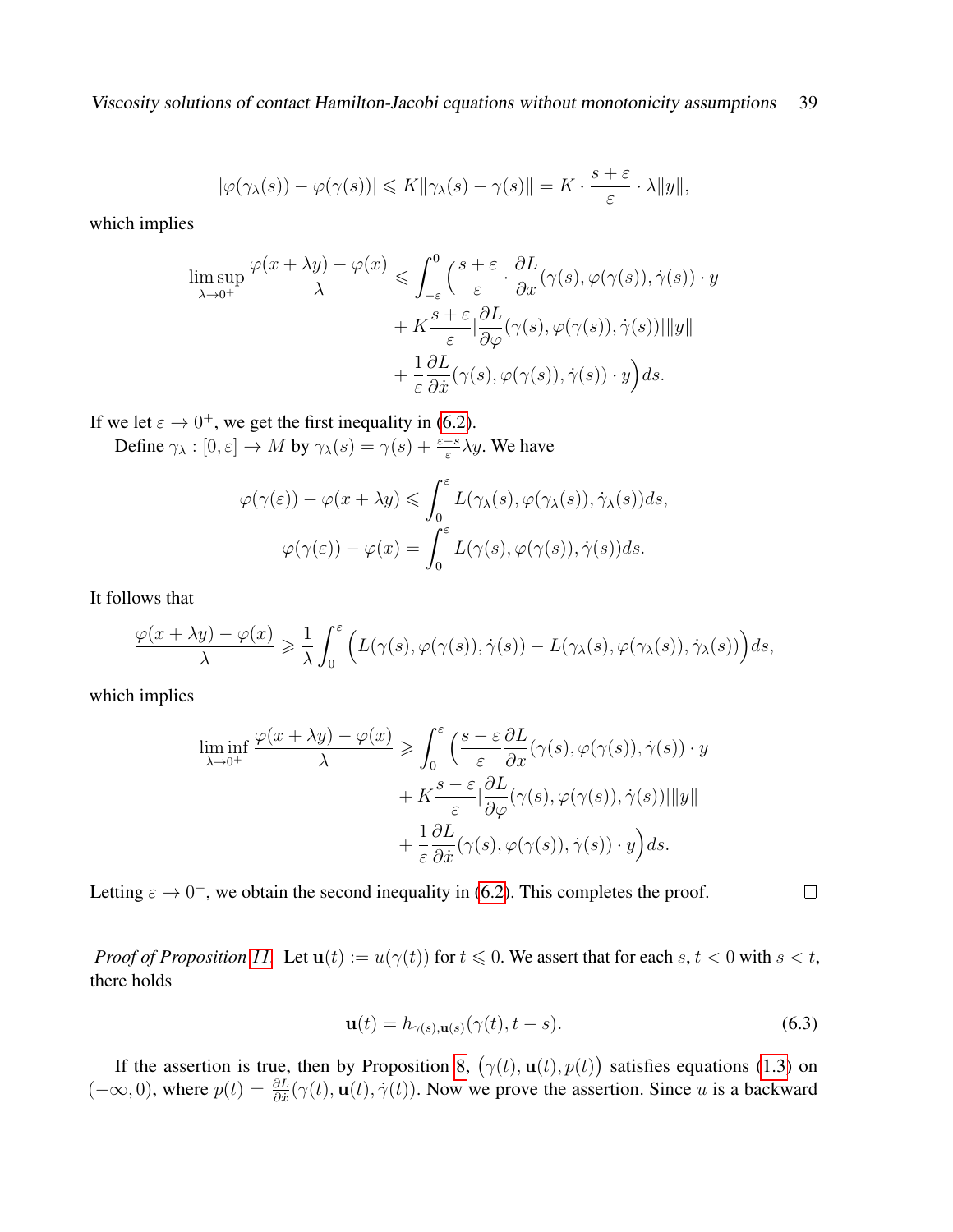<span id="page-39-4"></span> $\Box$ 

weak KAM solution, then we have  $T_{\sigma}^{-}u(x) = u(x), \forall x \in M, \forall \sigma \ge 0$ . Recall that  $T_{\sigma}^{-}u(x) =$  $\inf_{y \in M} h_{y,u(y)}(x, \sigma)$  for all  $\sigma > 0$ . Given any  $s < t \leq 0$ , we get

$$
\mathbf{u}(\tau) \leq h_{\gamma(s),\mathbf{u}(s)}(\gamma(\tau),\tau-s), \quad \forall \tau \in (s,t]. \tag{6.4}
$$

Since  $\gamma : (-\infty, 0] \to M$  is a  $(u, L, 0)$ -calibrated curve, then we have

$$
\mathbf{u}(t) - \mathbf{u}(s) = \int_s^t L(\gamma(\tau), \mathbf{u}(\tau), \dot{\gamma}(\tau)) d\tau,
$$

which together with  $(6.4)$  implies

$$
\mathbf{u}(t) \geqslant \mathbf{u}(s) + \int_{s}^{t} L(\gamma(\tau), h_{\gamma(s), \mathbf{u}(s)}(\gamma(\tau), \tau - s), \dot{\gamma}(\tau)) d\tau \geqslant h_{\gamma(s), \mathbf{u}(s)}(\gamma(t), t - s).
$$

By [\(6.4\)](#page-39-4) again, we have  $\mathbf{u}(t) = h_{\gamma(s),\mathbf{u}(s)}(\gamma(t), t - s)$ . Hence, [\(6.3\)](#page-38-0) holds.

By Lemma [6](#page-36-3) and Lemma [7,](#page-37-1) u is differentiable at  $\gamma(t)$  for any  $t < 0$  and

$$
Du(\gamma(t)) = \frac{\partial L}{\partial \dot{x}}(\gamma(t), u(\gamma(t)), \dot{\gamma}(t)).
$$

Hence,  $(\gamma(t+s), u(\gamma(t+s)), Du(\gamma(t+s))) = \Phi_s(\gamma(t), u(\gamma(t)), Du(\gamma(t))), \forall t, s < 0$ . In view of Lemma [6,](#page-36-3) we have

$$
H(\gamma(t), u(\gamma(t)), \frac{\partial L}{\partial \dot{x}}(\gamma(t), u(\gamma(t)), \dot{\gamma}(t))) = 0, \quad \forall t < 0,
$$

which completes the proof.

Acknowledgements: Kaizhi Wang is supported by NSFC Grant No. 11771283, 11931016 and by Innovation Program of Shanghai Municipal Education Commission (No. 2021-01-07-00-02- E00087). Jun Yan is supported by NSFC Grant No. 11631006, 11790273.

# References

- <span id="page-39-3"></span>[1] M.-C. Arnaud, Pseudographs and the Lax-Oleinik semi-group: a geometric and dynamical interpretation, Nonlinearity 24 (2011), 71–78.
- <span id="page-39-2"></span>[2] M. Bardi and I. Capuzzo-Dolcetta, Optimal control and viscosity solutions of Hamilton-Jacobi-Bellman equations. Systems & Control: Foundations & Applications. Birkhäuser, 1997.
- <span id="page-39-1"></span>[3] G. Barles and P. E. Souganidis, On the large time behavior of solutions of Hamilton-Jacobi equations, SIAM J. Math. Anal. 31 (2000), 925–939.
- <span id="page-39-0"></span>[4] P. Bernard, Existence of  $C^{1,1}$  critical sub-solutions of the Hamilton-Jacobi equation on compact manifolds, Ann. Sci. École Norm. Sup.  $40$  (2007), 445–452.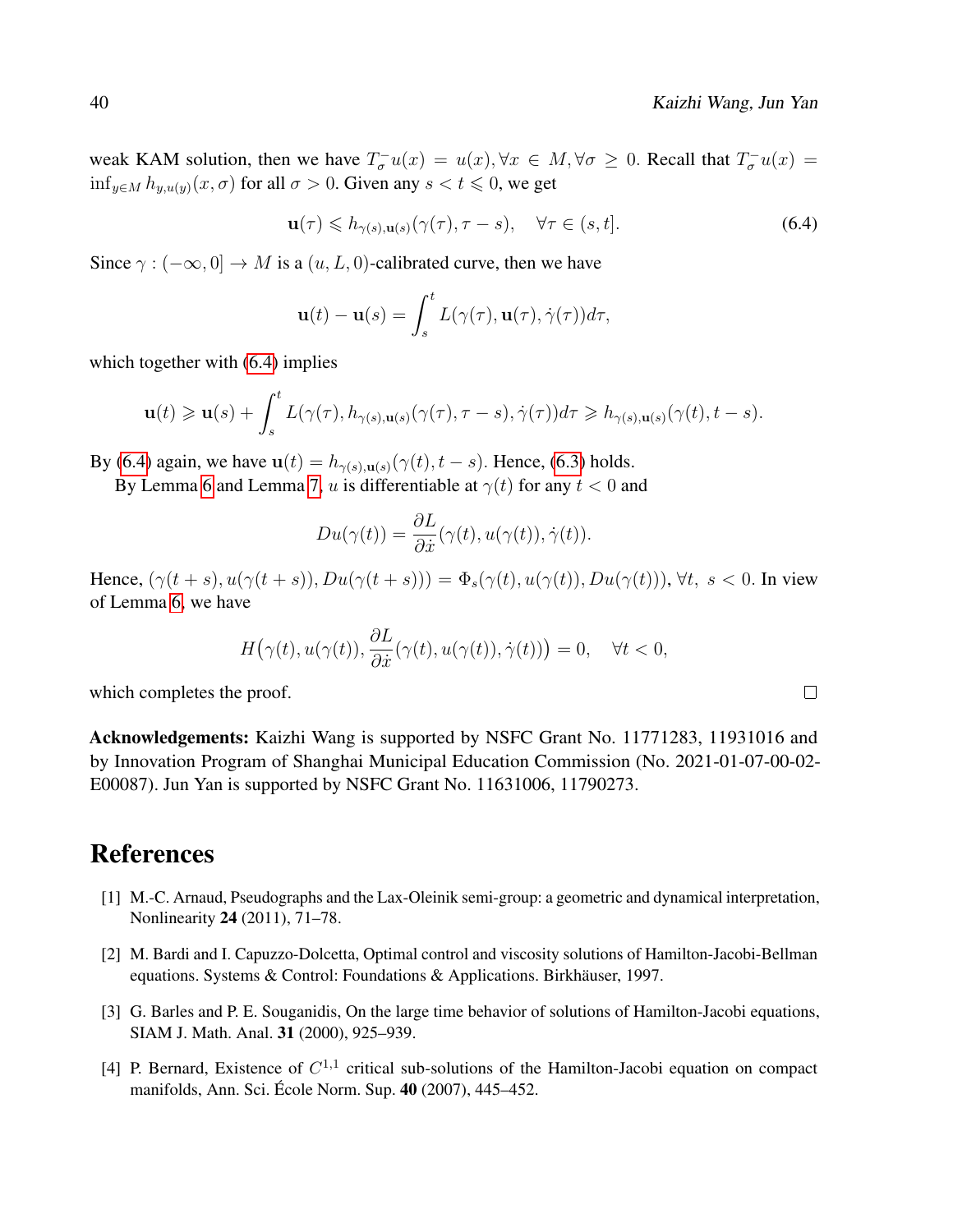Viscosity solutions of contact Hamilton-Jacobi equations without monotonicity assumptions 41

- <span id="page-40-11"></span>[5] P. Bernard, The dynamics of pseudographs in convex Hamiltonian systems, J. Amer. Math. Soc. 21 (2008), 615–669.
- <span id="page-40-7"></span>[6] P. Cannarsa and C. Sinestrari, Semiconcave functions, Hamilton-Jacobi equations, and optimal control. Progress in Nonlinear Differential Equations and their Applications, 58, Birkhäuser Boston, Inc., Boston, MA, 2004.
- <span id="page-40-15"></span>[7] P. Cannarsa, W. Cheng, L. Jin, K. Wang and J. Yan, Herglotz' variational principle and Lax-Oleinik evolution, J. Math. Pures Appl. 141 (2020), 99–136.
- <span id="page-40-9"></span>[8] M. Crandall and P.-L. Lions, Viscosity solutions of Hamilton-Jacobi equations, Trans. Amer. Math. Soc. 277 (1983), 1–42.
- <span id="page-40-10"></span>[9] M. Crandall, L. Evans and P.-L. Lions, Some properties of viscosity solutions of Hamilton-Jacobi equations, Trans. Amer. Math. Soc. 282 (1984), 487–502.
- <span id="page-40-1"></span>[10] G. Contreras, R. Iturriaga, G. Paternain and M. Paternain, Lagrangian graphs, minimizing measures and Mañé's critical values, Geom. Funct. Anal. 8 (1998), 788–809.
- <span id="page-40-12"></span>[11] G. Contreras, Action potential and weak KAM solutions, Calc. Var. Partial Differential Equations 13 (2001), 427–458.
- <span id="page-40-8"></span>[12] M.-O. Czarnecki and L. Rifford, Approximation and regularization of Lipschitz functions: convergence of the gradients, Trans. Amer. Math. Soc. 358 (2006), 4467–4520.
- <span id="page-40-3"></span>[13] A. Davini and A. Siconolfi, A generalized dynamical approach to the large time behavior of solutions of Hamilton-Jacobi equations, SIAM J. Math. Anal. 38 (2006), 478–502.
- <span id="page-40-14"></span>[14] A. Davini, A. Fathi, R. Iturriaga and M. Zavidovique, Convergence of the solutions of the discounted Hamilton-Jacobi equation: convergence of the discounted solutions, Invent. Math. 206 (2016), 29–55.
- <span id="page-40-0"></span>[15] L. Evans, Periodic homogenisation of certain fully nonlinear partial differential equations, Proc. Roy. Soc. Edinburgh Sect. A 206 (1992), 245–265 .
- <span id="page-40-2"></span>[16] A. Fathi and A. Siconolfi, Existence of  $C^1$  critical subsolutions of the Hamilton-Jacobi equation, Invent. math. 155 (2004), 363–388.
- <span id="page-40-13"></span>[17] A. Figalli and L. Rifford. *Aubry sets, Hamilton-Jacobi equations, and the Man˜e conjecture ´* . Geometric analysis, mathematical relativity, and nonlinear partial differential equations 599 (2012): 83-104.
- <span id="page-40-5"></span>[18] A. Fathi, Théorème KAM faible et théorie de Mather sur les systèmes lagrangiens, C. R. Acad. Sci. Paris Sér. I Math. 324 (1997), 1043-1046.
- <span id="page-40-6"></span>[19] A. Fathi, Solutions KAM faibles conjuguées et barrières de Peierls, C. R. Acad. Sci. Paris Sér. I Math. 325 (1997), 649–652.
- <span id="page-40-4"></span>[20] A. Fathi, Sur la convergence du semi-groupe de Lax-Oleinik, C. R. Acad. Sci. Paris Sér. I Math. 327 (1998), 267–270.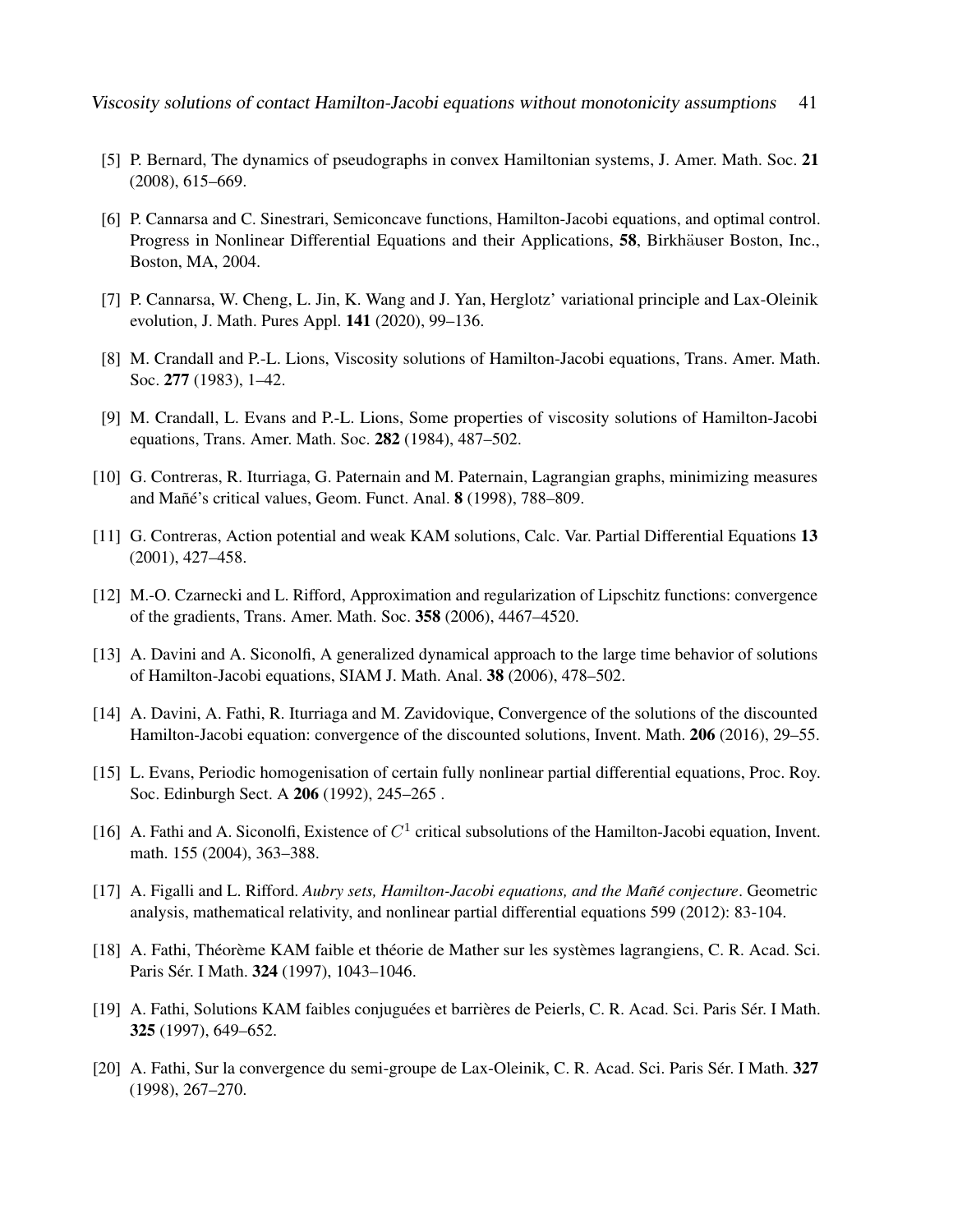- <span id="page-41-1"></span>[21] A. Fathi, Weak KAM Theorem in Lagrangian Dynamics, [www.math.u-bordeaux.fr/]( www.math.u-bordeaux.fr/~pthieull/Recherche/KamFaible/Publications/Fathi2008_01.pdf) [˜pthieull/Recherche/KamFaible/Publications/Fathi2008\\_01.pdf]( www.math.u-bordeaux.fr/~pthieull/Recherche/KamFaible/Publications/Fathi2008_01.pdf)
- <span id="page-41-9"></span>[22] D. Gomes, Generalized Mather problem and selection principles for viscosity solutions and Mather measures, Adv. Calc. Var. 1 (2008), 291–307.
- <span id="page-41-0"></span>[23] P.-L. Lions, G. Papanicolaou and S. R. S. Varadhan, Homogenization of Hamilton-Jacobi Equations, unpublished.
- <span id="page-41-15"></span>[24] G. Herglotz, Berührungstransformationen, Lectures at the University of Göttingen, Göttingen, 1930.
- <span id="page-41-2"></span>[25] H. Ishii, Asymptotic solutions for large time of Hamilton-Jacobi equations, International Congress of Mathematicians, Vol. III, 213–227, Eur. Math. Soc., Zürich, 2006.
- <span id="page-41-14"></span>[26] W. Jing, H. Mitake and H. Tran, Generalized ergodic problems: existence and uniqueness structures of solutions, J. Differential Equations 268 (2020), 2886–2909.
- <span id="page-41-3"></span>[27] P.-L. Lions, Generalized solutions of Hamilton-Jacobi equations. Pitman, Boston, 1982.
- <span id="page-41-10"></span>[28] E. Maderna and A. Venturelli, Viscosity solutions and hyperbolic motions: a new PDE method for the N-body problem, Ann. of Math. (2) 192 (2020), 499–550.
- [29] S. Marò and A. Sorrentino, Aubry-Mather theory for conformally symplectic systems, Commun. Math. Phys. 354 (2017), 775–808.
- <span id="page-41-13"></span>[30] H. Mitake and K. Soga, Weak KAM theory for discounted Hamilton-Jacobi equations and its application, Calc. Var. Partial Differential Equations 57 (2018), Paper No. 78, 32 pp.
- <span id="page-41-4"></span>[31] G. Namah and J.-M. Roquejoffre, Remarks on the long time behaviour of the solutions of Hamilton-Jacobi equations, Comm. Partial Differential Equations 24 (1999), 883–893.
- <span id="page-41-5"></span>[32] J.-M. Roquejoffre, Convergence to steady states or periodic solutions in a class of Hamilton-Jacobi equations, J. Math. Pures Appl. 80 (2001), 85–104.
- <span id="page-41-11"></span>[33] H. Tran, Hamilton-Jacobi equations: viscosity and applications, [https://people.](https://people.math.wisc.edu/~hung/HJ%20equations-viscosity%20solutions%20and%20applications-v2.pdf) [math.wisc.edu/˜hung/HJ%20equations-viscosity%20solutions%20and%](https://people.math.wisc.edu/~hung/HJ%20equations-viscosity%20solutions%20and%20applications-v2.pdf) [20applications-v2.pdf](https://people.math.wisc.edu/~hung/HJ%20equations-viscosity%20solutions%20and%20applications-v2.pdf)
- <span id="page-41-12"></span>[34] K. Wang and J. Yan, A new kind of Lax-Oleinik type operator with parameters for time-periodic positive definite Lagrangian systems, Comm. Math. Phys. 309 (2012), 663–691.
- <span id="page-41-6"></span>[35] K. Wang, L. Wang and J. Yan, Implicit variational principle for contact Hamiltonian systems, Nonlinearity 30 (2017), 492–515.
- <span id="page-41-7"></span>[36] K. Wang, L. Wang and J. Yan, Variational principle for contact Hamiltonian systems and its applications, J. Math. Pures Appl. 123 (2019), 167–200.
- <span id="page-41-8"></span>[37] K. Wang, L. Wang and J. Yan, Aubry-Mather theory for contact Hamiltonian systems, Commun. Math. Phys. 366 (2019), 981–1023.